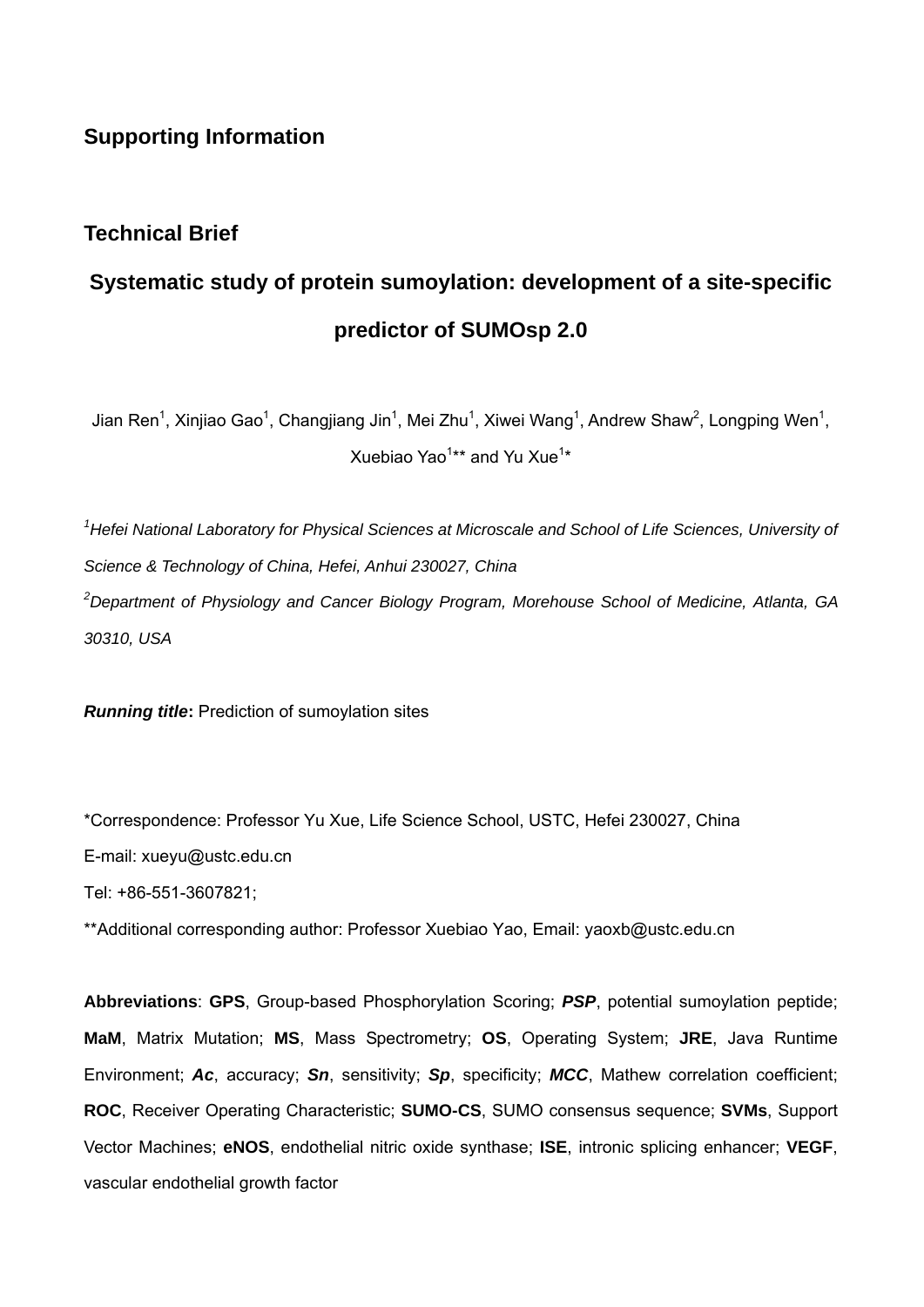# **Supporting Information – Materials and Methods**

### *Data preparation*

Previously, we searched the PubMed with keywords of "SUMO" and "sumoylation", and manually collected 239 experimentally verified sumoylation sites in 144 proteins [1]. This data set was used for SUMOsp 1.0 and SUMOsp 2.0 for performance comparison.

Also, by searching the additional research articles published online before Oct.  $18<sup>th</sup>$ , 2007, the data set was expanded to include 355 sumoylation sites from 212 proteins. In this work, we arbitrarily took the 302 sumoylation sites from 181 proteins published before Feb., 2007 as the training data set. And the remnant 53 sites in 31 proteins were not included in training as an additional data set for performance evaluation. The protein sequences were retrieved from UniProt database [2].

As previously described [1, 3, 4], we regarded all known sumoylated lysine (K) residues as positive data (+), while all other non-sumoylated lysine residues were taken as negative data (-). The positive data (+) set for training might contain several homologous sites from homologous proteins. If the training data were highly redundant with too many homologous sites, the prediction accuracy would be overestimated. To avoid the overestimation, we clustered the protein sequences with a threshold of 40% identity by CD-HIT [5]. If two proteins were similar with ≥40% identity, we re-aligned the proteins with BL2SEQ, a program in the BLAST package [6], and checked the results manually. If two sumoylation sites from two homologous proteins were at the same position after sequence alignment, only one item was reserved while the other was discarded. Finally, the non-redundant data set for training contained 279 positive sites and 7,004 negative sites. The training and the new data sets were available in Tables S1 and Table S2.

### *Algorithm*

For SUMOsp 2.0, the basic two hypotheses of previous GPS (Group-based Phosphorylation Scoring) algorithm were reserved [1, 3, 4]. The first hypothesis is that if two short peptides share high sequence homology, they may also exhibit similar 3D structures and biological functions [3, 4]. Then we defined a *potential sumoylation peptide PSP*(*m*, *n*) as a lysine (K) residue flanked by *m* residues upstream and *n* residues downstream. Here we used the amino acid substitution matrix BLOSUM62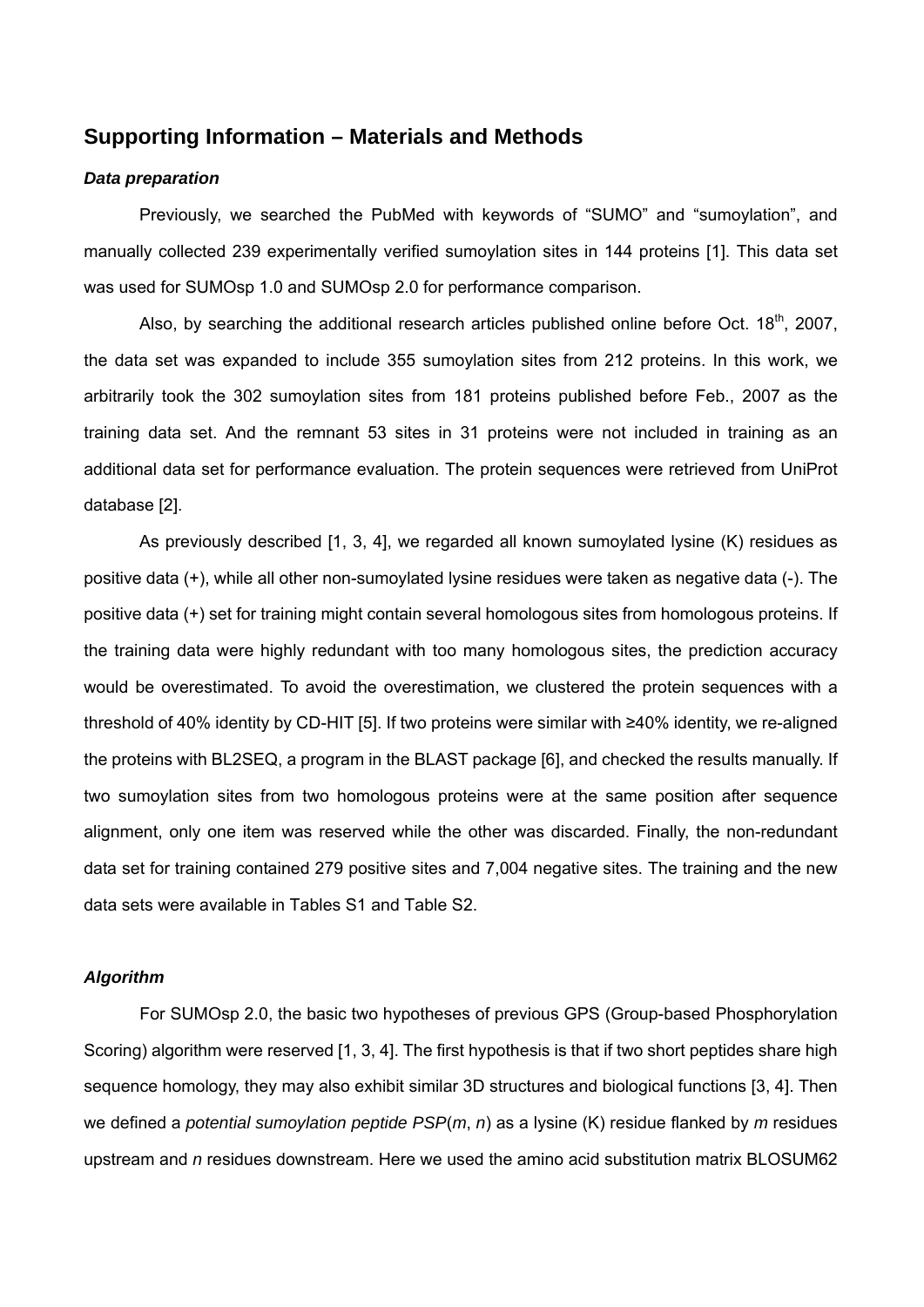as the initial matrix to calculate the similarity between two *PSP*(*m*, *n*) peptides.

As previously described [1, 3, 4], for two amino acids *a* and *b*, let the substitution score between them in BLOSUM62 be *Score*(*a*, *b*). The *similarity* between two *PSP*(*m*, *n*) peptides *A* and *B* was defined as:

$$
S(A, B) = \sum_{1 \le i \le (m+n)} Score(A[i], B[i])
$$

If *S*(*A*, *B*)<0, we simply redefined it as *S*(*A*, *B*)=0.

The second and key hypothesis of GPS algorithm was that any given post-translational modification could recognize multiple sequence patterns/profiles/motifs for modification. Previously, in SUMOsp 1.0, the sumoylation sites were automatically clustered into three clusters (≤3) by different thresholds of peptides similarity [1]. Since it was time-consuming to find an optimal clustering result by exhaustively searching, we tried to obtain a near-optimized model and terminate the clustering process, if the prediction performance was not significantly increased any more. In SUMOsp 2.0, the clustering process was much simpler. Based on experimental observations, we directly classified the known sumoylation sites into two clusters, including consensus (Type I) and non-consensus sites (Type II). The Type I sites should follow the ΨKXE (Ψ is A, I, L, M, P, F, or V, and X is any amino acid residue) [7-10], while Type II sites contained other non-canonical sites. Thus, the clustering procedure was based on experimental evidence rather than randomness.

In addition, we found that different amino acid matrices would generate different performances (published elsewhere). Thus, we suggested that these matrices might be optimized for sequence alignment or homologs searching, but not optimal for sumoylation sites prediction. In this regard, we developed a simple approach of Matrix Mutation (MaM) to further improve the prediction performance. First, the BLOSUM62 was chosen as the initial matrix, and the leave-one-out performance was calculated. Through exhaustive testing, we fixed the *Sp* at 85% to improve the *Sn* by randomly picking out an element of the matrix for mutation. The procedure was terminated when the *Sn* value could not be increased any more. The pseudocode of MaM was shown in Figure S1. From the result, both of the self-consistency and the leave-one-out validation were further improved (Table S3). We also chose three thresholds with high, medium and low stringencies for SUMOsp 2.0 (Table S3). The cut-off values were 0.17, 0.13, 0.1 and 3.33, 2.64, 2.26 for type I and type II sumoylation sites, respectively.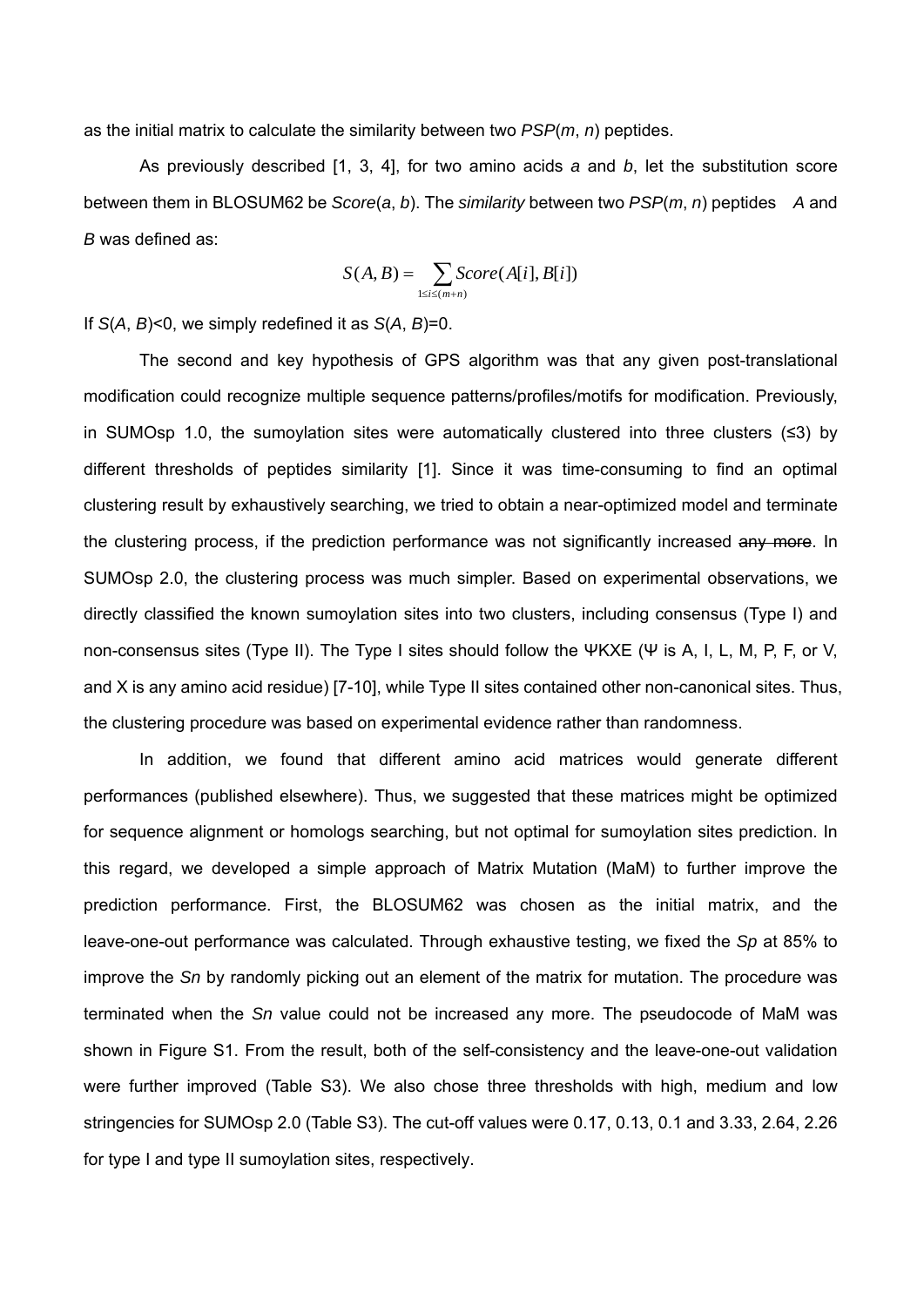#### *Collection of large-scale data sets of sumoylation proteomes in S. cerevisiae and H. sapiens*

Currently, due to the great progress of Mass Spectrometry (MS) techniques in large-scale identifications, there were six and seven proteome-scale *in vivo* & *in vitro* experiments carried out in *S. cerevisiae* [11-16] and *H. sapiens* [17-23], respectively. As an application of SUMOsp 2.0 software, we compiled two integrated sumoylation proteome data sets from these large-scale experiments for *S. cerevisiae* and *H. sapiens*, respectively. The proteins sequences were retrieved from the Uniprot database according to the primary literature. And all data sets were manually curated before further analysis. The detailed information of sumoylation proteomes in *S. cerevisiae* and *H. sapiens* was available in Tables S4 and S5.

#### *Software development and usage*

In this work, the online service and local packages of SUMOsp 2.0 are implemented in JAVA and use a local CPU for computation. Thus, the calculating time is dependent on the users' computers. We tested the speed of SUMOsp 2.0 on numerous computers. Even on a laptop (e.g., IBM ThinkPad R51, 1.60GHz, 768MB), SUMOsp 2.0 can predict potential sumoylation sites for  $\sim$ 1000 proteins (average length  $\sim$ 1,000aa) within 3 minutes.

The SUMOsp 2.0 web server was tested on several internet browsers, including Internet Explorer 6.0, Netscape Browser 8.1.3 and Firefox 2 under Windows XP Operating System (OS), Mozilla Firefox 1.5 of Fedora Core 6 OS (Linux), and Safari 3.0 of Apple Mac OS X 10.4 (Tiger) and 10.5 (Leopard). For Windows and Linux systems, a latest version of Java Runtime Environment (JRE) package (JAVA 1.4.2 or later versions) of Sun Microsystems should be pre-installed for using the SUMOsp 2.0 program. However, for Mac OS, SUMOsp 2.0 could be directly visited without any additional packages. Furthermore, users could directly install the local packages of SUMOsp 2.0 on their own computers. Again, the local packages of SUMOsp 2.0 support three major Operating Systems (OS), including Windows, Unix/Linux and Mac.

For one protein, the sequence could be prepared either in raw or FASTA format. But for multiple proteins, the sequences should be prepared in FASTA format. Users could use "Ctrl+C & Ctrl+V" for windows and Linux, or "Command+C & Command+V" to copy and paste the protein sequences into the text box, and run the program by clicking the "Submit" button. Also, the prediction results could be copied and pasted into a new file, e.g., an Excel table, for further manipulation. The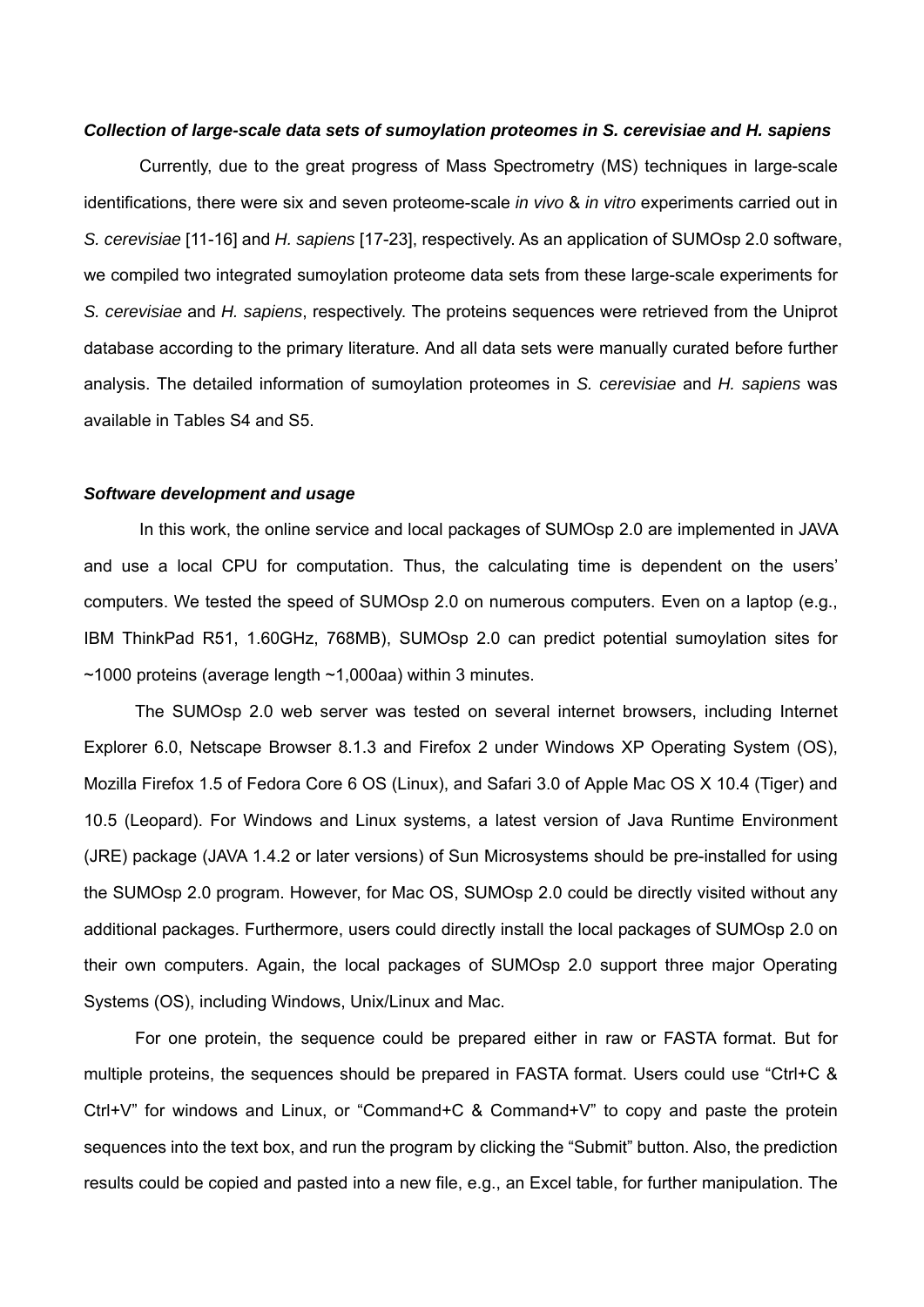protein sequence of human Tip60 was chosen (Figure S2) as an example for testing SUMOsp 2.0. Sumoylation of Tip60 plays an important role in the pathway of the p53-dependent DNA damage response [24]. With the high threshold, SUMOsp 2.0 predicted K72, K430 and K451 residues as highly potential sumoylation sites. Two of these sites (K430 and K451) had been verified *in vitro* and *in vivo* as real sumoylation sites in previous experiments [24].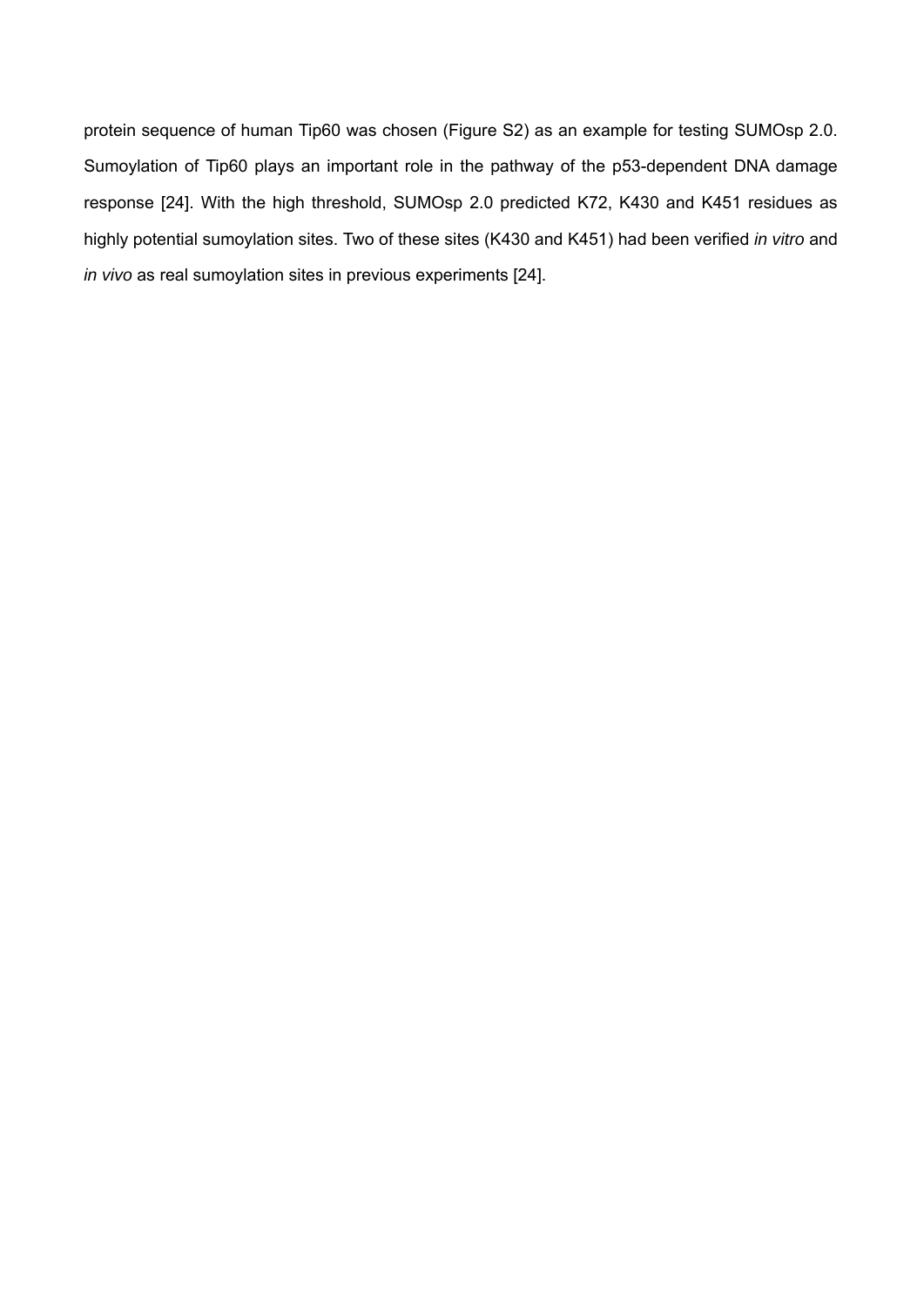# **Supporting Information – Supplementary Results**

## *Evaluation of the prediction performance of SUMOsp 2.0*

As previously described [1], four measurements: accuracy (*Ac*), sensitivity (*Sn*), specificity (*Sp*), and the Mathew correlation coefficient (*MCC*) were used to evaluate the prediction performance of SUMOsp 2.0. The four measurements can be calculated as follows:

$$
Sn = \frac{TP}{TP + FN}, \ \ Sp = \frac{TN}{TN + FP},
$$

 $TP + FP + TN + FN$  $AC = \frac{TP + TN}{TP + TN}$  $+FP+TN+$  $= \frac{TP + TN}{TP - TN - TN}$ 

and 
$$
MCC = \frac{(TP \times TN) - (FN \times FP)}{\sqrt{(TP + FN) \times (TN + FP) \times (TP + FP) \times (TN + FN)}}.
$$

Here, the performances of self-consistency, leave-one-out validation and 4-, 6-, 8-, 10-fold cross-validations were performed on the training data set (279 positive sites and 7,004 negative sites) and the Receiver Operating Characteristic (ROC) curves were drawn (Figure S3). The results of leave-one-out validation and 4-, 6-, 8-, 10-fold cross-validations were very similar to those of the self-consistency performance. Thus, the validation results suggest that the SUMOsp 2.0 is a robust prediction system. The training data set is available in Table S1.

Also, we collected 53 experimentally verified sumoylation sites which were published after Feb, 2007. These sites were not included into the positive data for training as a new positive data set to test the performance of SUMOsp 2.0 (Table S2). Again, the non-sumoylated lysine residues in these 31 proteins were taken as a new negative data set (1,073 sites).

#### *Comparison of SUMOsp 2.0 with other existing tools*

In this work, we compared SUMOsp 2.0 to SUMOplot, SUMOsp 1.0 [1] and SUMOpre [25], with both the training data and the new data (Table S6). SUMOplot (www.abgent.com/doc/sumoplot) was the first web server for sumoylation site prediction. In the SUMOplot score system, a putative sumoylation peptide should follow the pattern of SUMO-CS (SUMO consensus sequence) or exhibit a similar hydrophobic profile with the consensus amino acid residues. To use SUMOplot, users could only input one protein sequence each time. Also, Liu *et al*. developed a predictor, which implemented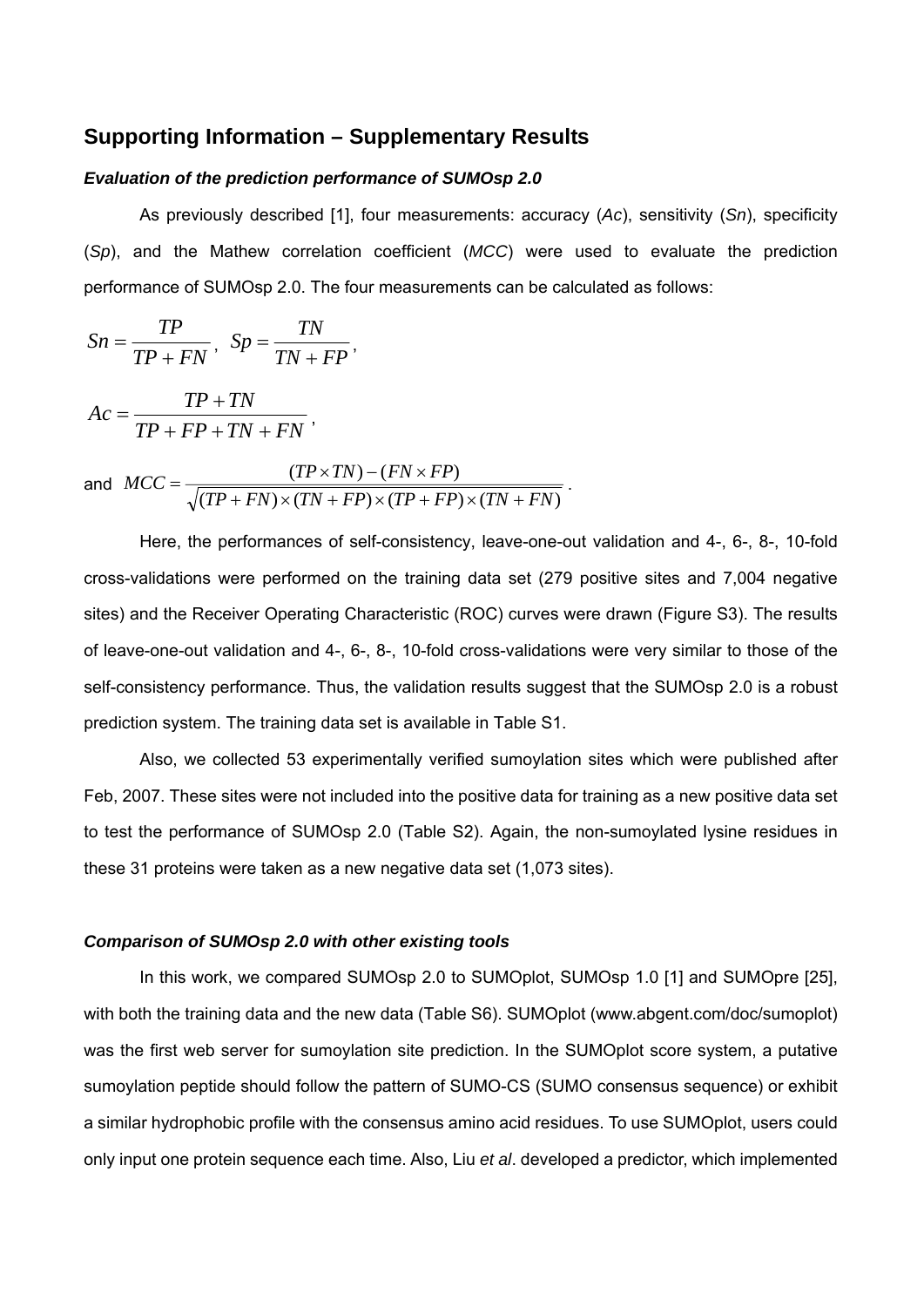the Support Vector Machines (SVMs) algorithm, with the same data set of SUMOsp 1.0 [26]. However, the website is not available now. Additionally, Xu *et al*. used a statistical method to construct a high-profile program of SUMOpre [25].

For prediction of sumoylation sites, the number of negative sites were much greater than positive sites (>25:1 in the training data and >20:1 in the new data). Thus, a higher *Sp* value was more important than a higher *Sn* score in improving the final *Ac* and *MCC*. The performance of SUMOsp 2.0 with high threshold was better than SUMOplot with high threshold, with both of higher *Sn* and *Sp* values (Table S6). The overall accuracy (*Ac*) of SUMOsp 2.0 with low threshold was better than SUMOplot with low threshold and SUMOsp 1.0 with medium stringency (Table S6). Again, when the *Sn* value (83.15%) of SUMOsp 2.0 was chosen to be identical with SUMOsp 1.0 under high threshold, the Sp value of SUMOsp 2.0 was higher (95.94% vs. 92.70%). Thus, we propose that the prediction accuracy of SUMOsp 2.0 is better than that of SUMOplot and SUMOsp 1.0. We also compared SUMOsp 2.0 to SUMOpre, a recently developed web server [25]. The performance of SUMOpre with a cut-off value of 0.3 was slightly better than SUMOsp 2.0 (Table S6). However, as previously described, there were about 23% real sumoylation sites to be non-consensus sites (Type II sites, not follow a ΨKXE pattern) [1]. Thus, if the *Sn* value was too low (eg., <77%), only consensus sites might be predicted, while all of the non-consensus sites would be missed. We then manually checked the prediction results from SUMOpre under a 0.3 cut-off value and found that only consensus sites were predicted. Since protein sumoylation could also occur on non-consensus sites, the stringency should be relaxed so that at least some non-consensus sites could also be correctly predicted. When the threshold of SUMOpre was relaxed to 0.2, the performance of SUMOsp 2.0 was much better (Table S6). Also, the high *Sn* value (82.80%) of SUMOsp 2.0 can also predict non-consensus sumoylation sites accurately. Taken together, the prediction accuracy of SUMOsp 2.0 is much better than our and others previous tools.

## *A large-scale prediction of sumoylation sites in S. cerevisiae*

Although there were six high-throughput experiments carried out to identify potential sumoylated substrates in *S. cerevisiae* [11-16], a fraction of these proteins might not be real targets for SUMOylation, as the exact sumoylation sites in most of these proteins have still not been identified. In this work, we combined these data sets into an integrated data set, with 562 unique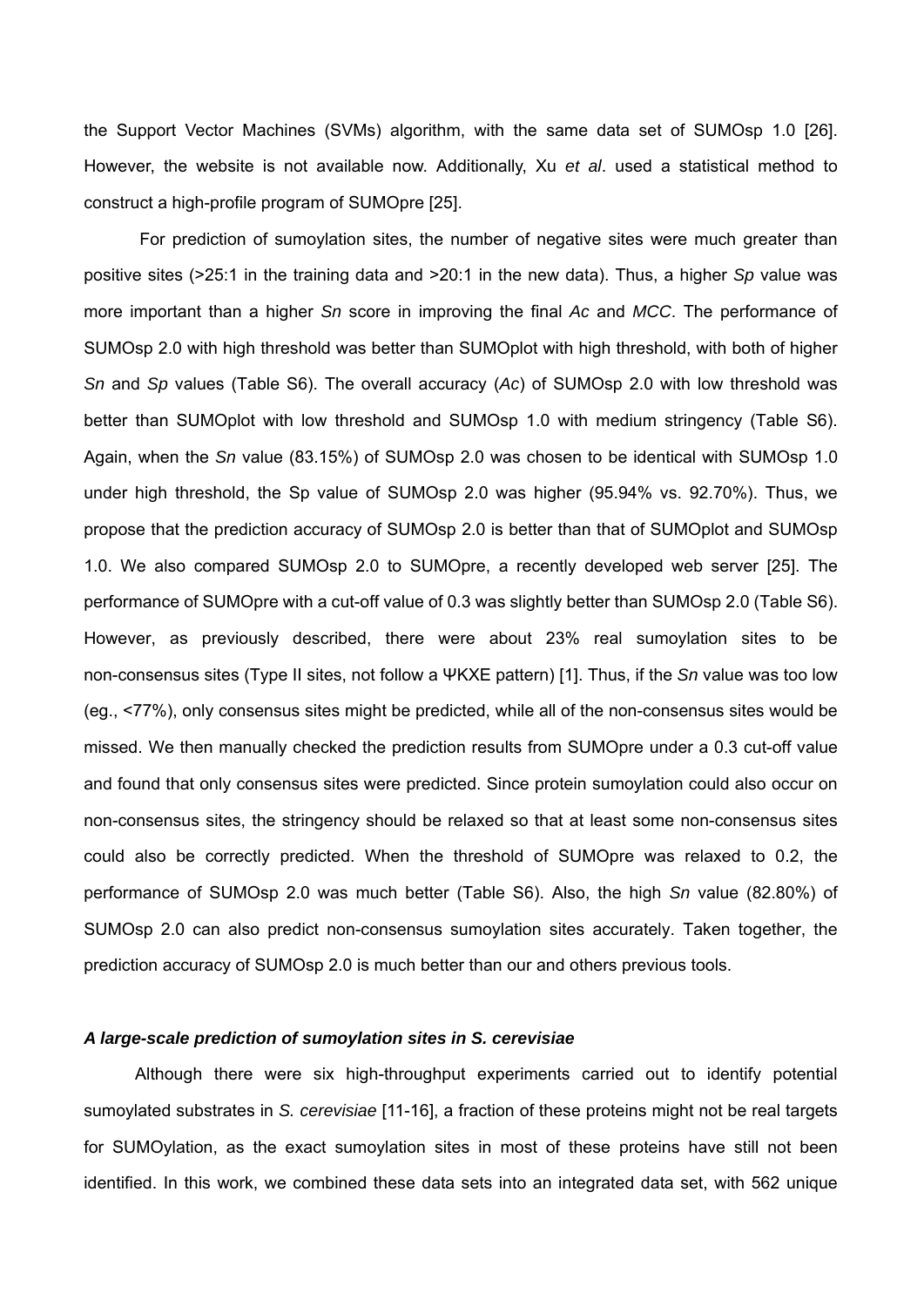potential sumoylation proteins (Table S3). All the primary sequences of these proteins were retrieved from the UniProt database. We then used SUMOsp 2.0 with high threshold to predict the potential sumoylation sites in these proteins directly. Totally, there were 403 proteins (~71%) with at least one sumoylation site predicted. Several real sumoylated substrates might be missed in our predictions; however, we proposed that if a protein was detected in more experiments, its probability of being a real sumoylated protein would be higher.

Previously, biochemical identification of sumoylation substrates by their sites was also a popular approach. However, in *S. cerevisiae*, only 37 sumoylation sites have been biochemically identified in twenty proteins (in our training and testing data set, Tables S1 and S2). Sixteen of these sumoylated proteins were also detected in large-scale experiments (Table S7). Both the experimentally verified and predicted sumoylation sites of these sixteen proteins are listed in Table S7 along with other potentially sumoylated proteins which have been identified in at least four experiments. Among 31 known sites in 16 substrates, SUMOsp 2.0 could correctly predict 24 (77%) of them as positive hits (Table S7). For example, there were three Septins, including Shs1[11-16], Cdc11 and Cdc3 [11-13, 15, 16] identified in at least five experiments (Table S7). Septins are a family of well conserved superclass of P-loop GTPases that function in cytokinesis in animals and fungi [27, 28]. Septins are known to have diverse cellular roles, including cytoskeletal reorganization, membrane dynamics, vesicle trafficking, polarity determination, and exocytosis. There are at least seven members of Septins in *S. cerevisiae* and fourteen in *H. sapiens*. In *S. cerevisiae*, septins are required for the formation of 10-nm filaments, with which they assemble the actomyosin contractile ring at the cleavage furrow, that does not appear to be conserved in other organisms [27, 28]. Previously, there were two sumoylation sites (K426, K437) experimentally identified in Shs1 and one (K412) in Cdc11 [29, 30]. Although four major sumoylation sites (K4, K11, K30, K63) have been identified in Cdc3 (Table S7), it was predicted to contain at least seven sites (K4, K11, K30, K63, K287, K443, K465) (Table S7). The prediction results of SUMOsp 2.0 for Shs1 and Cdc11 are consistent with the experimental observations. In regards to Cdc3, the SUMOsp 2.0 only missed one site (K11). Thus, we were satisfied with the accuracy of SUMOsp 2.0 was satisfying for these known substrates.

Our predictions also generated useful information for other unknown sumoylated proteins. For example, Cet1 (O13297) protein (Table S7), the beta subunit of mRNA capping enzyme in budding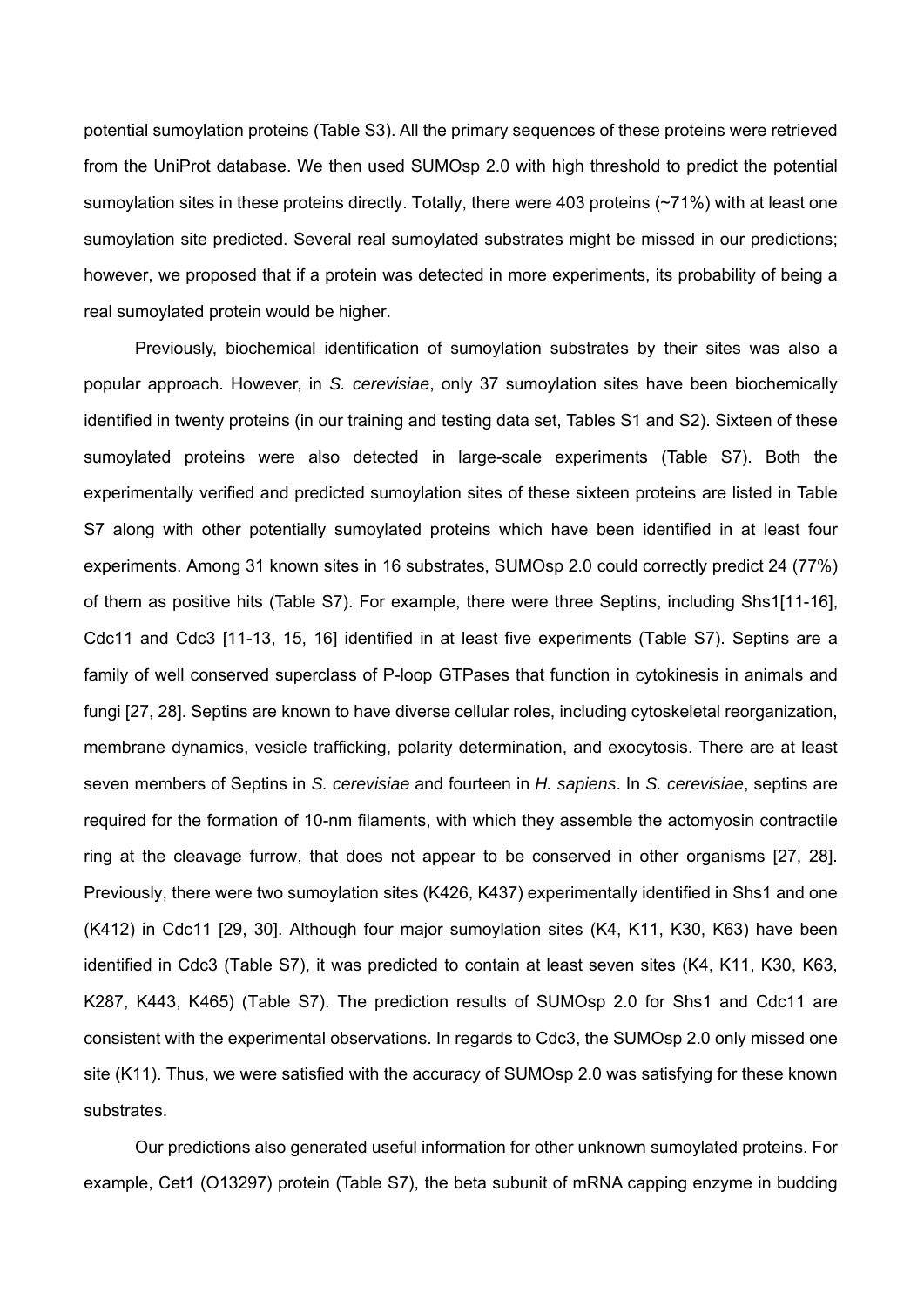yeast, was proposed as a potential sumoylation protein in five experiments [11, 13-16]. Cet1 is essential for yeast cell growth and viability, and it can form a heterodimer with Ceg1, the alpha component of mRNA capping enzyme, which was only identified in one experiment [15] (Table S3). However, it's not known whether Cet1 and Ceg1 could be sumoylated. The SUMOsp 2.0 predicted Cet1 and Ceg1 as positive hits with three (K136, K150, K196) and two potential sumoylation sites (K115, K249), respectively. Thus, our predictions implicated that sumoylation might be involved in mRNA processes, which was consistent with our previous work [20]. Most interestingly, a hypothetical protein, Ymr111c (Q04461) was identified as a potential sumoylated protein in four large-scale experiments [11-13, 16] (Table S7). The SUMOsp 2.0 predicted it as a positive hit with three highly potential sumoylation sites (K123, K130 and K231). These predictions will be useful for further experimental manipulation.

#### *A large-scale prediction of sumoylation sites in H. sapiens*

Due to the complexity and dynamics of the human proteome, identification of the sumoylation proteome in *H. sapiens* was much more difficult than in *S. cerevisiae*. From the large-scale data set, there were 354 proteins identified as potentially sumoylated proteins in *H. sapiens* (See Table S4). In our training and testing data set (Tables S1 and Table S2), there were 248 biochemically identified sumoylation sites in 146 unique human proteins. Although seven large-scale analyses were performed in human [17-23], only 16 (~11%) biochemically known sumoylated proteins were detected.

Again, we used SUMOsp 2.0 with high threshold to predict potential sumoylation sites in these proteins. We list potentially sumoylated proteins which were identified in at least two experiments in Table 4 along with previously known sumoylated proteins. Only one protein (PTBP1) was identified in four experiments but missed by SUMOsp 2.0 (Table S8). Only nine proteins were identified in three experiments, while six of them were predicted as positive hits with at least one site (Table S8). From our results, we proposed that many potential targets might not be sumoylated. For example, although SUMO-1 was identified in three experiments [17, 19, 22], it was not self-sumoylated (Table S8).

Our results provide several useful insights for further experiments. For example, heterogeneous nuclear ribonucleoprotein M/hnRNP-M (HNRPM, P52272) [19, 21, 22] and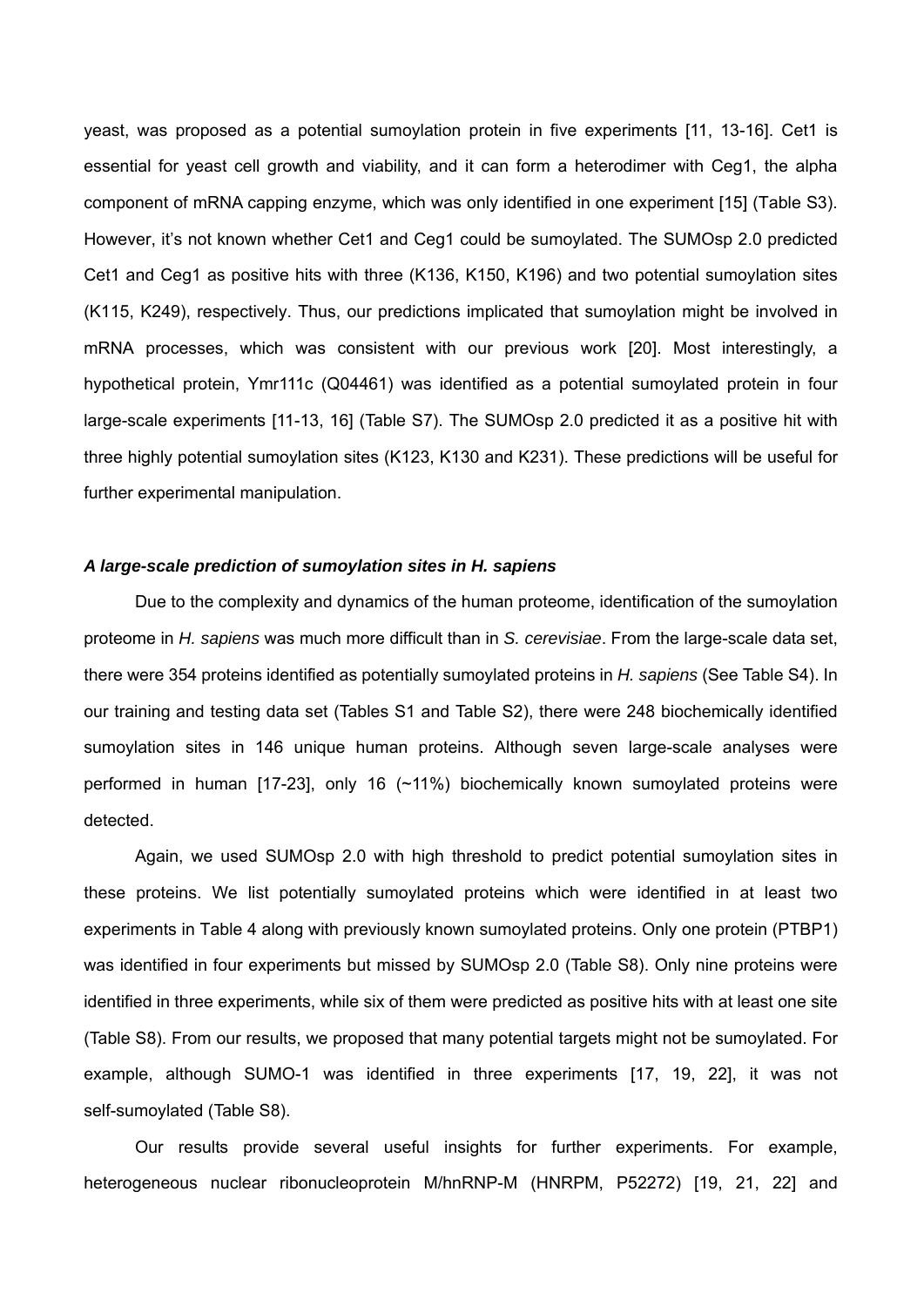L/hnRNP-L (HNRPL, P14866) [18, 19, 22] were identified in three experiments as potential sumoylation candidates (Table S8). Both hnRNP-L and hnRNP-M bind to a variety of pre-mRNAs of RNA polymerase II transcripts directly, and regulate their splicing, translocation, stability, and expression [20, 31]. For example, hnRNP-L associates with the intronic splicing enhancer (ISE) of the human endothelial nitric oxide synthase (eNOS) gene, and regulates its mRNA splicing [32]. Moreover, hnRNP-L can modulate the mRNA expression of human vascular endothelial growth factor (VEGF) by binding to VEGF mRNA under hypoxia [33]. However, hnRNP-M prefers to associate with poly(G) and poly(U) RNA homopolymers *in vitro* and plays important roles in 3'-end maturation of pre-mRNAs [31]*.* SUMOsp 2.0 predicted both proteins as positive hits, with five and one potential sumoylation sites in hnRNP-M (K17, K37, K120, K685 and K698) and hnRNP-L (K233), respectively (Table S8). These prediction results could be greatly helpful for research.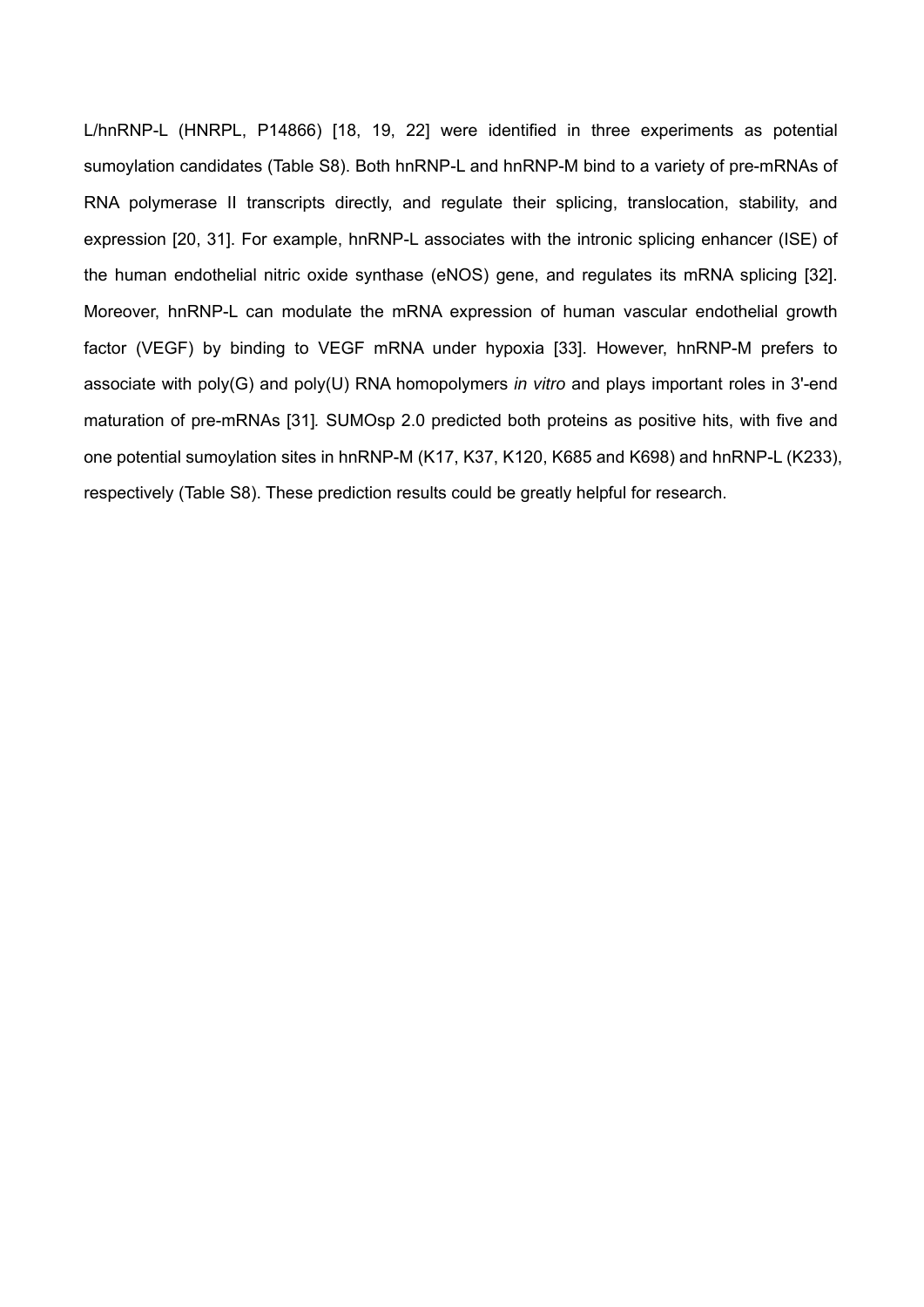# **Supporting Information – Supplementary References**

[1] Xue, Y., Zhou, F., Fu, C., Xu, Y., Yao, X., SUMOsp: a web server for sumoylation site prediction. *Nucleic Acids Res* 2006, *34*, W254-257.

[2] The Universal Protein Resource (UniProt) 2009. *Nucleic acids research* 2009, *37*, D169-174.

[3] Xue, Y., Zhou, F., Zhu, M., Ahmed, K.*, et al.*, GPS: a comprehensive www server for phosphorylation sites prediction. *Nucleic Acids Res* 2005, *33*, W184-187.

[4] Zhou, F. F., Xue, Y., Chen, G. L., Yao, X., GPS: a novel group-based phosphorylation predicting and scoring method. *Biochem Biophys Res Commun* 2004, *325*, 1443-1448.

[5] Li, W., Godzik, A., Cd-hit: a fast program for clustering and comparing large sets of protein or nucleotide sequences. *Bioinformatics (Oxford, England)* 2006, *22*, 1658-1659.

[6] Altschul, S. F., Madden, T. L., Schaffer, A. A., Zhang, J.*, et al.*, Gapped BLAST and PSI-BLAST: a new generation of protein database search programs. *Nucleic Acids Res* 1997, *25*, 3389-3402.

[7] Geiss-Friedlander, R., Melchior, F., Concepts in sumoylation: a decade on. *Nature reviews* 2007, *8*, 947-956.

[8] Rodriguez, M. S., Dargemont, C., Hay, R. T., SUMO-1 conjugation in vivo requires both a consensus modification motif and nuclear targeting. *J Biol Chem* 2001, *276*, 12654-12659.

[9] Gill, G., SUMO and ubiquitin in the nucleus: different functions, similar mechanisms? *Genes Dev*  2004, *18*, 2046-2059.

[10] Seeler, J. S., Dejean, A., Nuclear and unclear functions of SUMO. *Nat Rev Mol Cell Biol* 2003, *4*, 690-699.

[11] Hannich, J. T., Lewis, A., Kroetz, M. B., Li, S. J.*, et al.*, Defining the SUMO-modified proteome by multiple approaches in Saccharomyces cerevisiae. *J Biol Chem* 2005, *280*, 4102-4110.

[12] Zhou, W., Ryan, J. J., Zhou, H., Global analyses of sumoylated proteins in Saccharomyces cerevisiae. Induction of protein sumoylation by cellular stresses. *J Biol Chem* 2004, *279*, 32262-32268.

[13] Wohlschlegel, J. A., Johnson, E. S., Reed, S. I., Yates, J. R., 3rd, Global analysis of protein sumoylation in Saccharomyces cerevisiae. *J Biol Chem* 2004, *279*, 45662-45668.

[14] Wykoff, D. D., O'Shea E, K., Identification of sumoylated proteins by systematic immunoprecipitation of the budding yeast proteome. *Mol Cell Proteomics* 2005, *4*, 73-83.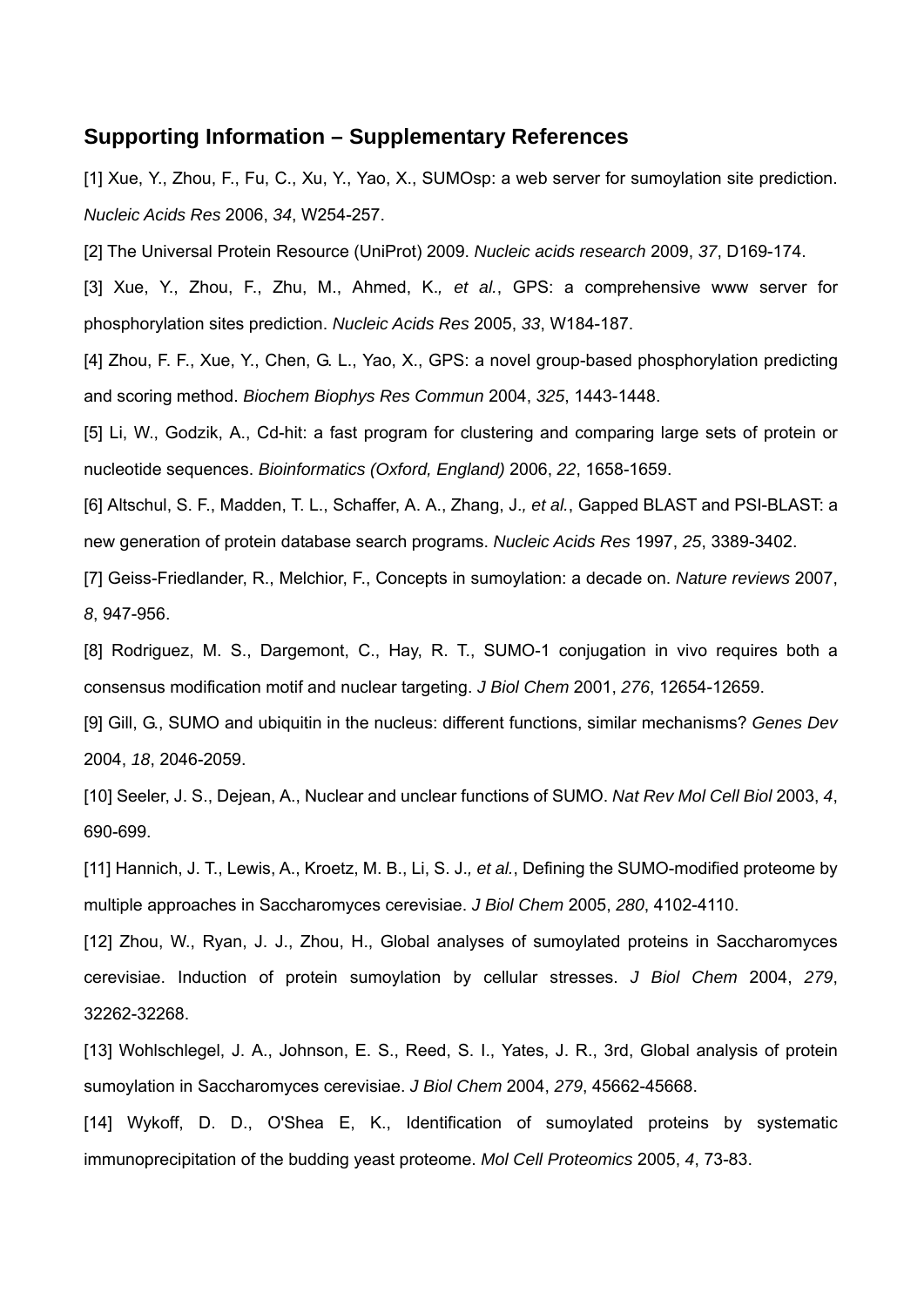[15] Panse, V. G., Hardeland, U., Werner, T., Kuster, B., Hurt, E., A proteome-wide approach identifies sumoylated substrate proteins in yeast. *J Biol Chem* 2004, *279*, 41346-41351.

[16] Denison, C., Rudner, A. D., Gerber, S. A., Bakalarski, C. E.*, et al.*, A Proteomic Strategy for Gaining Insights into Protein Sumoylation in Yeast. *Mol Cell Proteomics* 2004.

[17] Zhao, Y., Kwon, S. W., Anselmo, A., Kaur, K., White, M. A., Broad spectrum identification of cellular small ubiquitin-related modifier (SUMO) substrate proteins. *J Biol Chem* 2004, *279*, 20999-21002.

[18] Manza, L. L., Codreanu, S. G., Stamer, S. L., Smith, D. L.*, et al.*, Global shifts in protein sumoylation in response to electrophile and oxidative stress. *Chem Res Toxicol* 2004, *17*, 1706-1715.

[19] Vertegaal, A. C., Ogg, S. C., Jaffray, E., Rodriguez, M. S.*, et al.*, A proteomic study of SUMO-2 target proteins. *J Biol Chem* 2004, *279*, 33791-33798.

[20] Li, T., Evdokimov, E., Shen, R. F., Chao, C. C.*, et al.*, Sumoylation of heterogeneous nuclear ribonucleoproteins, zinc finger proteins, and nuclear pore complex proteins: a proteomic analysis. *Proc Natl Acad Sci U S A* 2004, *101*, 8551-8556.

[21] Gocke, C. B., Yu, H., Kang, J., Systematic identification and analysis of mammalian small ubiquitin-like modifier substrates. *J Biol Chem* 2005, *280*, 5004-5012.

[22] Rosas-Acosta, G., Russell, W. K., Deyrieux, A., Russell, D. H., Wilson, V. G., A Universal Strategy for Proteomic Studies of SUMO and Other Ubiquitin-like Modifiers. *Mol Cell Proteomics*  2005, *4*, 56-72.

[23] Ganesan, A. K., Kho, Y., Kim, S. C., Chen, Y.*, et al.*, Broad spectrum identification of SUMO substrates in melanoma cells. *Proteomics* 2007, *7*, 2216-2221.

[24] Cheng, Z., Ke, Y., Ding, X., Wang, F.*, et al.*, Functional characterization of TIP60 sumoylation in UV-irradiated DNA damage response. *Oncogene* 2008, *27*, 931-941.

[25] Xu, J., He, Y., Qiang, B., Yuan, J.*, et al.*, A novel method for high accuracy sumoylation site prediction from protein sequences. *BMC bioinformatics* 2008, *9*, 8.

[26] Liu, B., Li, S., Wang, Y., Lu, L., et al., Predicting the protein SUMO modification sites based on Properties Sequential Forward Selection (PSFS). *Biochem Biophys Res Commun* 2007, *358*, 136-139.

[27] Finger, F. P., Reining in cytokinesis with a septin corral. *Bioessays* 2005, *27*, 5-8.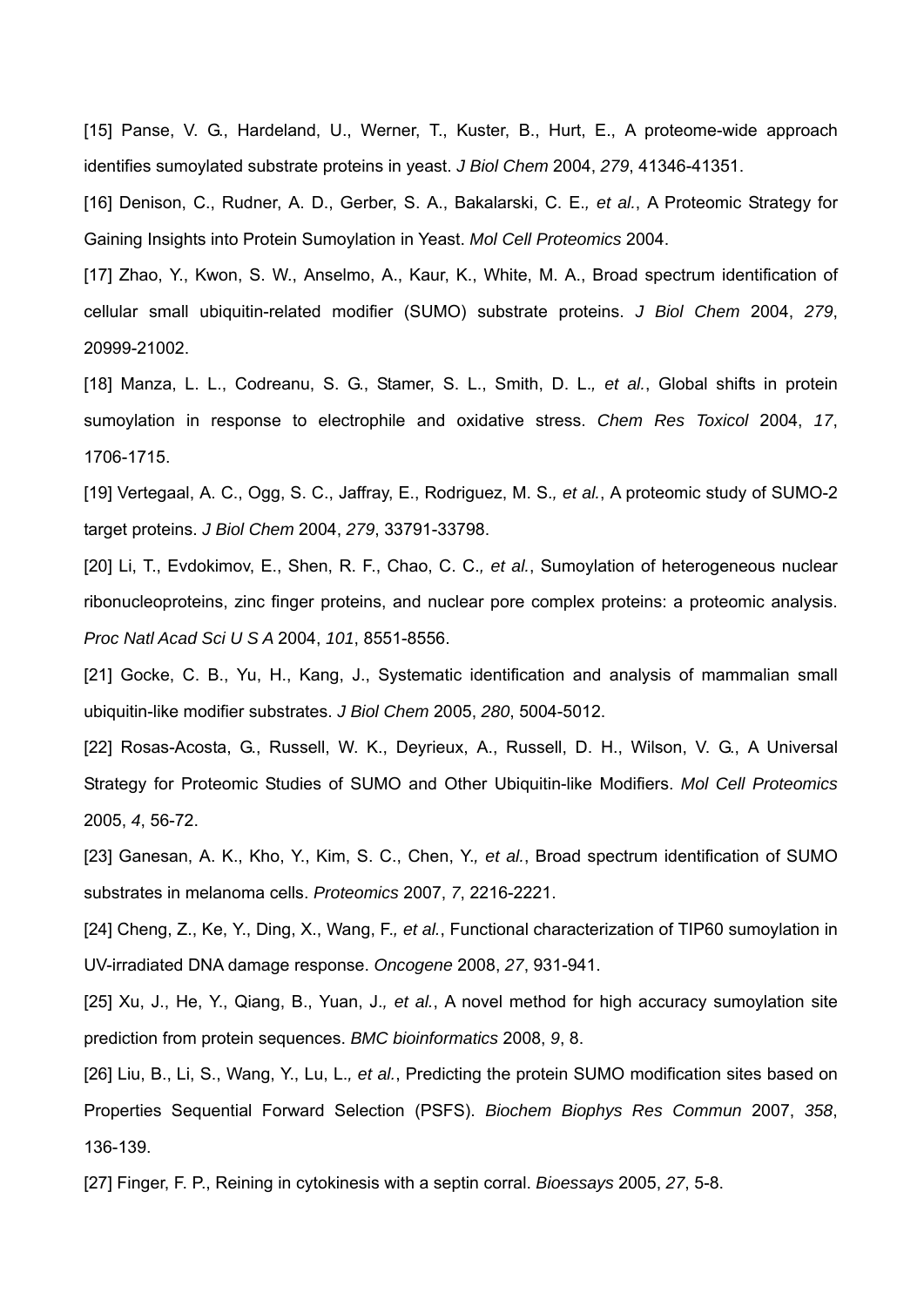[28] Longtine, M. S., Bi, E., Regulation of septin organization and function in yeast. *Trends Cell Biol*  2003, *13*, 403-409.

[29] Johnson, E. S., Blobel, G., Cell cycle-regulated attachment of the ubiquitin-related protein SUMO to the yeast septins. *J Cell Biol* 1999, *147*, 981-994.

[30] Rallabhandi, P., Hashimoto, K., Mo, Y. Y., Beck, W. T.*, et al.*, Sumoylation of topoisomerase I is involved in its partitioning between nucleoli and nucleoplasm and its clearing from nucleoli in response to camptothecin. *J Biol Chem* 2002, *277*, 40020-40026.

[31] Datar, K. V., Dreyfuss, G., Swanson, M. S., The human hnRNP M proteins: identification of a methionine/arginine-rich repeat motif in ribonucleoproteins. *Nucleic Acids Res* 1993, *21*, 439-446.

[32] Hui, J., Stangl, K., Lane, W. S., Bindereif, A., HnRNP L stimulates splicing of the eNOS gene by binding to variable-length CA repeats. *Nat Struct Biol* 2003, *10*, 33-37.

[33] Shih, S. C., Claffey, K. P., Regulation of human vascular endothelial growth factor mRNA stability in hypoxia by heterogeneous nuclear ribonucleoprotein L. *J Biol Chem* 1999, *274*, 1359-1365.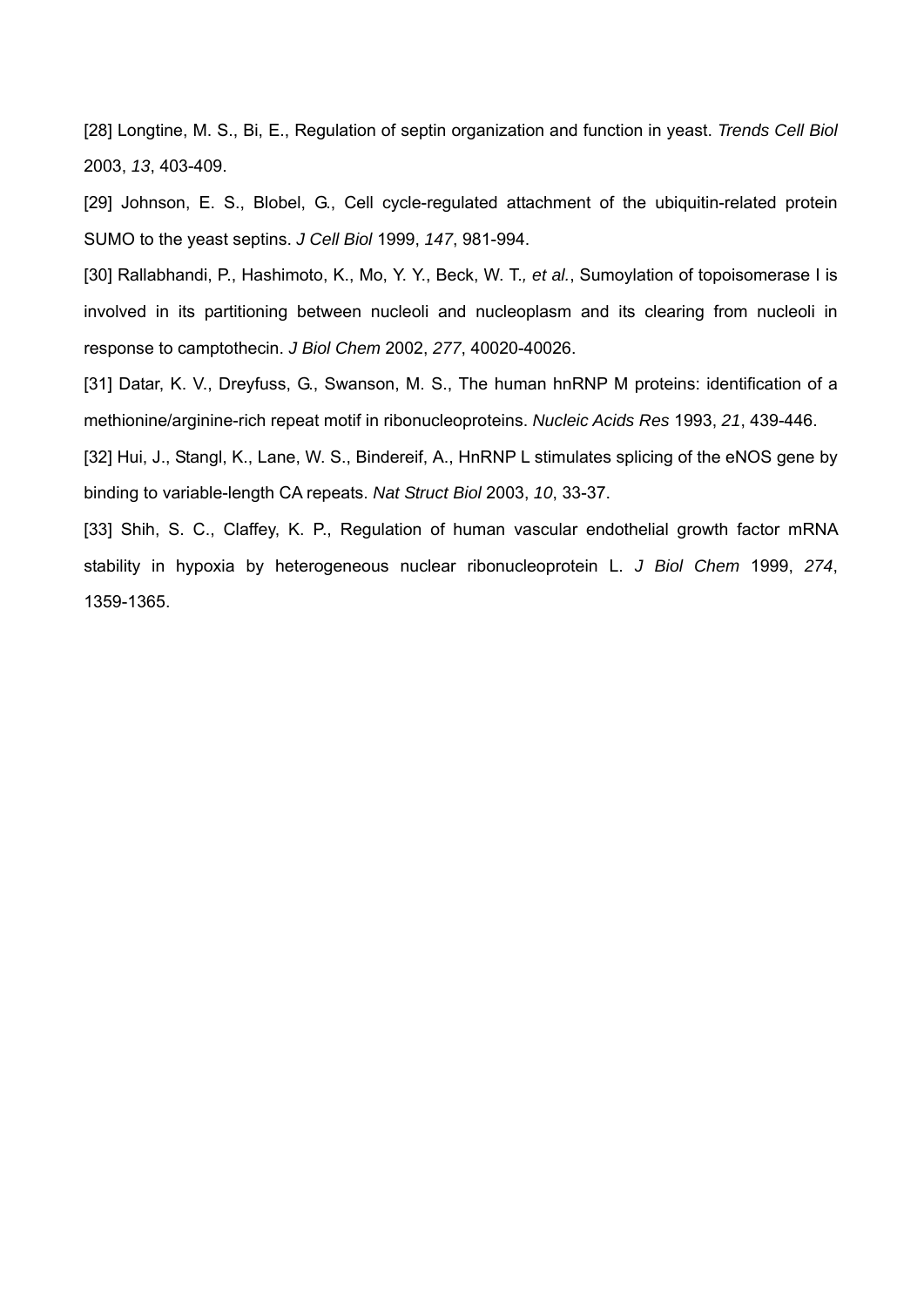# **Supporting Information – Supplementary Figures**

**Figure S1** – The pseudocode of Matrix Mutation (MaM). In this work, we fixed the Specificity (Sp) value as 85% to improve the Sensitivity (Sn) value by this approach.

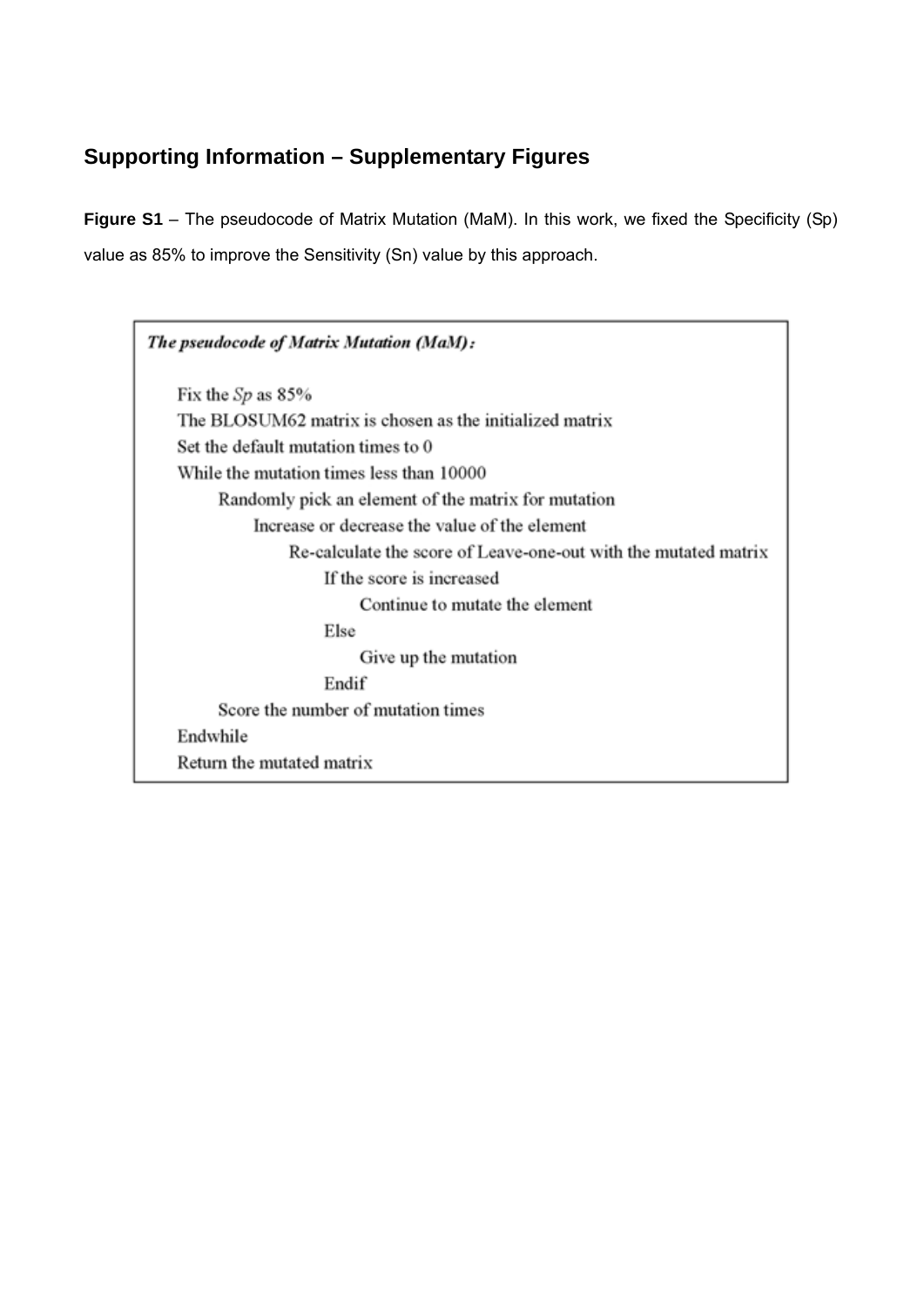**Figure S2** – The snapshot of SUMOsp 2.0 interface. As an example, the protein sequence of human Tip60 was chosen. With the high threshold, SUMOsp 2.0 predicted K72, K430 and K451 residues as positive hits. And two sites (K430 and K451) were *in vitro* and *in vivo* verified in our previous experiments [24].

|                                                                                                                                                                                                                                                                                                                                                                                                                                                                                                                                                                                                  | Group-based Prediction System -- SUMOsp 2.0 |                                  |        |                |  |  |
|--------------------------------------------------------------------------------------------------------------------------------------------------------------------------------------------------------------------------------------------------------------------------------------------------------------------------------------------------------------------------------------------------------------------------------------------------------------------------------------------------------------------------------------------------------------------------------------------------|---------------------------------------------|----------------------------------|--------|----------------|--|--|
| <b>File Tools About</b>                                                                                                                                                                                                                                                                                                                                                                                                                                                                                                                                                                          |                                             |                                  |        |                |  |  |
| <b>Predicted Sites</b>                                                                                                                                                                                                                                                                                                                                                                                                                                                                                                                                                                           |                                             |                                  |        |                |  |  |
| Position                                                                                                                                                                                                                                                                                                                                                                                                                                                                                                                                                                                         | Peptide                                     | Score                            | Cutoff | Type           |  |  |
| 72                                                                                                                                                                                                                                                                                                                                                                                                                                                                                                                                                                                               | <b>QFPKKEA</b>                              | 0.521                            | 0.17   | Typel: Ѱ-К-Х-Е |  |  |
| 430<br>1.886<br>0.17<br>Typel: Ψ-K-X-E<br><b>MGLKSES</b>                                                                                                                                                                                                                                                                                                                                                                                                                                                                                                                                         |                                             |                                  |        |                |  |  |
| 451                                                                                                                                                                                                                                                                                                                                                                                                                                                                                                                                                                                              | <b>TSIKKED</b>                              | 4.351                            | 0.17   | Typel: Ѱ-К-Х-Е |  |  |
| Enter sequence(s) in FASTA format                                                                                                                                                                                                                                                                                                                                                                                                                                                                                                                                                                |                                             |                                  |        |                |  |  |
| >Example (Human Tip60 protein)<br>MAEVGEIIEGCRLPVLRRNQDNEDEWPLAEILSVKDISGRKLFYVHYIDFNKRLDEWVTHERLDLKKIQFPKKEAKTPTKNGLPGSRPGSPEREVPASAQİ<br>ASGKTLPIPVQITLRFNLPKEREAIPGGEPDQPLSSSSCLQPNHRSTKRKVEVVSPATPVPSETAPASVFPQNGAARRAVAAQPGRKRKSNCLGTDEDS<br>@DSSDGIPSAPRMTGSLVSDRSHDDIVTRMKNIECIELGRHRLKPWYFSPYPQELTTLPVLYLCEFCLKYGRSLKCLQRHLTKCDLRHPPGNEIYRKGT<br>IISFFEIDGRKNKSYSQNLCLLAKCFLDHKTLYYDTDPFLFYVMTEYDCKGFHIVGYFSKEKESTEDYNVACILTLPPYQRRGYGKLLIEFSYELSKVEGKTG<br>TPEKPLSDLGLLSYRSYWSQTILEILMGLKSESGERPQITINEISEITSIKKEDVISTLQYLNLINYYKGQYILTLSEDIVDGHERAMLKRLLRIDSKCLHFTPK<br><b>DWSKRGKW</b> |                                             |                                  |        |                |  |  |
| <b>Threshold</b>                                                                                                                                                                                                                                                                                                                                                                                                                                                                                                                                                                                 |                                             | Console                          |        |                |  |  |
| $\odot$ High                                                                                                                                                                                                                                                                                                                                                                                                                                                                                                                                                                                     | C Low<br><b>Medium</b>                      | $\bigcirc$ All<br><b>Example</b> | Clear  | <b>Submit</b>  |  |  |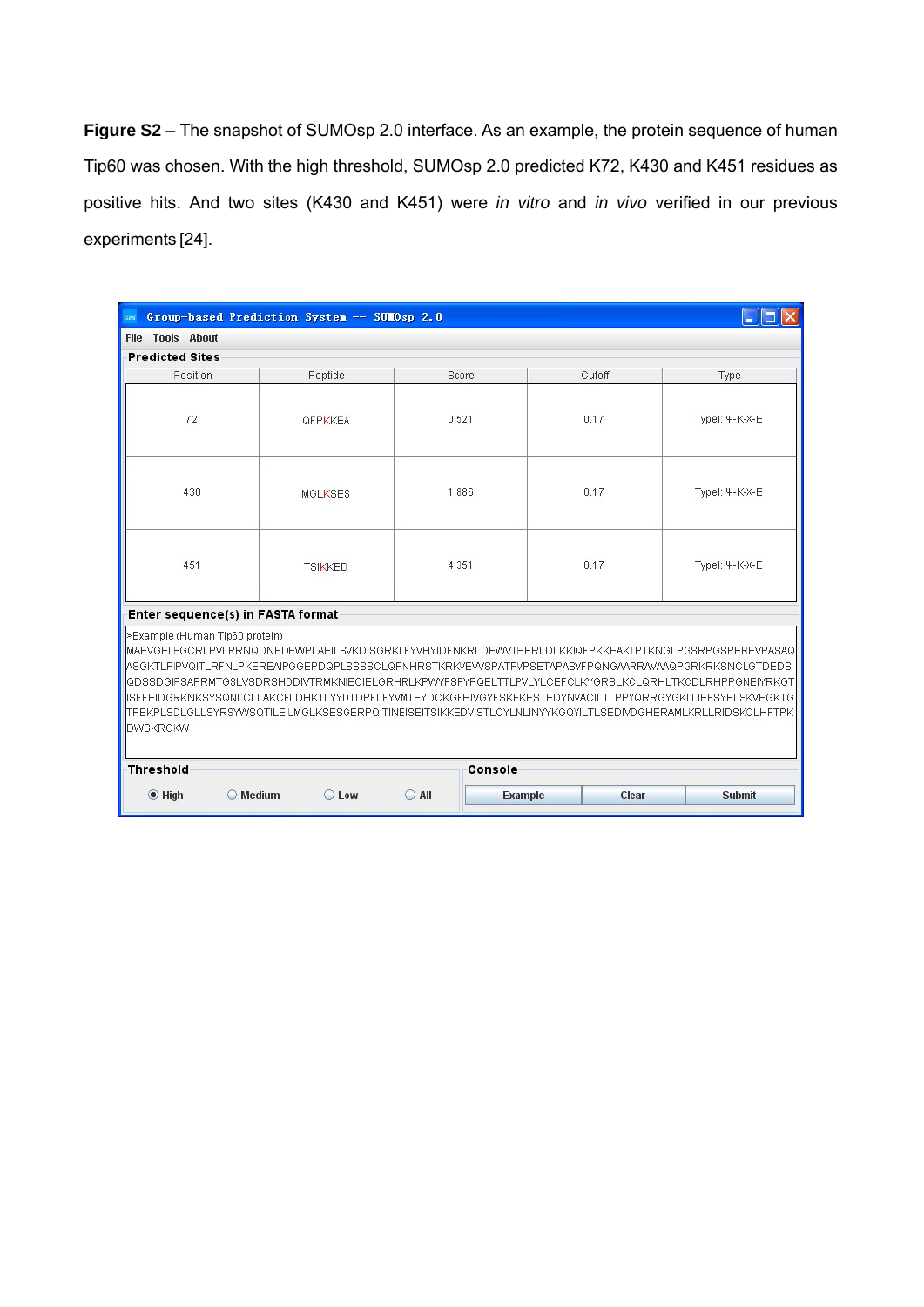**Figure S3** – The Receiver Operating Characteristic (ROC) curves of the self-consistency (Self), the leave-one-out validation (Loo), and 4-, 6-, 8-, 10-fold cross-validations (4-fold, 6-fold, 8-fold and 10-fold).

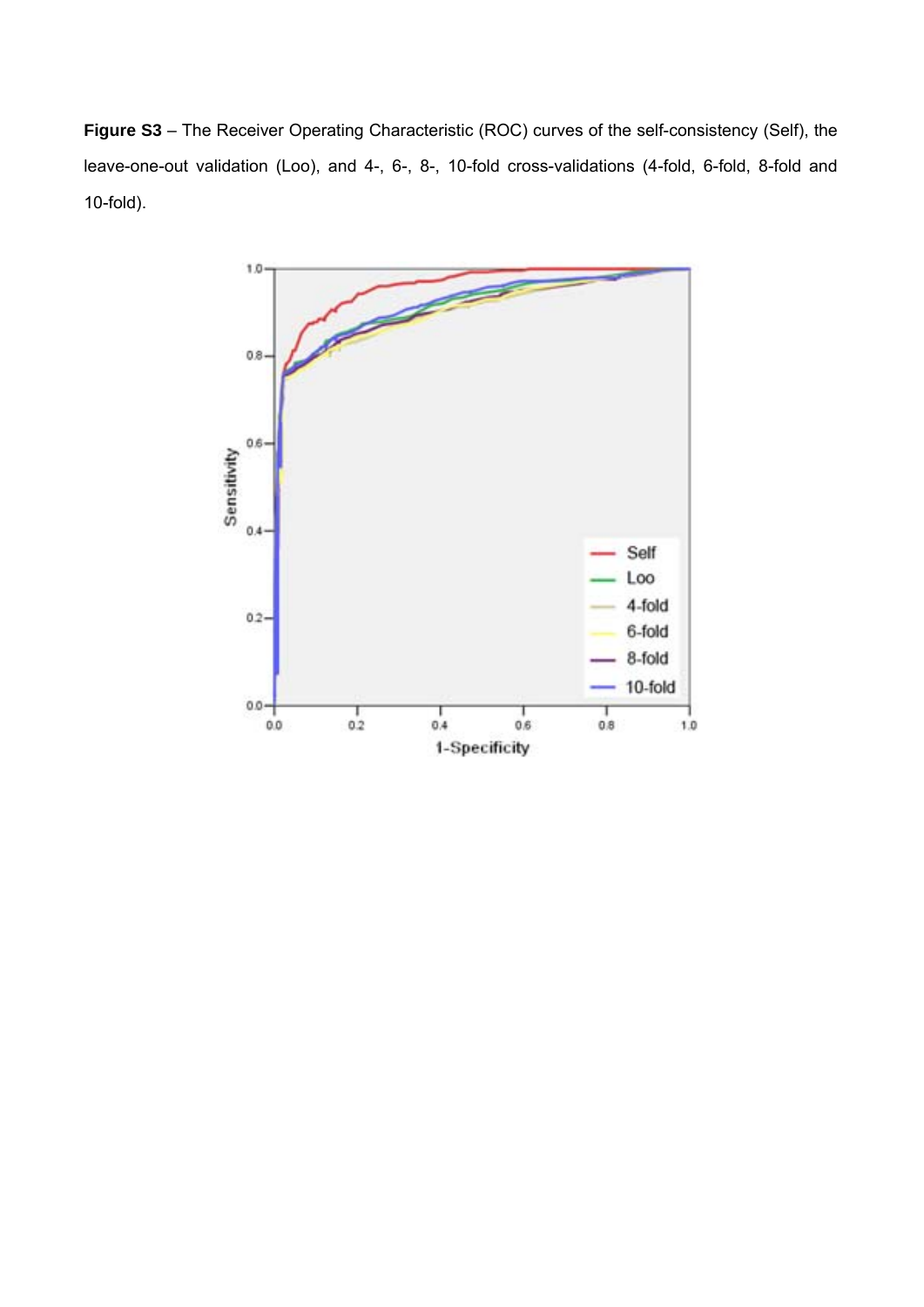# **Supporting Information – Supplementary Tables**

**Table S1** - The non-redundant training data set of SUMOsp 2.0. The data set contained 279 biochemically verified sumoylation sites from 166 distinct proteins. *a*. The UniProt Accession number for each protein.

|                      | <b>Position</b> |                              | <b>PMID</b>                |
|----------------------|-----------------|------------------------------|----------------------------|
| UniProt <sup>a</sup> |                 | Organism                     |                            |
| Q9SUI1               | 258             | A. thaliana                  | 11581165                   |
| O56136               | 84              | Adeno-associated virus       | 15527853                   |
| O56136               | 447             | Adeno-associated virus       | 15527853                   |
| P03116               | 514             | Bovine papillomavirus type 1 | 11005821;12149243          |
| P15330-2             | 382             | D. melanogaster              | 11756545                   |
| P33244-2             | 418             | D. melanogaster              | 15713642                   |
| Q9U1H5               | 438             | D. melanogaster              | 15788563                   |
| P03206               | 12              | Epstein-Barr virus           | 11160742;16112644          |
| P03209               | 19              | Epstein-Barr virus           | 15229220                   |
| P03209               | 213             | Epstein-Barr virus           | 15229220                   |
| P03209               | 517             | Epstein-Barr virus           | 15229220                   |
| O00180               | 274             | H. sapiens                   | 15820677                   |
| O00257               | 492             | H. sapiens                   | 17027752                   |
| O00327               | 259             | H. sapiens                   | 16109848                   |
| O00541               | 517             | H. sapiens                   | 11071894                   |
| O15169               | 857             | H. sapiens                   | 12223491                   |
| O15169               | 860             | H. sapiens                   | 12223491                   |
| O15525               | 14              | H. sapiens                   | 16738329                   |
| O60315               | 391             | H. sapiens                   | 16061479                   |
| O60315               | 866             | H. sapiens                   | 16061479                   |
| O60812               | 237             | H. sapiens                   | 15082759                   |
| O75030               | 289             | H. sapiens                   | 15507434;16029420          |
| O75030               | 423             | H. sapiens                   | 15507434;16029420          |
| O95600               | 67              | H. sapiens                   | 16617055                   |
| P00441               | 76              | H. sapiens                   | 16828461                   |
| P01100               | 265             | H. sapiens                   | 16055710                   |
| P04150               | 277             | H. sapiens                   | 12144530                   |
| P04150               | 293             | H. sapiens                   | 12144530                   |
| P04150               | 703             | H. sapiens                   | 12144530                   |
| P04637               | 386             | H. sapiens                   | 11867732                   |
| P05549               | 10              | H. sapiens                   | 12072434                   |
| P06400               | 720             | H. sapiens                   | 15806172                   |
| P06401               | 388             | H. sapiens                   | 12529333;12943706;17053081 |
| P08235               | 89              | H. sapiens                   | 14500761                   |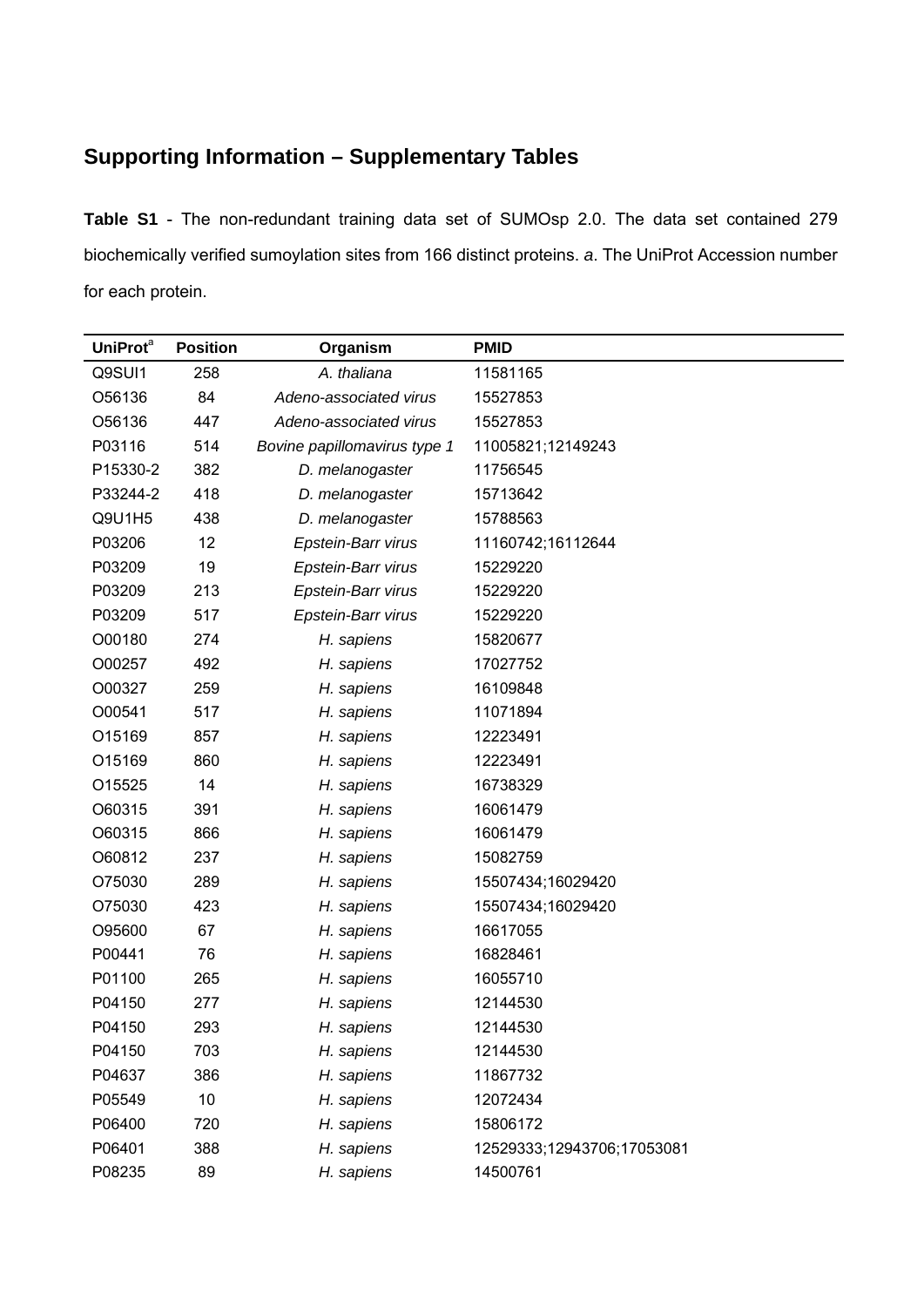| P08235 | 399 | H. sapiens | 14500761                           |
|--------|-----|------------|------------------------------------|
| P08235 | 428 | H. sapiens | 14500761                           |
| P08235 | 494 | H. sapiens | 17105732                           |
| P08235 | 953 | H. sapiens | 17105732                           |
| P10242 | 503 | H. sapiens | 12631292;16162816                  |
| P10242 | 527 | H. sapiens | 12631292;16162816                  |
| P10275 | 386 | H. sapiens | 12177000;15031320                  |
| P10275 | 520 | H. sapiens | 12177000;15031320                  |
| P10636 | 657 | H. sapiens | 16464864                           |
| P11387 | 103 | H. sapiens | 11709553                           |
| P11387 | 117 | H. sapiens | 11709553;12439742                  |
| P11387 | 153 | H. sapiens | 11709553;12439742                  |
| P11387 | 328 | H. sapiens | 11709553                           |
| P11387 | 436 | H. sapiens | 11709553                           |
| P11831 | 147 | H. sapiens | 12788062                           |
| P12757 | 50  | H. sapiens | 17202138                           |
| P12757 | 383 | H. sapiens | 17202138                           |
| P14921 | 15  | H. sapiens | 16319071;16862185                  |
| P15976 | 137 | H. sapiens | 15173587                           |
| P16220 | 285 | H. sapiens | 12552083                           |
| P16220 | 304 | H. sapiens | 12552083                           |
| P17676 | 174 | H. sapiens | 12810706                           |
| P18031 | 335 | H. sapiens | 17159996                           |
| P18031 | 347 | H. sapiens | 17159996                           |
| P19419 | 230 | H. sapiens | 14992729;15210726                  |
| P19419 | 249 | H. sapiens | 14992729;15210726                  |
| P19419 | 254 | H. sapiens | 15210726                           |
| P19544 | 73  | H. sapiens | 15520190                           |
| P19544 | 177 | H. sapiens | 15520190                           |
| P19793 | 108 | H. sapiens | 16912044                           |
| P20941 | 33  | H. sapiens | 16421094                           |
| P23497 | 297 | H. sapiens | 11792325                           |
| P23769 | 222 | H. sapiens | 12750312                           |
| P23769 | 389 | H. sapiens | 12750312                           |
| P25963 | 21  | H. sapiens | 14613580                           |
| P27540 | 245 | H. sapiens | 12354770                           |
| P28360 | 9   | H. sapiens | 16678795                           |
| P28360 | 127 | H. sapiens | 16678795                           |
| P29374 | 418 | H. sapiens | 16479010                           |
| P29374 | 444 | H. sapiens | 16479010                           |
| P29590 | 65  | H. sapiens | 9756909;12149243                   |
| P29590 | 160 | H. sapiens | 9756909;11413191;11704854;12149243 |
| P29590 | 490 | H. sapiens | 9756909;12149243                   |
| P35520 | 211 | H. sapiens | 17087506                           |
|        |     |            |                                    |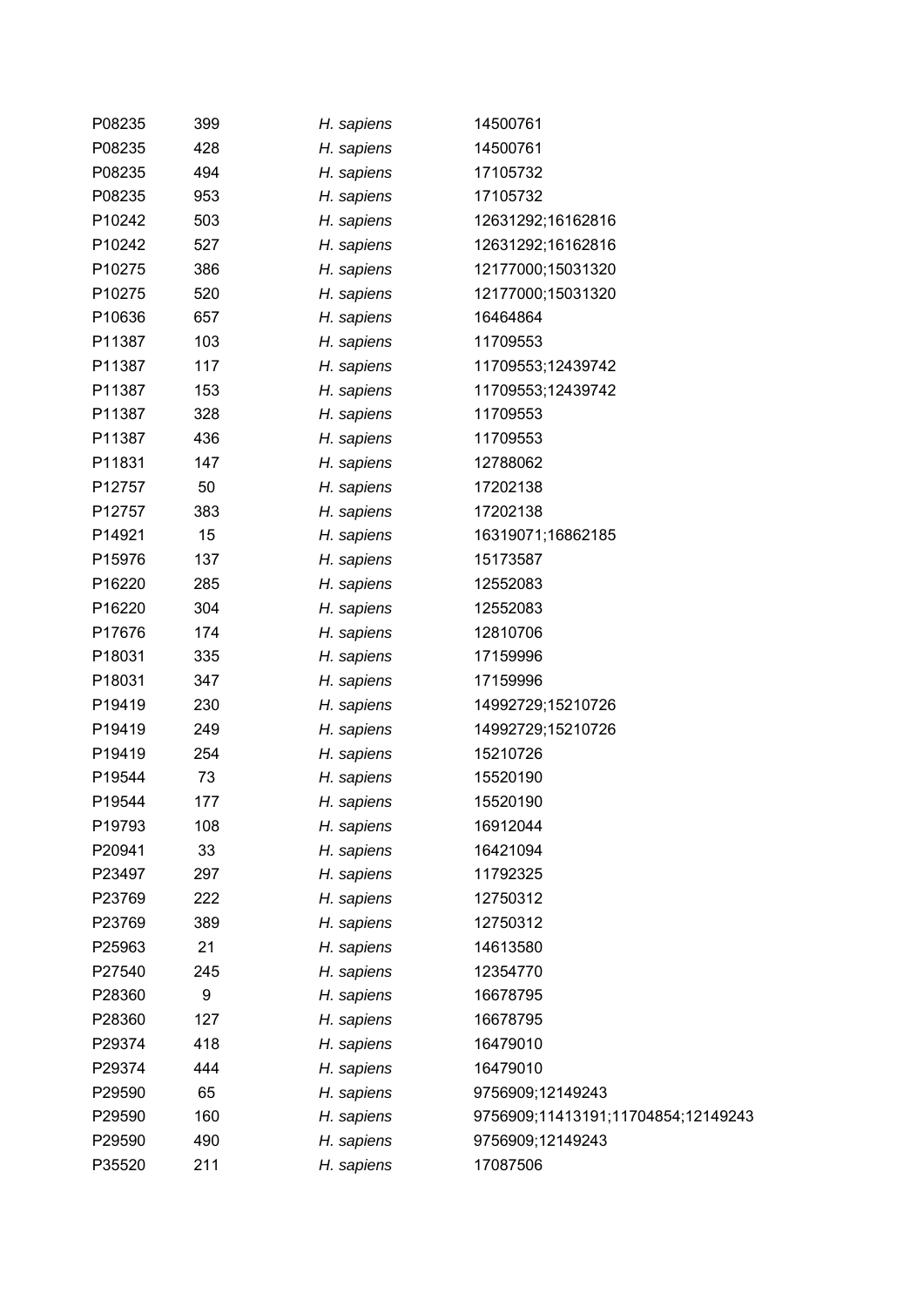| P35712 | 404 | H. sapiens | 16442531                   |
|--------|-----|------------|----------------------------|
| P35712 | 417 | H. sapiens | 16442531                   |
| P36508 | 411 | H. sapiens | 15280358                   |
| P36956 | 123 | H. sapiens | 12615929                   |
| P36956 | 418 | H. sapiens | 12615929                   |
| P37231 | 107 | H. sapiens | 15229330;15507114          |
| P37231 | 395 | H. sapiens | 16127449                   |
| P37840 | 96  | H. sapiens | 16464864                   |
| P37840 | 102 | H. sapiens | 16464864                   |
| P41161 | 89  | H. sapiens | 15857832                   |
| P41161 | 263 | H. sapiens | 15857832                   |
| P41161 | 293 | H. sapiens | 15857832                   |
| P41161 | 350 | H. sapiens | 15857832                   |
| P41212 | 99  | H. sapiens | 12626745;15107848          |
| P41970 | 162 | H. sapiens | 15580297                   |
| P42224 | 703 | H. sapiens | 12855578;14596924;15761017 |
| P42575 | 77  | H. sapiens | 15882978                   |
| P42858 | 6   | H. sapiens | 15064418                   |
| P42858 | 9   | H. sapiens | 15064418                   |
| P42858 | 15  | H. sapiens | 15064418                   |
| P43354 | 91  | H. sapiens | 14559918                   |
| P43354 | 577 | H. sapiens | 14559918                   |
| P43694 | 365 | H. sapiens | 15337742                   |
| P46060 | 524 | H. sapiens | 15355965                   |
| P49715 | 161 | H. sapiens | 12511558                   |
| P49716 | 120 | H. sapiens | 12161447                   |
| P54132 | 317 | H. sapiens | 15829507                   |
| P54132 | 331 | H. sapiens | 15829507                   |
| P54132 | 344 | H. sapiens | 15829507                   |
| P54132 | 347 | H. sapiens | 15829507                   |
| P54253 | 16  | H. sapiens | 15824120                   |
| P54253 | 194 | H. sapiens | 15824120                   |
| P54253 | 610 | H. sapiens | 15824120                   |
| P54253 | 697 | H. sapiens | 15824120                   |
| P54253 | 746 | H. sapiens | 15824120                   |
| P55055 | 410 | H. sapiens | 17218271                   |
| P55055 | 448 | H. sapiens | 17218271                   |
| P55265 | 418 | H. sapiens | 16120648                   |
| P55854 | 11  | H. sapiens | 12506199                   |
| P56524 | 559 | H. sapiens | 12032081;16166628          |
| P56817 | 275 | H. sapiens | 12506199                   |
| P57682 | 10  | H. sapiens | 15684403                   |
| P57682 | 198 | H. sapiens | 15684403                   |
| P61086 | 14  | H. sapiens | 15723079                   |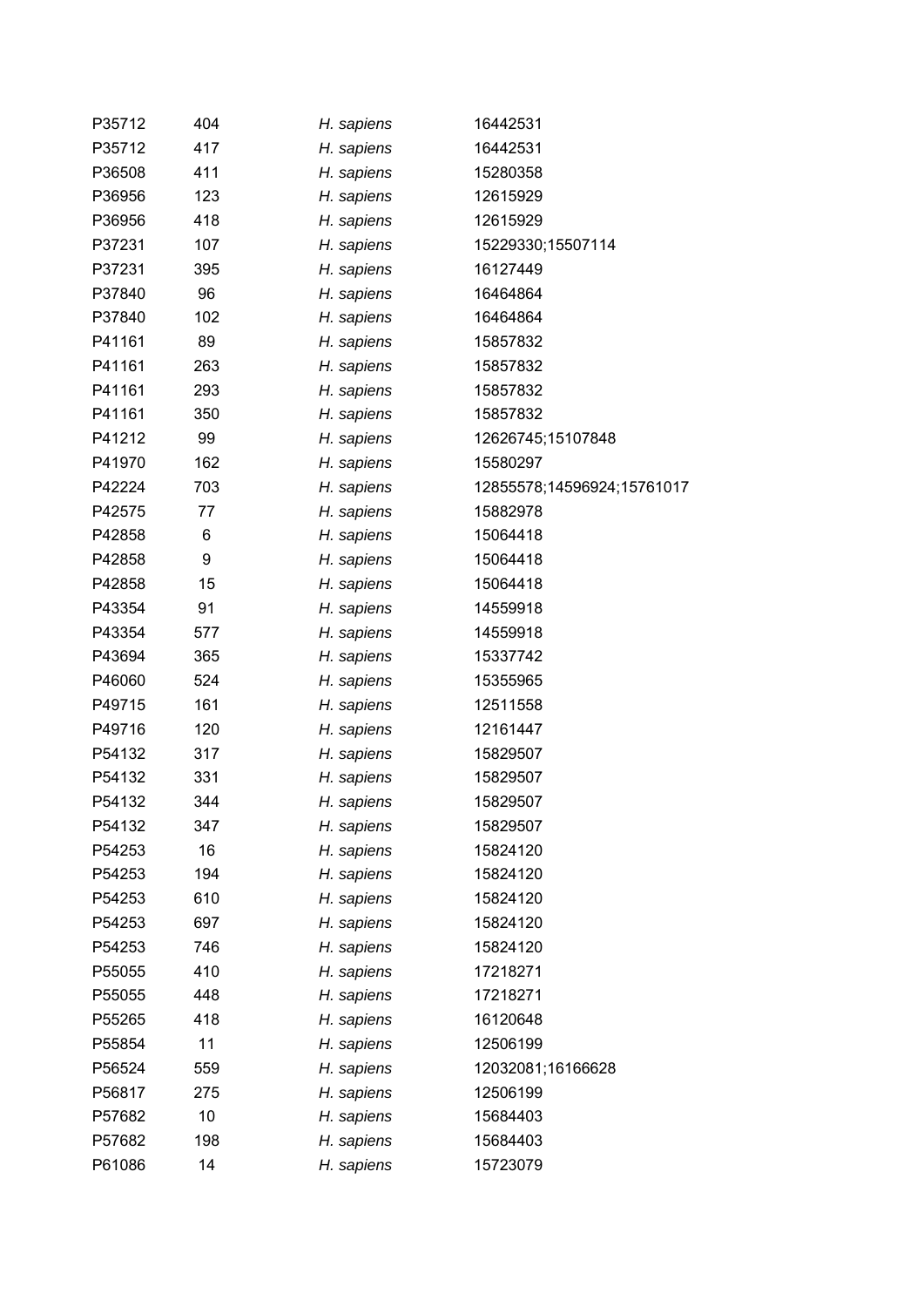| P63279 | 153  | H. sapiens | 15272016                                     |
|--------|------|------------|----------------------------------------------|
| P78347 | 221  | H. sapiens | 15016812                                     |
| P78347 | 240  | H. sapiens | 15016812                                     |
| P78347 | 456  | H. sapiens | 15016812                                     |
| P78347 | 991  | H. sapiens | 15016812                                     |
| Q00613 | 298  | H. sapiens | 11514557;12646186;12665592                   |
| Q01543 | 67   | H. sapiens | 16148010                                     |
| Q02447 | 120  | H. sapiens | 12419227                                     |
| Q02447 | 551  | H. sapiens | 15247228;15494207                            |
| Q03188 | 534  | H. sapiens | 15272016                                     |
| Q03188 | 721  | H. sapiens | 15272016                                     |
| Q03188 | 746  | H. sapiens | 15272016                                     |
| Q03933 | 82   | H. sapiens | 11278381;15023536                            |
| Q05193 | 376  | H. sapiens | 15123615                                     |
| Q05397 | 152  | H. sapiens | 14500712                                     |
| Q06413 | 391  | H. sapiens | 16478538                                     |
| Q07666 | 96   | H. sapiens | 16568089                                     |
| Q08211 | 76   | H. sapiens | 15312759                                     |
| Q08211 | 120  | H. sapiens | 15312759                                     |
| Q09472 | 1020 | H. sapiens | 12718889;12887893;15632193                   |
| Q09472 | 1024 | H. sapiens | 12718889;12887893;15632193                   |
| Q12772 | 464  | H. sapiens | 12615929                                     |
| Q13285 | 119  | H. sapiens | 15192080;15192092;15713642                   |
| Q13285 | 194  | H. sapiens | 15192080;15192092;15713642                   |
| Q13363 | 428  | H. sapiens | 12679040;12769861                            |
| Q13422 | 58   | H. sapiens | 15767674                                     |
| Q13422 | 241  | H. sapiens | 15767674                                     |
| Q13426 | 210  | H. sapiens | 16478998                                     |
| Q13485 | 113  | H. sapiens | 12621041;12740389;15028714                   |
| Q13485 | 159  | H. sapiens | 12621041;12740389;14514699;15028714;15637079 |
| Q13547 | 444  | H. sapiens | 11960997;12393750                            |
| Q13547 | 476  | H. sapiens | 11960997;12393750                            |
| Q13569 | 330  | H. sapiens | 11889051;15823533;15959518                   |
| Q14191 | 496  | H. sapiens | 15355988                                     |
| Q15054 | 258  | H. sapiens | 16934752                                     |
| Q15054 | 444  | H. sapiens | 16934752                                     |
| Q15542 | 14   | H. sapiens | 15637059                                     |
| Q15596 | 239  | H. sapiens | 12060666                                     |
| Q15596 | 731  | H. sapiens | 12060666                                     |
| Q15596 | 788  | H. sapiens | 12060666                                     |
| Q15744 | 121  | H. sapiens | 15661739                                     |
| Q15788 | 732  | H. sapiens | 12529333                                     |
| Q15788 | 774  | H. sapiens | 12529333                                     |
| Q16514 | 19   | H. sapiens | 15637059                                     |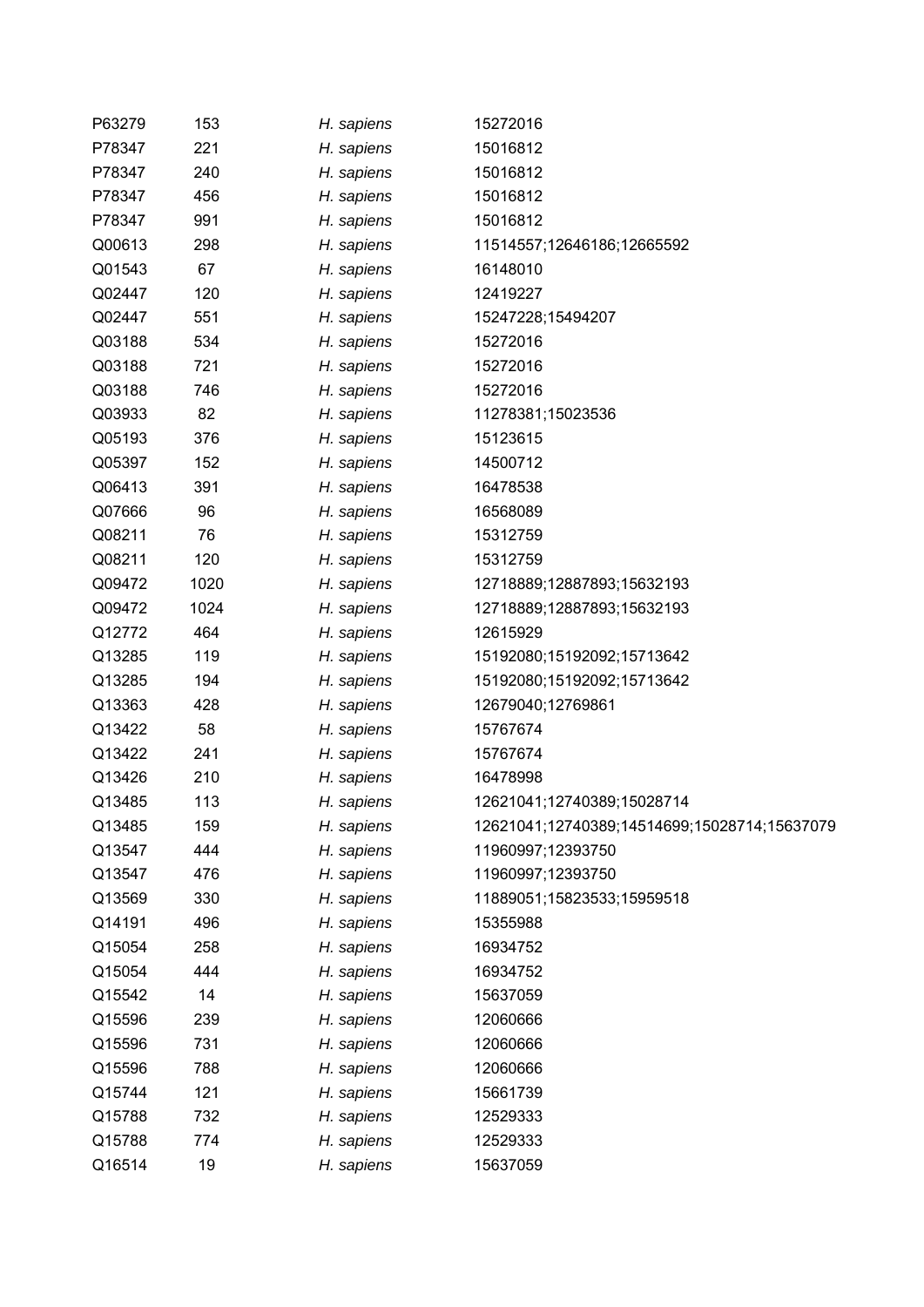| Q16621 | 368  | H. sapiens | 16287851          |
|--------|------|------------|-------------------|
| Q16665 | 391  | H. sapiens | 15465032          |
| Q16665 | 477  | H. sapiens | 15465032          |
| Q16849 | 754  | H. sapiens | 16622421          |
| Q5UBU5 | 571  | H. sapiens | 17101795          |
| Q86YP4 | 30   | H. sapiens | 16738318          |
| Q86YP4 | 487  | H. sapiens | 16738318          |
| Q8N2W9 | 35   | H. sapiens | 15831457          |
| Q8N4C6 | 1641 | H. sapiens | 16154161          |
| Q8N4C6 | 1680 | H. sapiens | 16154161          |
| Q8TBT7 | 38   | H. sapiens | 14972687          |
| Q8WXI9 | 33   | H. sapiens | 16738318          |
| Q92793 | 998  | H. sapiens | 16287980          |
| Q92793 | 1033 | H. sapiens | 16287980          |
| Q92793 | 1056 | H. sapiens | 16287980          |
| Q969V6 | 499  | H. sapiens | 16098147          |
| Q969V6 | 576  | H. sapiens | 16098147          |
| Q969V6 | 624  | H. sapiens | 16098147          |
| Q99497 | 130  | H. sapiens | 12761214;15976810 |
| Q99607 | 657  | H. sapiens | 16904644          |
| Q99683 | 535  | H. sapiens | 16142216          |
| Q99683 | 1083 | H. sapiens | 16142216          |
| Q99683 | 1114 | H. sapiens | 16142216          |
| Q9BYV9 | 202  | H. sapiens | 15060166          |
| Q9BYV9 | 276  | H. sapiens | 15060166          |
| Q9BYV9 | 421  | H. sapiens | 15060166          |
| Q9BYV9 | 580  | H. sapiens | 15060166          |
| Q9H2X6 | 32   | H. sapiens | 15766567          |
| Q9H2X6 | 1191 | H. sapiens | 12149243          |
| Q9H3D4 | 588  | H. sapiens | 15539951          |
| Q9H3D4 | 676  | H. sapiens | 15539951;15611636 |
| Q9NSC2 | 1086 | H. sapiens | 12200128          |
| Q9NZG4 | 429  | H. sapiens | 16479010          |
| Q9NZG4 | 440  | H. sapiens | 16479010          |
| Q9UBW7 | 963  | H. sapiens | 17027752          |
| Q9UER7 | 630  | H. sapiens | 12150977          |
| Q9UER7 | 631  | H. sapiens | 12150977          |
| Q9UIS9 | 499  | H. sapiens | 17066076          |
| Q9UIS9 | 538  | H. sapiens | 17066076          |
| Q9UNR9 | 560  | H. sapiens | 14516784          |
| Q9UPW6 | 233  | H. sapiens | 14701874          |
| Q9UPW6 | 350  | H. sapiens | 14701874          |
| Q9Y230 | 456  | H. sapiens | 16699503          |
| Q9Y4L2 | 244  | H. sapiens | 15208321          |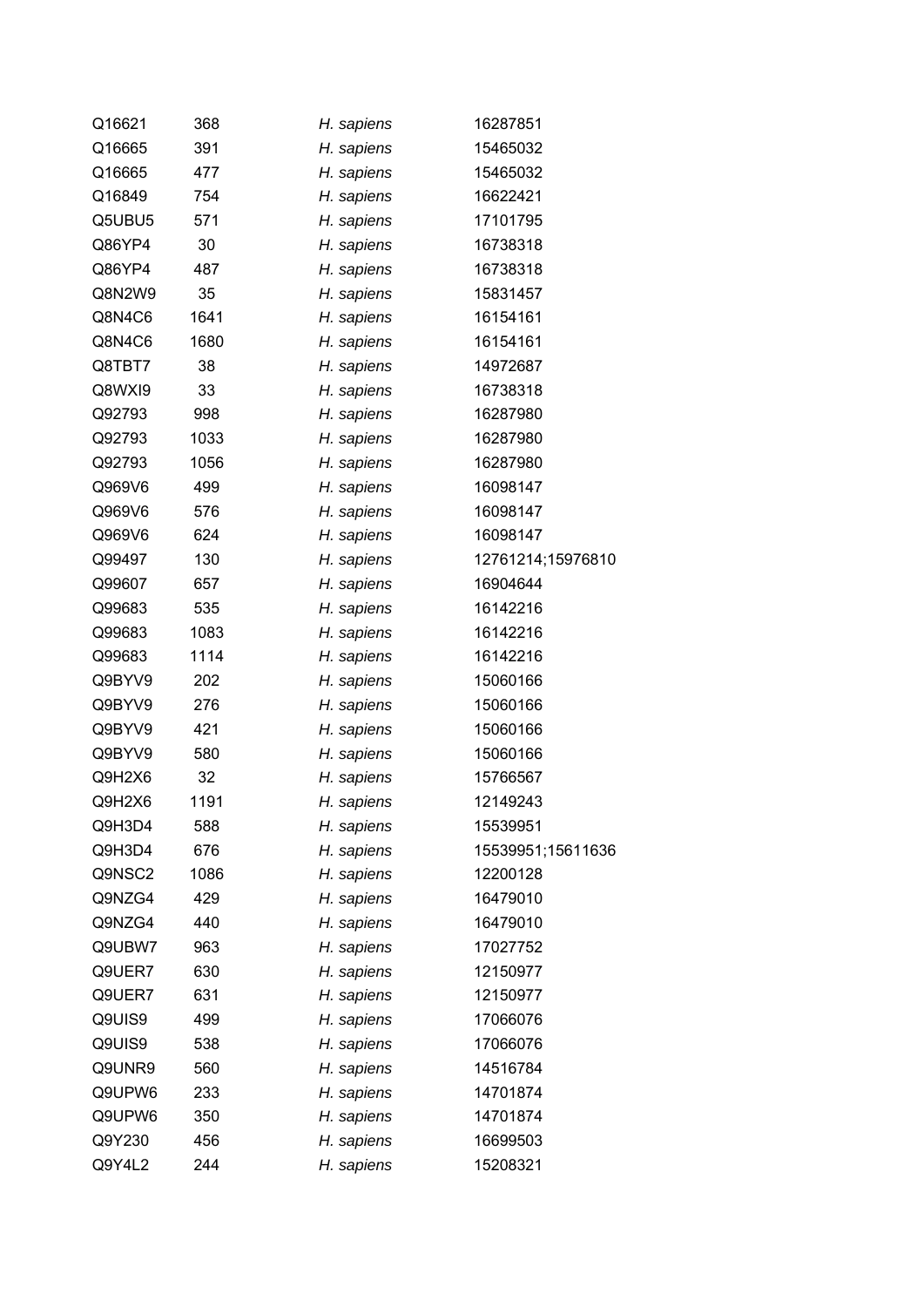| Q9Y4L2 | 263  | H. sapiens          | 15208321                   |
|--------|------|---------------------|----------------------------|
| Q9Y6K9 | 277  | H. sapiens          | 14651848                   |
| Q9Y6K9 | 309  | H. sapiens          | 14651848                   |
| Q9Y6Q9 | 723  | H. sapiens          | 16760465                   |
| Q9Y6Q9 | 786  | H. sapiens          | 16760465                   |
| Q9Y6Q9 | 1194 | H. sapiens          | 16760465                   |
| P04591 | 475  | $HIV-1$             | 15613319                   |
| P03243 | 104  | Human adenovirus 5  | 11553772                   |
| P13202 | 450  | Human herpesvirus 5 | 11602710                   |
| Q7M6S5 | 175  | Human herpesvirus 5 | 10684265;11264375;12149243 |
| Q7M6S5 | 180  | Human herpesvirus 5 | 10684265;11264375;12149243 |
| Q6XA64 | 802  | Human herpesvirus 6 | 15105549                   |
| O92597 | 158  | Human herpesvirus 8 | 16014952                   |
| P05627 | 229  | M. musculus         | 10788439;11867732;16055710 |
| P05627 | 257  | M. musculus         | 16055710                   |
| P27782 | 25   | M. musculus         | 11731474                   |
| P27782 | 267  | M. musculus         | 11731474                   |
| P48432 | 247  | M. musculus         | 17097055                   |
| Q60591 | 684  | M. musculus         | 15117942                   |
| Q60591 | 897  | M. musculus         | 15117942                   |
| Q60974 | 152  | M. musculus         | 16421255                   |
| Q60974 | 260  | M. musculus         | 16421255                   |
| Q60974 | 1117 | M. musculus         | 16421255                   |
| Q60974 | 1330 | M. musculus         | 16421255                   |
| Q64127 | 724  | M. musculus         | 11313457                   |
| Q64127 | 742  | M. musculus         | 11313457                   |
| P00445 | 19   | S. cerevisiae       | 15596868                   |
| P00445 | 69   | S. cerevisiae       | 15596868                   |
| P04456 | 61   | S. cerevisiae       | 15542864                   |
| P05750 | 212  | S. cerevisiae       | 15596868                   |
| P06778 | 11   | S. cerevisiae       | 17013376                   |
| P06778 | 220  | S. cerevisiae       | 17013376                   |
| P06786 | 1220 | S. cerevisiae       | 12086615                   |
| P06786 | 1246 | S. cerevisiae       | 12086615                   |
| P06786 | 1277 | S. cerevisiae       | 12086615                   |
| P11978 | 1128 | S. cerevisiae       | 15542864                   |
| P15873 | 127  | S. cerevisiae       | 12226657;15121847          |
| P15873 | 164  | S. cerevisiae       | 12226657;15121847;15542864 |
| P16649 | 270  | S. cerevisiae       | 15596868                   |
| P18412 | 54   | S. cerevisiae       | 16306045                   |
| P21538 | 807  | S. cerevisiae       | 15542864                   |
| P32457 | 4    | S. cerevisiae       | 12149243;12761287          |
| P32457 | 11   | S. cerevisiae       | 12149243;12761287          |
| P32457 | 30   | S. cerevisiae       | 12149243;12761287          |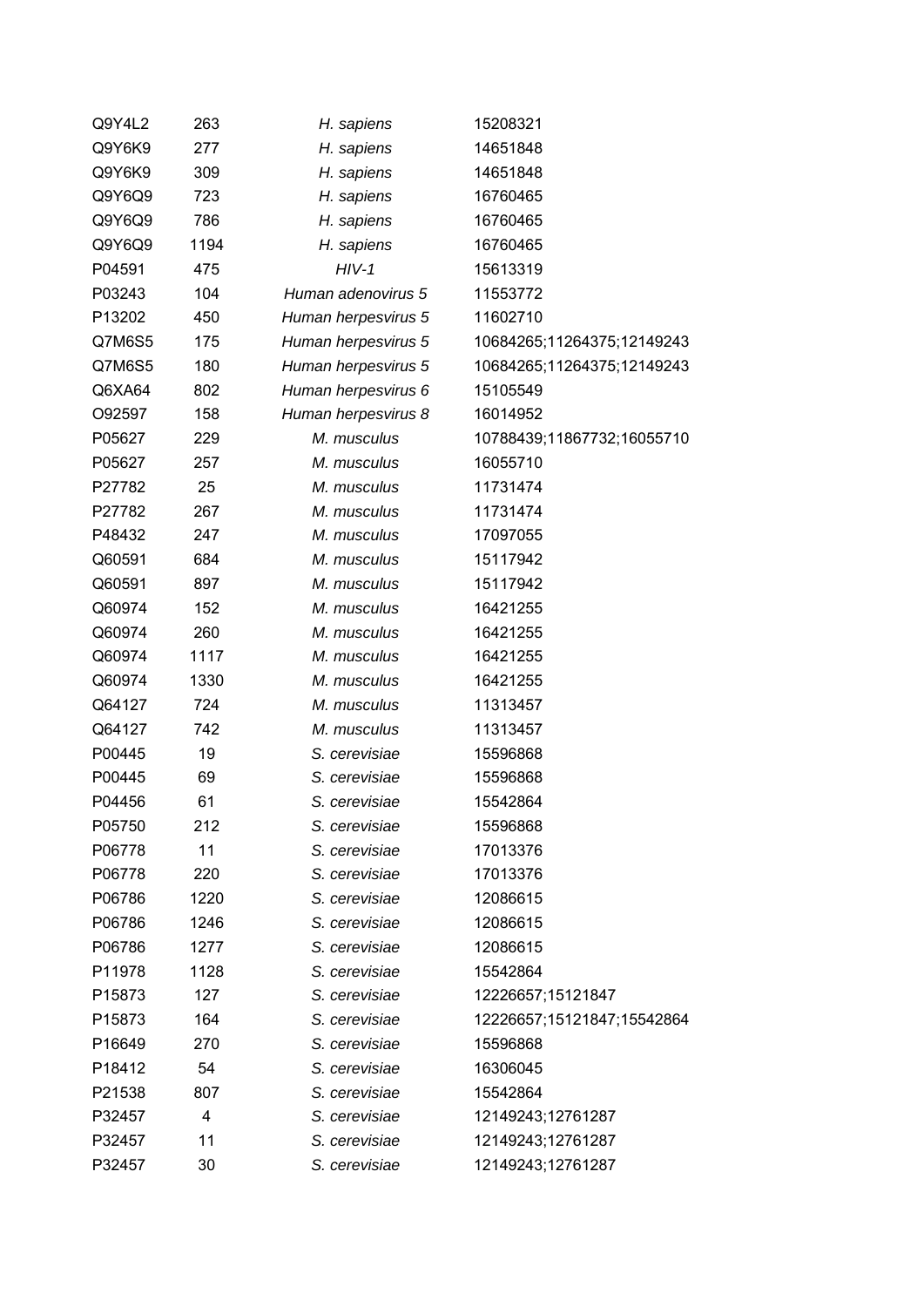| P32457 | 63  | S. cerevisiae  | 12149243;12761287;15542864 |  |
|--------|-----|----------------|----------------------------|--|
| P32457 | 287 | S. cerevisiae  | 12761287                   |  |
| P32457 | 443 | S. cerevisiae  | 12761287                   |  |
| P32457 | 465 | S. cerevisiae  | 12761287                   |  |
| P32458 | 412 | S. cerevisiae  | 12149243                   |  |
| P32504 | 556 | S. cerevisiae  | 16923829                   |  |
| P32504 | 651 | S. cerevisiae  | 16923829                   |  |
| P32504 | 779 | S. cerevisiae  | 16923829                   |  |
| P40460 | 231 | S. cerevisiae  | 16923829                   |  |
| Q03330 | 25  | S. cerevisiae  | 16411780                   |  |
| Q04322 | 498 | S. cerevisiae  | 15542864                   |  |
| Q07657 | 426 | S. cerevisiae  | 12149243                   |  |
| Q07657 | 437 | S. cerevisiae  | 12149243                   |  |
| Q07979 | 322 | S. cerevisiae  | 15596868                   |  |
| Q07979 | 328 | S. cerevisiae  | 15596868                   |  |
| Q12216 | 438 | S. cerevisiae  | 12761287                   |  |
| Q12216 | 446 | S. cerevisiae  | 12761287                   |  |
| O42934 | 198 | S. pombe       | 16168376                   |  |
| O60016 | 109 | S. pombe       | 16168376                   |  |
| O60016 | 160 | S. pombe       | 16168376                   |  |
| P40381 | 103 | S. pombe       | 16168376                   |  |
| P21063 | 95  | Vaccinia virus | 15800065                   |  |
| Q90YL1 | 61  | X. laevis      | 16256735                   |  |
| Q90YL1 | 253 | X. laevis      | 16256735                   |  |
| Q90YL1 | 365 | X. laevis      | 16256735                   |  |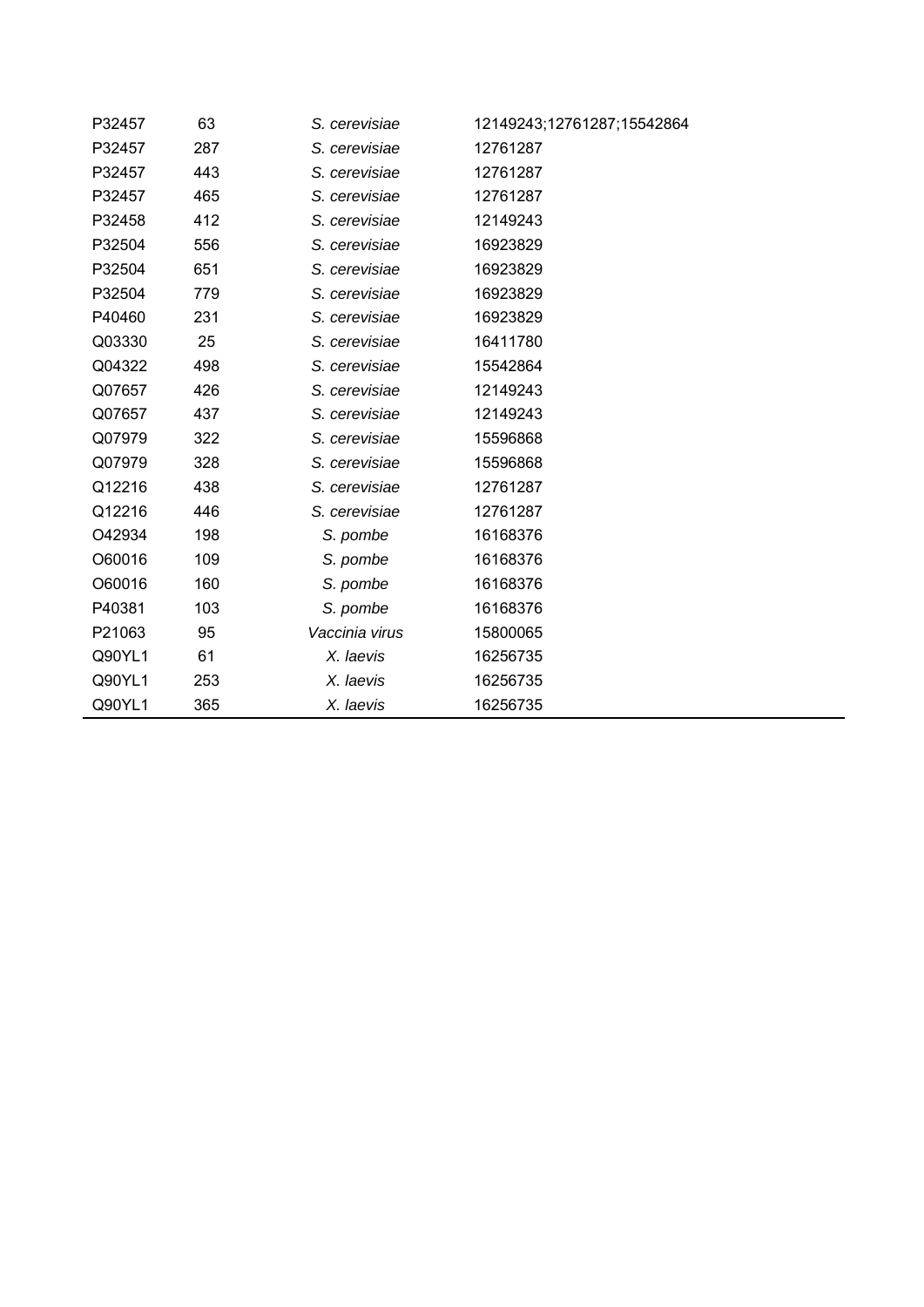**Table S2** – An additional data set for performance evaluation. To evaluate the prediction performance of SUMOsp 2.0, we also collected 53 sumoylation sites from 31 proteins which were published after Feb., 2007. These sites were not included in training as an independent data set.

| <b>UniProt</b> | <b>Position</b> | Organism            | <b>PMID</b> |
|----------------|-----------------|---------------------|-------------|
| Q9LSE2         | 393             | A. thaliana         | 17416732    |
| P18356         | 227             | Dengue virus type 2 | 17265167    |
| P18356         | 573             | Dengue virus type 2 | 17265167    |
| O95365         | 61              | H. sapiens          | 17595526    |
| P05455         | 41              | H. sapiens          | 17646655    |
| P06748         | 263             | H. sapiens          | 17951246    |
| P10914         | 275             | H. sapiens          | 17942705    |
| P10914         | 299             | H. sapiens          | 17942705    |
| P17544         | 118             | H. sapiens          | 17264123    |
| P22460         | 221             | H. sapiens          | 17261810    |
| P22460         | 536             | H. sapiens          | 17261810    |
| P25490         | 288             | H. sapiens          | 17353273    |
| P34896         | 38              | H. sapiens          | 17446168    |
| P43004         | 571             | H. sapiens          | 17823119    |
| P43268         | 96              | H. sapiens          | 17585876    |
| P43268         | 226             | H. sapiens          | 17585876    |
| P43268         | 260             | H. sapiens          | 17585876    |
| P43268         | 322             | H. sapiens          | 17585876    |
| Q05516         | 242             | H. sapiens          | 17498654    |
| Q05516         | 387             | H. sapiens          | 17498654    |
| Q05516         | 396             | H. sapiens          | 17498654    |
| Q13002         | 886             | H. sapiens          | 17486098    |
| Q13263         | 554             | H. sapiens          | 17298944    |
| Q13263         | 575             | H. sapiens          | 17298944    |
| Q13263         | 676             | H. sapiens          | 17298944    |
| Q13263         | 750             | H. sapiens          | 17298944    |
| Q13263         | 779             | H. sapiens          | 17298944    |
| Q13263         | 804             | H. sapiens          | 17298944    |
| Q14526         | 333             | H. sapiens          | 17283066    |
| Q2QGD7         | 660             | H. sapiens          | 17696781    |
| Q92797         | 361             | H. sapiens          | 17923699    |
| Q92797         | 483             | H. sapiens          | 17923699    |
| Q92993         | 430             | H. sapiens          | 17704809    |
| Q92993         | 451             | H. sapiens          | 17704809    |
| Q96EB6         | 734             | H. sapiens          | 17934453    |
| Q9NP62         | 156             | H. sapiens          | 17646165    |
| Q9UHF7         | 1192            | H. sapiens          | 17391059    |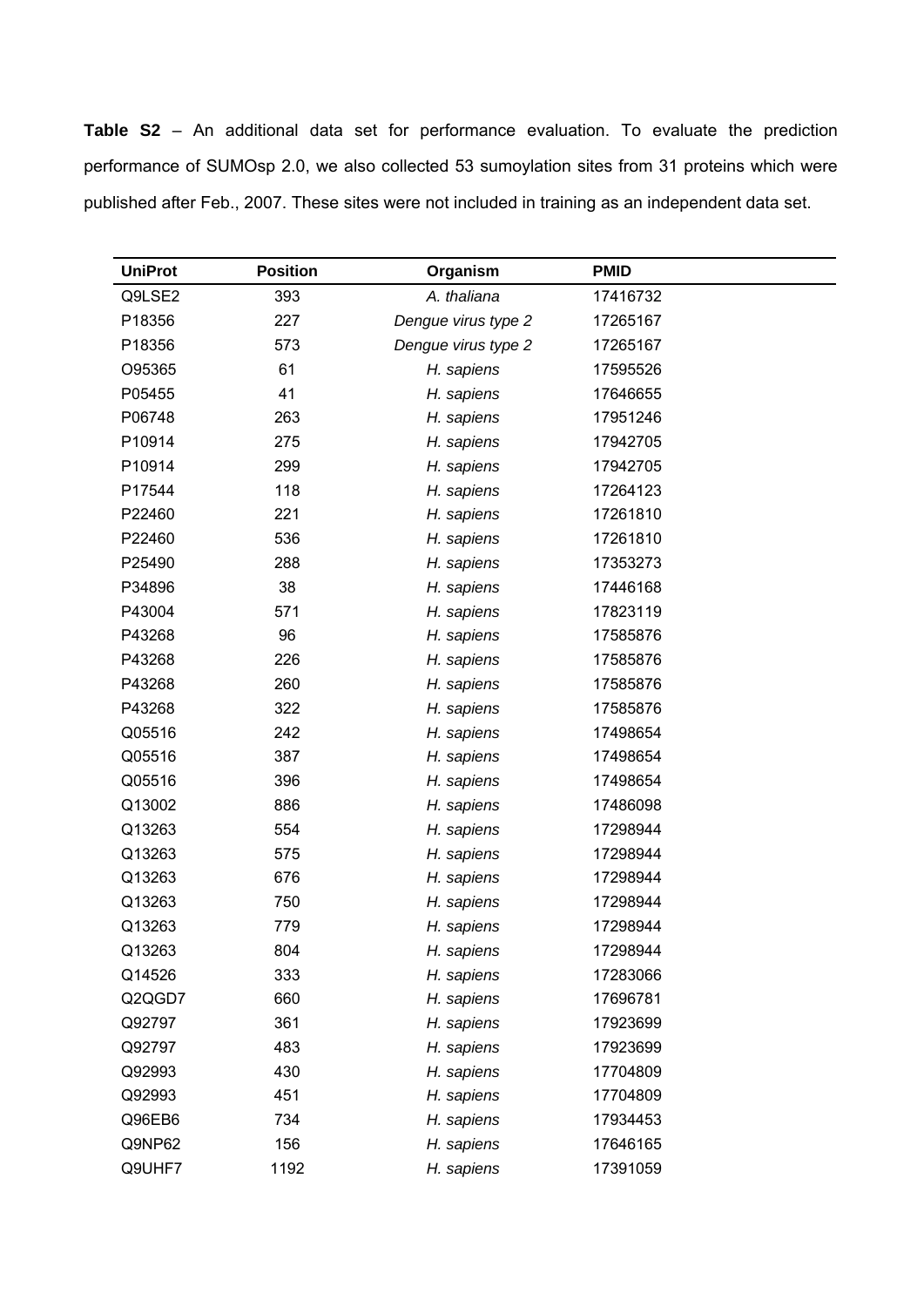| Q9UHF7   | 1201 | H. sapiens    | 17391059          |  |
|----------|------|---------------|-------------------|--|
| Q9UKF6   | 462  | H. sapiens    | 17923699          |  |
| Q9UKF6   | 465  | H. sapiens    | 17923699          |  |
| Q9UKF6   | 545  | H. sapiens    | 17923699          |  |
| Q9UQR1   | 115  | H. sapiens    | 17940278          |  |
| Q9UQR1   | 356  | H. sapiens    | 17940278          |  |
| Q9Y458   | 63   | H. sapiens    | 17846996          |  |
| Q9Y5Q3   | 32   | H. sapiens    | 17548468          |  |
| Q9Y5Q3   | 297  | H. sapiens    | 17548468          |  |
| P20263   | 118  | M. musculus   | 17496161;17525163 |  |
| P46099   | 56   | M. musculus   | 17938210          |  |
| P97447-2 | 144  | M. musculus   | 17509614          |  |
| P97447-2 | 171  | M. musculus   | 17509614          |  |
| Q61656   | 53   | M. musculus   | 17369852          |  |
| Q04110   | 5    | S. cerevisiae | 17888002          |  |
| Q04110   | 101  | S. cerevisiae | 17888002          |  |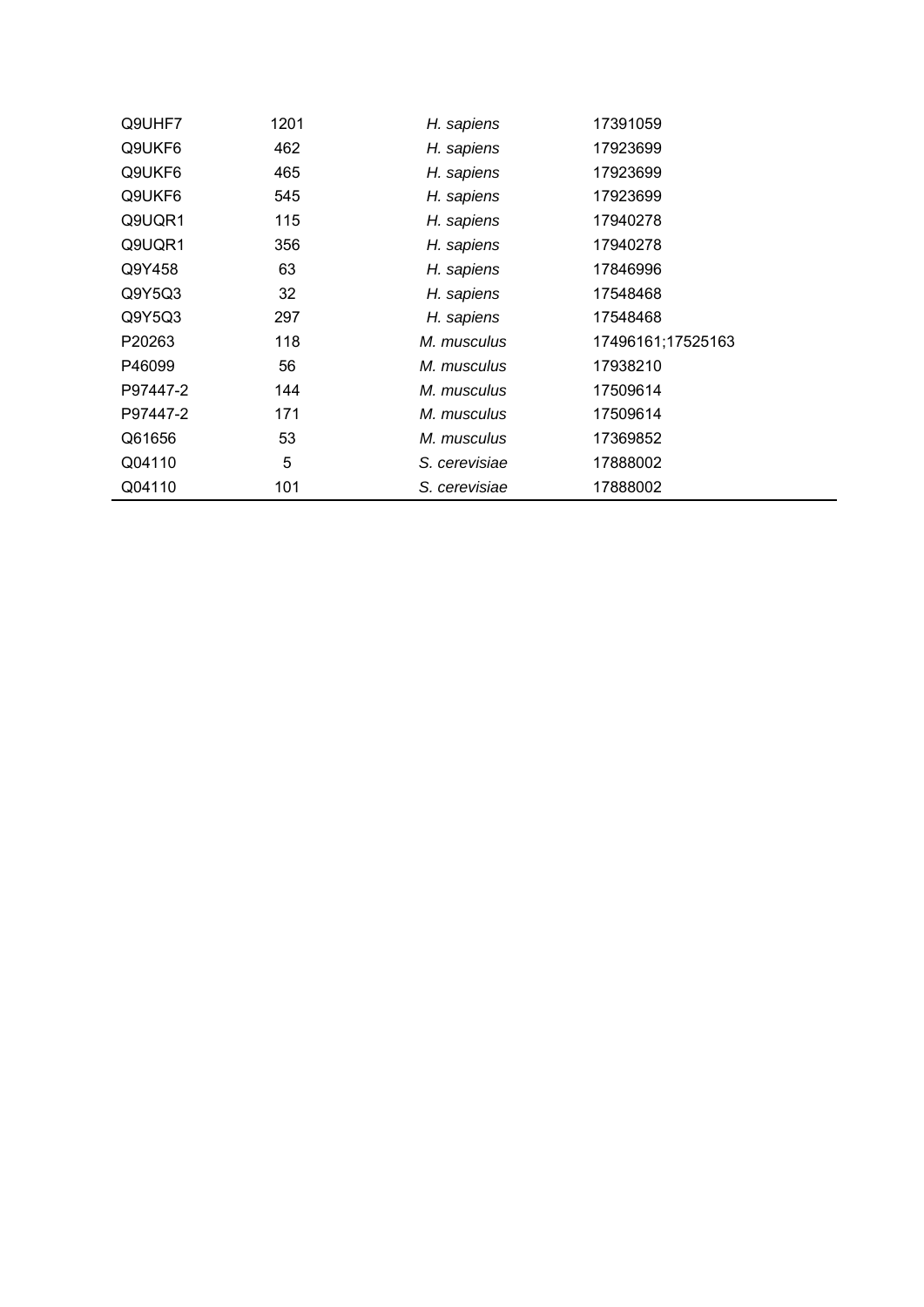**Table S3** - The performance of SUMOsp 2.0 was further improved by Matrix Mutation (MaM). Both of self-consistency and leave-one-out validation were performed on the training data. *a*. the performance before matrix mutation; *b*. the performance after matrix mutation.

| SUMOsp 2.0              | <b>Threshold</b> | Self-consistency |           |        |            | Leave-one-out |        |        |        |
|-------------------------|------------------|------------------|-----------|--------|------------|---------------|--------|--------|--------|
|                         |                  | Aс               | Sn        | Sp     | <b>MCC</b> | Aс            | Sn     | Sp     | MCC    |
| Before MaM <sup>a</sup> | High             | 95.11%           | 80.65%    | 95.69% | 0.5655     | 94.95%        | 76.34% | 95.69% | 0.5393 |
|                         | Medium           | 89.43%           | 88.17%    | 89.48% | 0.4362     | 89.14%        | 80.65% | 89.48% | 0.3975 |
|                         | Low              | 82.68%           | $92.47\%$ | 82.29% | 0.3550     | 82.41%        | 85.30% | 82.29% | 0.3226 |
| After MaM <sup>b</sup>  | High             | 96.17%           | 80.65%    | 96.79% | 0.6173     | 96.02%        | 76.70% | 96.79% | 0.5927 |
|                         | Medium           | 92.52%           | 88.17%    | 92.69% | 0.5083     | 92.23%        | 80.65% | 92.69% | 0.4667 |
|                         | Low              | 85.81%           | $92.47\%$ | 85.55% | 0.3947     | 85.55%        | 85.66% | 85.55% | 0.3624 |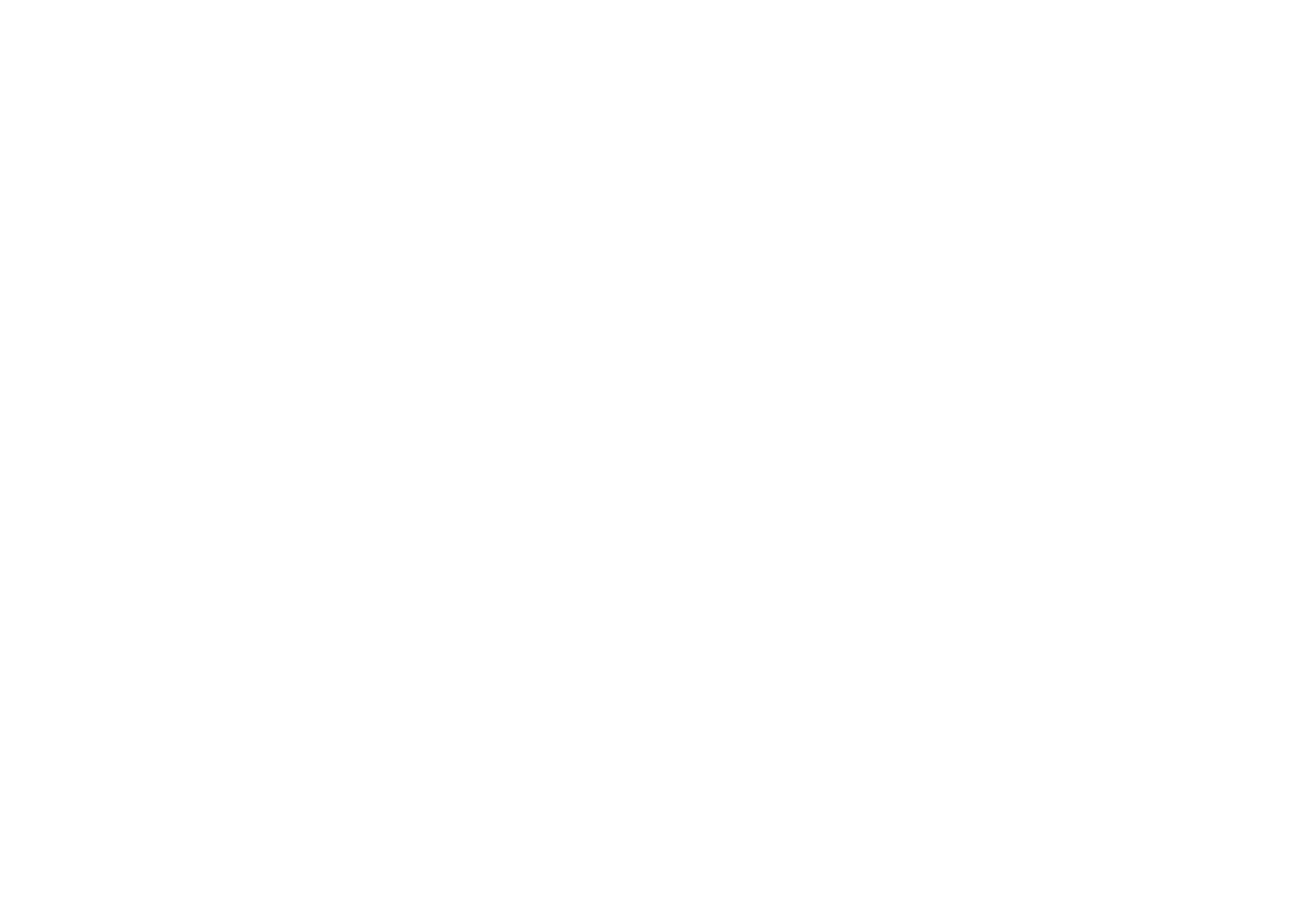**Table S4** – A large-scale prediction of sumoylation sites in *S. cerevisiae*. There were six high-throughput experiments carried out to identify 562 potential sumoylated substrates (15-20), while 403 (~71%) of them were predicted with at least one sumoylation site. To date, there were only 37 sumoylation sites dissected in twenty sumoylated proteins from biochemical experiments (Tables S1 and S2), while sixteen of these targets were also detected in the large-scale experiments. The biochemically verified sumoylated proteins were shown in grey background. *a*. Exp., the number of experiments in which the protein was detected; *b*. Predicted sites, the number of predicted sites by SUMOsp 2.0.

| <b>Protein</b>   |                 |                | <b>Denison</b> | Wohlschlegel | <b>Panse</b> | Zhou   | Wykoff | <b>Hannich</b> |                   | Pre.           |
|------------------|-----------------|----------------|----------------|--------------|--------------|--------|--------|----------------|-------------------|----------------|
| <b>Name</b>      | <b>ORF Name</b> | <b>UniProt</b> | et al.         | et al.       | et al.       | et al. | et al. | et al.         | Exp. <sup>a</sup> | Sites $b$      |
| Shs1             | YDL225W         | Q07657         | т              | т            |              | т      | т      |                | 6                 | $\overline{2}$ |
| Cdc11            | <b>YJR076C</b>  | P32458         |                |              |              |        | T      |                | $6\phantom{1}$    |                |
| Tup1             | <b>YCR084C</b>  | P16649         | т              |              |              | т      | T      | Т              | 6                 |                |
| Cdc <sub>3</sub> | <b>YLR314C</b>  | P32457         | Τ              | Τ            | Τ            | Τ      |        | Τ              | 5                 | 6              |
| Tfg1             | <b>YGR186W</b>  | P41895         | т              |              | т            | T      |        | т              | 5                 | 5              |
| Cet1             | <b>YPL228W</b>  | O13297         | Т              |              |              |        | т      | T              | 5                 | 3              |
| <b>Pol30</b>     | <b>YBR088C</b>  | P15873         | T              | T            | т            | T      |        | T.             | $\overline{5}$    | 3              |
| Aos1             | <b>YPR180W</b>  | Q06624         | т              | т            | т            | т      | т      |                | 5                 |                |
| Rsc58            | <b>YLR033W</b>  | Q07979         | T              | Τ            |              | T      | T      | Τ              | 5                 |                |
| Rpc53            | <b>YDL150W</b>  | P25441         | т              | т            |              |        |        | т              | 4                 | 6              |
| <b>Rpa190</b>    | <b>YOR341W</b>  | P10964         | т              |              |              |        |        |                | 4                 | 5              |
| Stb <sub>3</sub> | <b>YDR169C</b>  | Q12427         | т              |              |              |        |        |                | 4                 | 4              |
| Toa1             | <b>YOR194C</b>  | P32773         | т              |              |              | T      |        |                | 4                 | 4              |
| Cdc48            | <b>YDL126C</b>  | P25694         | т              |              |              | Т      |        | т              | 4                 | 3              |
| Hsc82            | <b>YMR186W</b>  | P15108         | т              |              |              |        |        |                | 4                 | 3              |
| Rsc <sub>8</sub> | YFR037C         | P43609         | T              | т            |              |        | т      |                | 4                 | 3              |
| Ymr111c          | <b>YMR111C</b>  | Q04461         | т              |              |              | т      |        |                | 4                 | 3              |
| Bop3             | YNL042W         | P53958         | т              |              |              |        |        |                | 4                 | $\overline{2}$ |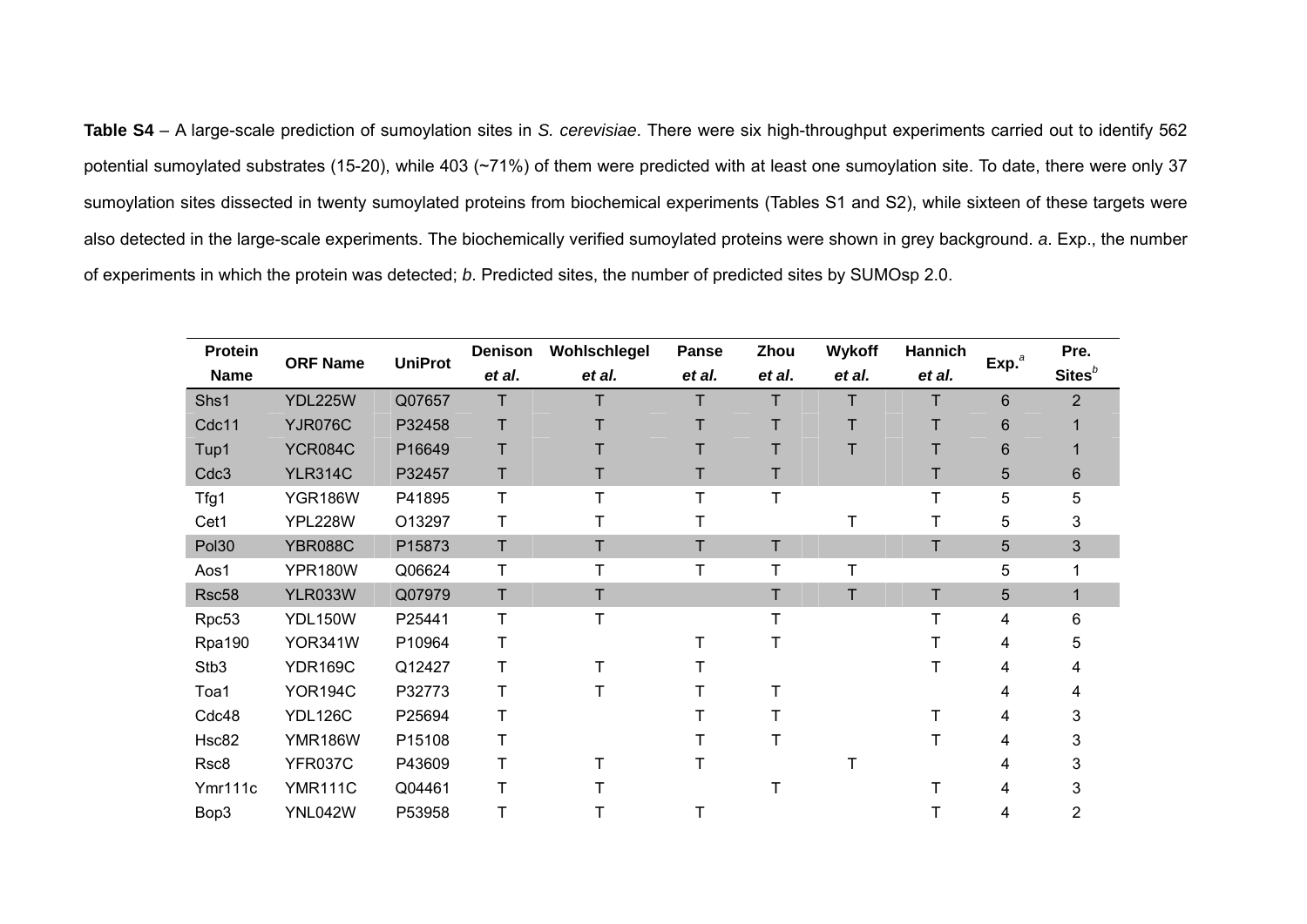| Eft <sub>2</sub> | <b>YDR385W</b> | P32324 | T            |             | Т           | $\sf T$     |              | $\sf T$     | 4 | $\overline{2}$ |
|------------------|----------------|--------|--------------|-------------|-------------|-------------|--------------|-------------|---|----------------|
| Pgk1             | <b>YCR012W</b> | P00560 | T            |             | т           | T           |              | $\mathsf T$ | 4 | $\overline{2}$ |
| Ssa1             | <b>YAL005C</b> | P10591 | $\mathsf T$  |             | т           | Τ           |              | $\mathsf T$ | 4 | $\overline{2}$ |
| Uba2             | <b>YDR390C</b> | P52488 | T            | T           | т           | T           |              |             | 4 | $\overline{2}$ |
| Cdc19            | YAL038W        | P00549 | $\mathsf T$  |             | T           | $\mathsf T$ |              | $\mathsf T$ | 4 |                |
| Rps3             | <b>YNL178W</b> | P05750 | $\mathsf{T}$ |             | $\top$      | $\mathsf T$ | $\mathsf{T}$ |             | 4 | 1              |
| Sod1             | <b>YJR104C</b> | P00445 | T            |             |             | $\mathsf T$ | $\sf T$      | $\sf T$     | 4 |                |
| Tif <sub>2</sub> | <b>YJL138C</b> | P10081 | $\top$       |             | T           | $\top$      |              | $\top$      | 4 | 1              |
| Adh1             | <b>YOL086C</b> | P00330 | $\top$       |             | Τ           | $\mathsf T$ |              | $\top$      | 4 | 0              |
| Fba1             | <b>YKL060C</b> | P14540 | $\top$       |             | Τ           | T           |              | $\top$      | 4 | 0              |
| Rhr <sub>2</sub> | <b>YIL053W</b> | P41277 | $\mathsf T$  |             | T           | Т           |              | $\top$      | 4 | 0              |
| Ubc9             | YDL064W        | P50623 | T            | T           |             | $\mathsf T$ | T            |             | 4 | 0              |
| Isw1             | <b>YBR245C</b> | P38144 | T            | т           |             |             |              | $\top$      | 3 | 11             |
| Spp41            | YDR464W        | P38904 | $\mathsf T$  | Т           |             | $\sf T$     |              |             | 3 | 11             |
| Top1             | YOL006C        | P04786 | $\mathsf T$  | Т           |             |             |              | $\top$      | 3 | 10             |
| Bir1             | <b>YJR089W</b> | P47134 | $\mathsf T$  | Т           |             | $\mathsf T$ |              |             | 3 | 6              |
| Pob <sub>3</sub> | YML069W        | Q04636 | T            | T           |             | $\mathsf T$ |              |             | 3 | 6              |
| Snf <sub>2</sub> | <b>YOR290C</b> | P22082 | Τ            | Τ           |             |             |              | $\sf T$     | 3 | 6              |
| Top2             | <b>YNL088W</b> | P06786 | $\mathsf T$  | $\sf T$     |             |             |              | $\top$      | 3 | $\,6\,$        |
| Fpr3             | YML074C        | P38911 | $\top$       | T           |             |             |              | $\sf T$     | 3 | 5              |
| Dbp9             | <b>YLR276C</b> | Q06218 | $\mathsf T$  | т           |             |             |              | $\sf T$     | 3 | 4              |
| Gal11            | YOL051W        | P19659 | T            | т           |             |             | $\mathsf T$  |             | 3 | 4              |
| Sth1             | <b>YIL126W</b> | P32597 | $\top$       | Т           |             |             | T            |             | 3 | 4              |
| Ysh1             | <b>YLR277C</b> | Q06224 |              | т           |             |             | T            | $\sf T$     | 3 | 4              |
| Hpc2             | <b>YBR215W</b> | Q01448 | T            | Τ           |             |             |              | $\top$      | 3 | 3              |
| Hsp82            | <b>YPL240C</b> | P02829 | T            |             | $\mathsf T$ | $\sf T$     |              |             | 3 | 3              |
| Pdc1             | <b>YLR044C</b> | P06169 | $\mathsf T$  |             | T           |             |              | $\sf T$     | 3 | 3              |
| Rsc2             | <b>YLR357W</b> | Q06488 | T            | T           |             |             | T            |             | 3 | 3              |
| Sko1             | <b>YNL167C</b> | Q02100 | $\mathsf T$  | Т           |             |             |              | $\sf T$     | 3 | 3              |
| Spt7             | <b>YBR081C</b> | P35177 | T            | $\mathsf T$ |             |             | $\mathsf T$  |             | 3 | 3              |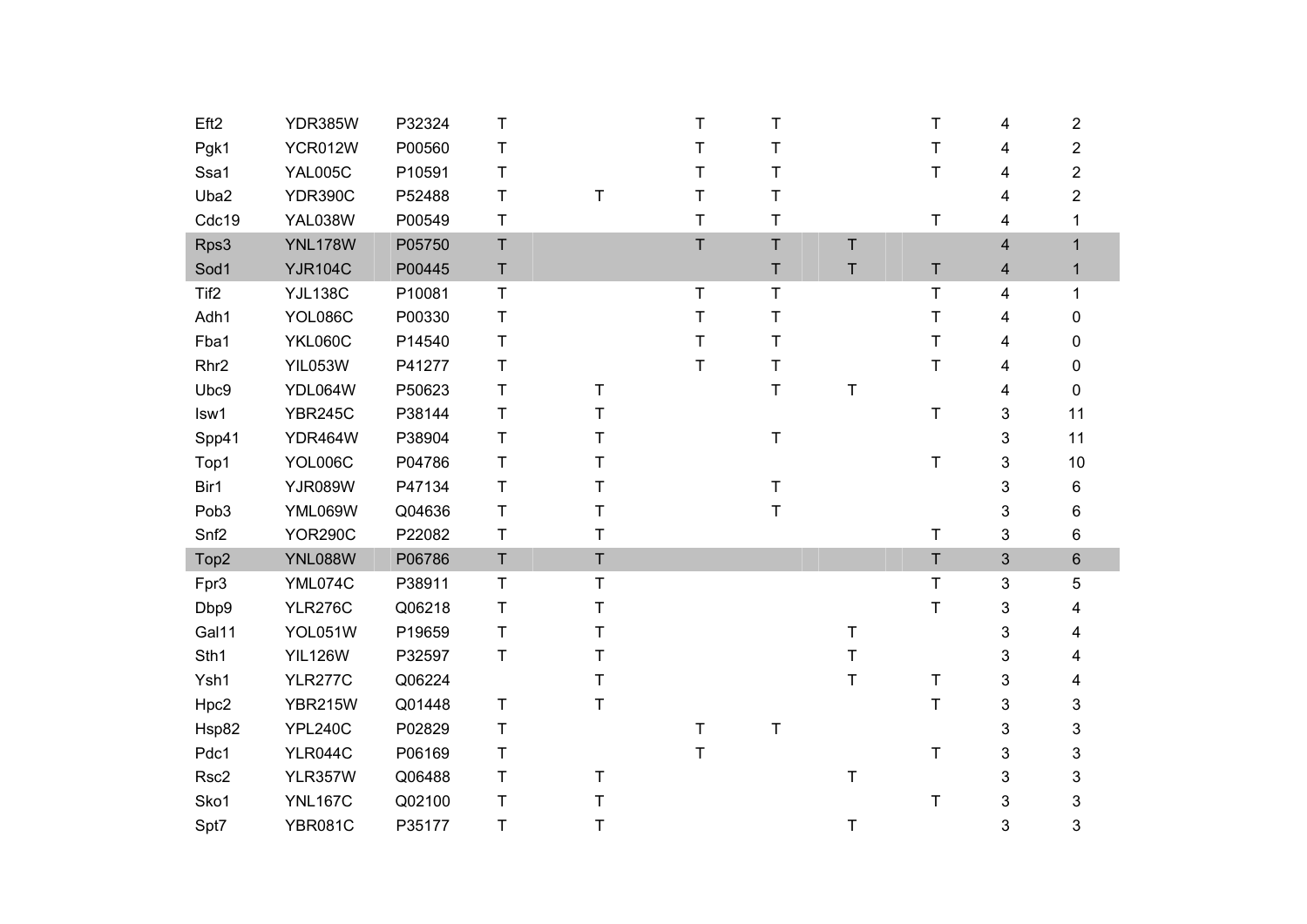| Taf <sub>8</sub> | <b>YML114C</b> | Q03750 | $\mathsf T$  | $\mathsf T$ |         |         | $\mathsf{T}$ |             | 3                       | 3              |
|------------------|----------------|--------|--------------|-------------|---------|---------|--------------|-------------|-------------------------|----------------|
| Tef <sub>2</sub> | <b>YBR118W</b> | P02994 |              |             | $\sf T$ | $\sf T$ |              | $\mathsf T$ | 3                       | 3              |
| Fpr4             | <b>YLR449W</b> | Q06205 | $\mathsf T$  | $\mathsf T$ |         |         |              | $\mathsf T$ | 3                       | $\overline{2}$ |
| Rap1             | <b>YNL216W</b> | P11938 | $\mathsf T$  | $\mathsf T$ |         |         |              | $\mathsf T$ | 3                       | $\overline{2}$ |
| Rps8a            | YBL072C        | P05754 | $\mathsf T$  |             |         | $\sf T$ |              | $\mathsf T$ | $\mathbf{3}$            | $\overline{2}$ |
| Smc <sub>5</sub> | YOL034W        | Q08204 | $\mathsf T$  | Т           |         |         |              | $\mathsf T$ | 3                       | 2              |
| Spt5             | YML010W        | P27692 | $\mathsf T$  | $\sf T$     |         | T       |              |             | 3                       | 2              |
| Hmo1             | YDR174W        | Q03973 | $\mathsf T$  |             |         | т       |              | $\top$      | 3                       | 1              |
| Htb1             | <b>YDR224C</b> | P02293 | $\mathsf T$  | $\mathsf T$ |         | Τ       |              |             | 3                       |                |
| Rpa43            | <b>YOR340C</b> | P46669 | $\mathsf T$  | T           |         | Τ       |              |             | 3                       |                |
| Rpc37            | <b>YKR025W</b> | P36121 | $\mathsf T$  | T           | Τ       |         |              |             | 3                       |                |
| Sdc1             | <b>YDR469W</b> | Q03323 | $\mathsf T$  | Τ           |         |         |              | $\sf T$     | 3                       |                |
| Sfh1             | <b>YLR321C</b> | Q06168 | $\mathsf T$  | $\mathsf T$ |         |         | $\mathsf T$  |             | 3                       |                |
| Abf1             | <b>YKL112W</b> | P14164 | T            |             |         | Τ       |              | $\mathsf T$ | 3                       | 0              |
| Act1             | <b>YFL039C</b> | P60010 | $\mathsf T$  |             | T       |         |              | $\mathsf T$ | 3                       | 0              |
| Cpr1             | <b>YDR155C</b> | P14832 | $\mathsf T$  |             |         |         | $\sf T$      | $\top$      | 3                       | 0              |
| Eno1             | YGR254W        | P00924 | $\mathsf T$  |             |         | T       |              | $\mathsf T$ | 3                       | 0              |
| Gpm1             | <b>YKL152C</b> | P00950 | $\top$       |             |         | Τ       |              | $\top$      | 3                       | 0              |
| Mrp8             | <b>YKL142W</b> | P35719 | $\mathsf T$  | $\mathsf T$ |         | $\sf T$ |              |             | 3                       | 0              |
| Npl6             | <b>YMR091C</b> | P32832 | $\mathsf{T}$ | $\mathsf T$ |         |         | T            |             | 3                       | 0              |
| Rpl28            | <b>YGL103W</b> | P02406 | T            |             |         | $\sf T$ |              | $\top$      | 3                       | 0              |
| Rxt <sub>2</sub> | <b>YBR095C</b> | P38255 | T            | т           |         |         | T            |             | 3                       | 0              |
| Siz1             | <b>YDR409W</b> | Q04195 | T            | T           |         | $\sf T$ |              |             | 3                       | 0              |
| Stm1             | <b>YLR150W</b> | P39015 |              | T           |         | Τ       |              | $\mathsf T$ | 3                       | 0              |
| Taf14            | <b>YPL129W</b> | P35189 | $\mathsf T$  | $\sf T$     | Τ       |         |              |             | 3                       | 0              |
| Tdh <sub>3</sub> | <b>YGR192C</b> | P00359 |              |             | Τ       | $\sf T$ |              | $\mathsf T$ | 3                       | 0              |
| Cbf <sub>5</sub> | <b>YLR175W</b> | P33322 |              | Т           |         |         |              | $\top$      | $\overline{\mathbf{c}}$ | 18             |
| Ebp2             | <b>YKL172W</b> | P36049 | $\mathsf T$  | т           |         |         |              |             | $\overline{2}$          | 12             |
| Mlp2             | <b>YIL149C</b> | P40457 | T            | Т           |         |         |              |             | $\overline{2}$          | 10             |
| Ngg1             | <b>YDR176W</b> | P32494 | $\mathsf{T}$ | T           |         |         |              |             | $\overline{2}$          | 9              |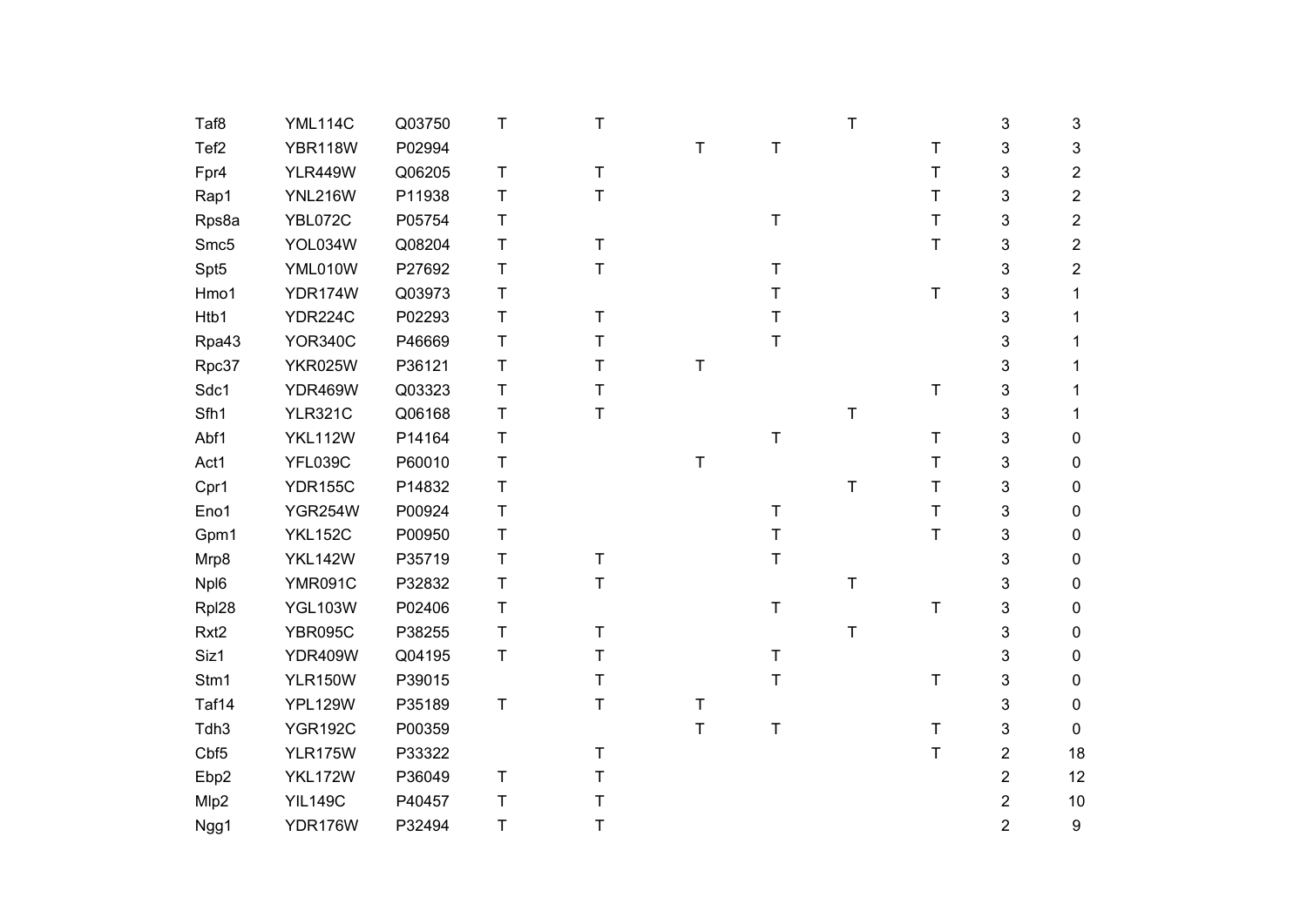| Smc4             | <b>YLR086W</b> | Q12267 |              | $\mathsf T$ |   |             |   | $\mathsf T$ | 2                       | 9              |
|------------------|----------------|--------|--------------|-------------|---|-------------|---|-------------|-------------------------|----------------|
| Ils1             | YBL076C        | P09436 | T            |             | T |             |   |             | 2                       | 8              |
| Vps72            | <b>YDR485C</b> | Q03388 | $\mathsf T$  | Τ           |   |             |   |             | $\overline{2}$          | 8              |
| Nup2             | <b>YLR335W</b> | P32499 |              | Τ           |   |             |   | T           | 2                       | 7              |
| Ris1             | <b>YOR191W</b> | Q08562 |              | Т           |   |             |   | $\top$      | $\overline{\mathbf{c}}$ | 7              |
| Set1             | <b>YHR119W</b> | P38827 | Τ            | Τ           |   |             |   |             | 2                       | 7              |
| Hap1             | <b>YLR256W</b> | P12351 | $\top$       | $\sf T$     |   |             |   |             | $\overline{2}$          | 6              |
| Rpa34            | <b>YJL148W</b> | P47006 | $\top$       | $\sf T$     |   |             |   |             | 2                       | 6              |
| Sse1             | <b>YPL106C</b> | P32589 |              |             |   | $\mathsf T$ |   | $\sf T$     | $\overline{c}$          | 6              |
| Swi3             | <b>YJL176C</b> | P32591 | $\mathsf{T}$ | $\top$      |   |             |   |             | $\overline{2}$          | 6              |
| Tye7             | <b>YOR344C</b> | P33122 | $\top$       | Τ           |   |             |   |             | $\overline{\mathbf{c}}$ | 6              |
| Chd1             | <b>YER164W</b> | P32657 | $\mathsf T$  | Τ           |   |             |   |             | $\overline{2}$          | 5              |
| Ntg1             | YAL015C        | P31378 |              | Τ           |   |             |   | $\sf T$     | $\overline{2}$          | 5              |
| Nto1             | YPR031W        | Q12311 | $\mathsf T$  | T           |   |             |   |             | $\overline{\mathbf{c}}$ | 5              |
| Swc1             | YAL011W        | P31376 | $\mathsf T$  | Τ           |   |             |   |             | $\overline{\mathbf{c}}$ | 5              |
| Swr1             | YDR334W        | Q05471 | $\mathsf T$  | T           |   |             |   |             | 2                       | 5              |
| Cst <sub>6</sub> | YIL036W        | P40535 |              | $\mathsf T$ |   |             |   | $\sf T$     | $\overline{\mathbf{c}}$ | 4              |
| Gcn <sub>5</sub> | <b>YGR252W</b> | Q03330 | $\mathsf T$  | $\mathsf T$ |   |             |   |             | $\overline{2}$          | $\overline{4}$ |
| Orc <sub>3</sub> | YLL004W        | P54790 | $\mathsf T$  | $\mathsf T$ |   |             |   |             | $\overline{\mathbf{c}}$ | 4              |
| Rsc1             | <b>YGR056W</b> | P53236 | $\mathsf T$  | $\top$      |   |             |   |             | 2                       | 4              |
| Sum1             | <b>YDR310C</b> | P46676 | T            | $\top$      |   |             |   |             | $\overline{2}$          | 4              |
| Trp5             | YGL026C        | P00931 |              |             | Τ |             |   | $\sf T$     | 2                       | 4              |
| Bdp1             | <b>YNL039W</b> | P46678 | $\mathsf T$  | $\mathsf T$ |   |             |   |             | $\overline{\mathbf{c}}$ | 3              |
| Brf1             | <b>YGR246C</b> | P29056 | T            | T           |   |             |   |             | 2                       | 3              |
| Gfa1             | <b>YKL104C</b> | P14742 |              | Τ           | T |             |   |             | $\overline{2}$          | 3              |
| Gin4             | <b>YDR507C</b> | Q12263 | T            | Τ           |   |             |   |             | 2                       | 3              |
| Hir <sub>2</sub> | <b>YOR038C</b> | P32480 | $\top$       | Τ           |   |             |   |             | $\overline{2}$          | 3              |
| Hms1             | <b>YOR032C</b> | Q12398 | T            | Τ           |   |             |   |             | 2                       | 3              |
| Leo1             | <b>YOR123C</b> | P38439 |              | Τ           |   |             | Τ |             | $\overline{\mathbf{c}}$ | 3              |
| Met4             | <b>YNL103W</b> | P32389 | T            | T           |   |             |   |             | $\overline{2}$          | 3              |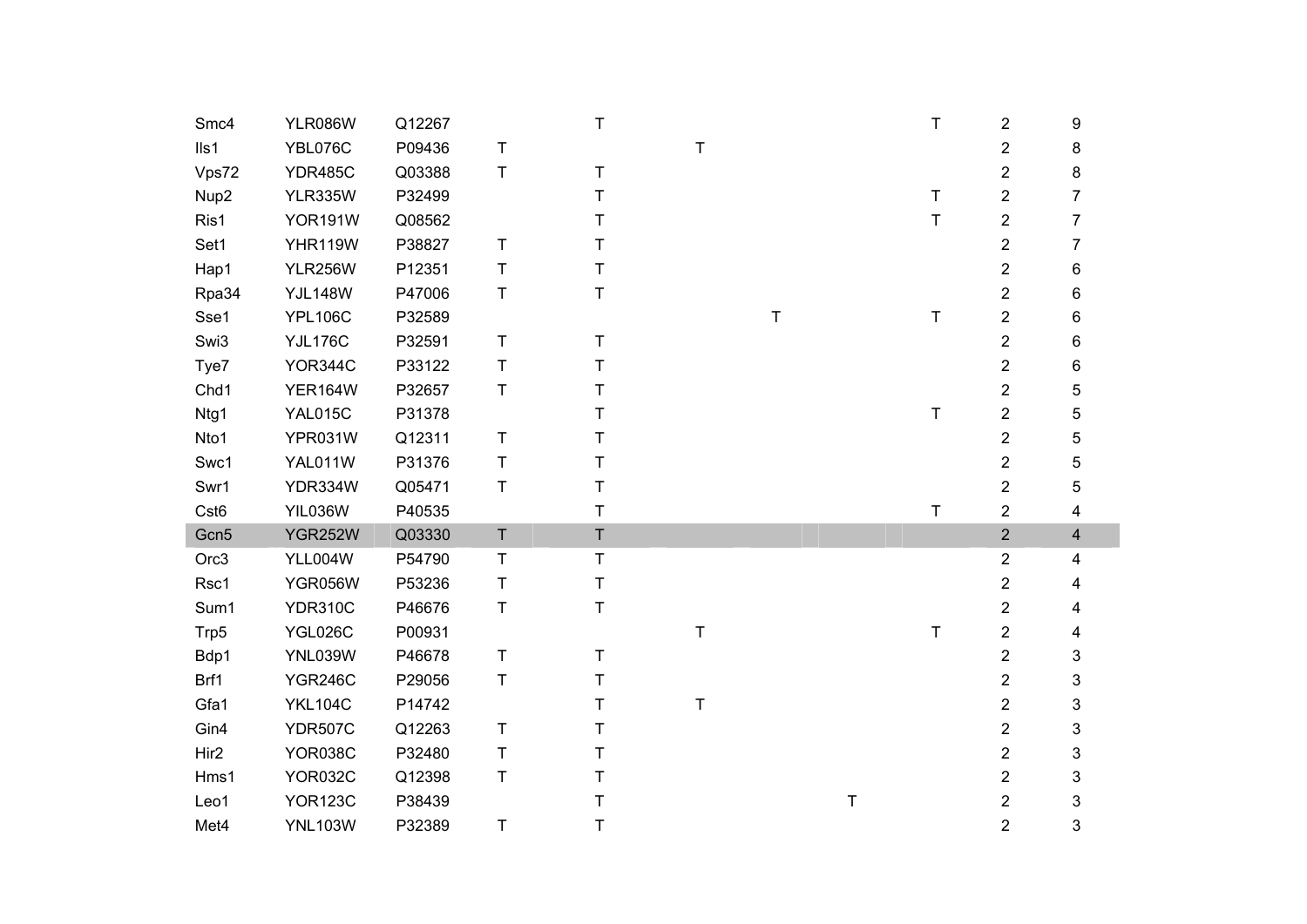| Nut1             | <b>YGL151W</b> | P53114 | T.           |              |             |             | T |             | $\overline{2}$          | 3                       |
|------------------|----------------|--------|--------------|--------------|-------------|-------------|---|-------------|-------------------------|-------------------------|
| Pgi1             | <b>YBR196C</b> | P12709 | $\mathsf T$  |              |             | $\top$      |   |             | $\overline{c}$          | 3                       |
| Ret1             | <b>YOR207C</b> | P22276 |              | $\mathsf T$  | $\sf T$     |             |   |             | $\overline{2}$          | 3                       |
| Rpc82            | <b>YPR190C</b> | P32349 |              | $\mathsf{T}$ | $\top$      |             |   |             | $\overline{2}$          | 3                       |
| Rpl6a            | YML073C        | Q02326 | $\mathsf T$  | т            |             |             |   |             | $\overline{2}$          | 3                       |
| Sir <sub>3</sub> | <b>YLR442C</b> | P06701 | $\mathsf T$  | T            |             |             |   |             | $\overline{2}$          | 3                       |
| Sir <sub>4</sub> | <b>YDR227W</b> | P11978 | $\mathsf T$  | $\top$       |             |             |   |             | $\overline{2}$          | 3                       |
| Smc1             | YFL008W        | P32908 | $\mathsf T$  | $\mathsf T$  |             |             |   |             | $\overline{2}$          | 3                       |
| Tef1             | <b>YPR080W</b> | P02994 | $\top$       |              | $\top$      |             |   |             | $\overline{2}$          | 3                       |
| Ulp1             | <b>YPL020C</b> | Q02724 | $\top$       | $\sf T$      |             |             |   |             | $\overline{c}$          | 3                       |
| Yef3             | <b>YLR249W</b> | P16521 |              |              | $\top$      | $\top$      |   |             | $\overline{2}$          | 3                       |
| Adk1             | <b>YDR226W</b> | P07170 |              | $\top$       |             |             |   | $\top$      | $\overline{c}$          | $\overline{\mathbf{c}}$ |
| Asf2             | <b>YDL197C</b> | P32448 | $\top$       | T            |             |             |   |             | $\overline{2}$          | $\overline{c}$          |
| Bdf1             | <b>YLR339C</b> | O94085 | $\mathsf T$  | $\sf T$      |             |             |   |             | $\overline{c}$          | $\overline{2}$          |
| Bud4             | <b>YJR092W</b> | P47136 | $\mathsf T$  | $\top$       |             |             |   |             | $\overline{2}$          | $\overline{c}$          |
| Cct <sub>3</sub> | YJL014W        | P39077 | $\sf T$      |              | $\sf T$     |             |   |             | $\overline{\mathbf{c}}$ | $\overline{c}$          |
| Dep1             | YAL013W        | P31385 | $\mathsf T$  | $\top$       |             |             |   |             | $\overline{2}$          | $\overline{c}$          |
| Grs1             | <b>YBR121C</b> | P38088 |              |              | $\sf T$     | $\sf T$     |   |             | $\overline{c}$          | $\overline{\mathbf{c}}$ |
| Hda1             | YNL021W        | P53973 |              |              | $\mathsf T$ |             | T |             | $\overline{c}$          | $\overline{2}$          |
| les1             | YFL013C        | P43579 | $\sf T$      | $\mathsf T$  |             |             |   |             | $\overline{\mathbf{c}}$ | $\overline{2}$          |
| Iki1             | YHR187W        | P38874 | $\top$       |              |             | $\top$      |   |             | $\overline{2}$          | $\overline{\mathbf{c}}$ |
| Leu1             | YGL009C        | P07264 |              | $\mathsf T$  |             |             |   | $\mathsf T$ | $\overline{2}$          | $\overline{\mathbf{c}}$ |
| Mhp1             | YJL042W        | P43638 |              | T            |             |             |   | $\top$      | $\overline{\mathbf{c}}$ | $\overline{2}$          |
| Ncp1             | YHR042W        | P16603 | $\mathsf T$  | T            |             |             |   |             | $\overline{2}$          | 2                       |
| Net1             | YJL076W        | P47035 | T            | $\sf T$      |             |             |   |             | $\overline{2}$          | $\overline{2}$          |
| Nfi1             | <b>YOR156C</b> | Q12216 | $\mathsf{T}$ |              |             | $\mathsf T$ |   |             | $\overline{2}$          | $\overline{2}$          |
| Reb1             | <b>YBR049C</b> | P21538 | $\sf T$      | $\sf T$      |             |             |   |             | $\overline{2}$          | $\overline{2}$          |
| Rpc40            | <b>YPR110C</b> | P07703 |              | $\top$       | $\top$      |             |   |             | $\overline{2}$          | $\overline{2}$          |
| Rpo21            | <b>YDL140C</b> | P04050 | $\sf T$      |              |             | $\sf T$     |   |             | $\overline{c}$          | $\overline{2}$          |
| Rps10b           | <b>YMR230W</b> | P46784 | $\top$       | T            |             |             |   |             | $\overline{2}$          | $\overline{2}$          |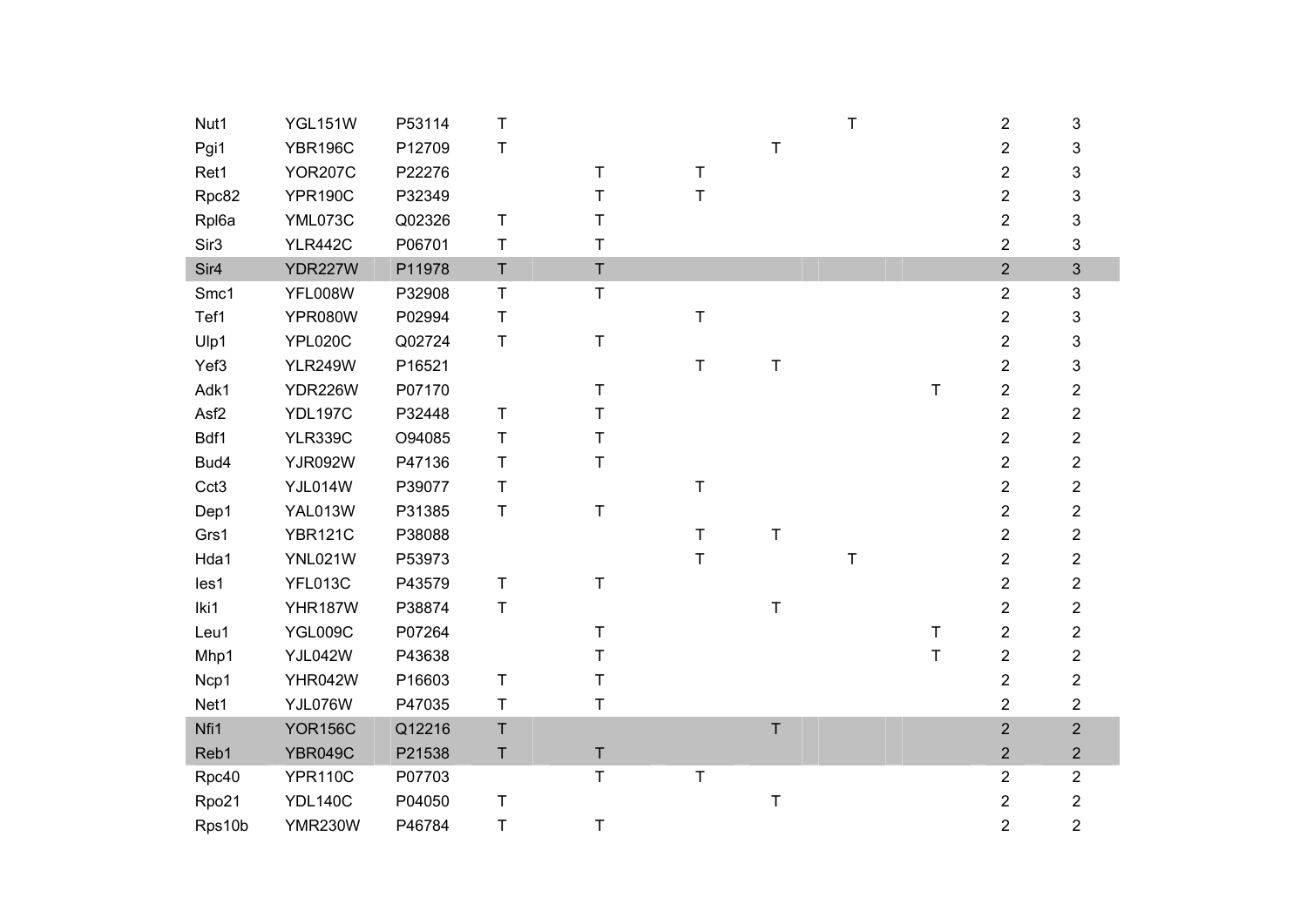| Rsc4              | <b>YKR008W</b> | Q02206 | $\sf T$      | $\sf T$      |   |   |         |             | $\overline{2}$          | $\overline{2}$ |
|-------------------|----------------|--------|--------------|--------------|---|---|---------|-------------|-------------------------|----------------|
| Shm2              | <b>YLR058C</b> | P37291 | $\mathsf T$  |              | T |   |         |             | $\overline{2}$          | 2              |
| Tof <sub>2</sub>  | <b>YKR010C</b> | Q02208 | $\sf T$      | Τ            |   |   |         |             | 2                       | $\overline{2}$ |
| Utp9              | <b>YHR196W</b> | P38882 | $\mathsf{T}$ | T            |   |   |         |             | $\overline{2}$          | $\overline{2}$ |
| Arg1              | <b>YOL058W</b> | P22768 |              | T            |   |   | $\sf T$ |             | $\overline{2}$          |                |
| Ash1              | <b>YKL185W</b> | P34233 | T            | T            |   |   |         |             | $\overline{\mathbf{c}}$ |                |
| Asn <sub>2</sub>  | <b>YGR124W</b> | P49090 | $\sf T$      |              |   |   |         | $\top$      | $\overline{2}$          |                |
| Cbf1              | <b>YJR060W</b> | P17106 | $\top$       | $\mathsf T$  |   |   |         |             | $\overline{\mathbf{c}}$ |                |
| Cin5              | <b>YOR028C</b> | P40917 | $\mathsf{T}$ | Τ            |   |   |         |             | $\overline{2}$          |                |
| Clf1              | <b>YLR117C</b> | Q12309 | $\sf T$      | T            |   |   |         |             | $\overline{\mathbf{c}}$ |                |
| Cti6              | <b>YPL181W</b> | Q08923 | $\mathsf{T}$ | T            |   |   |         |             | $\overline{2}$          |                |
| Fin1              | <b>YDR130C</b> | Q03898 | $\top$       | T            |   |   |         |             | $\overline{\mathbf{c}}$ |                |
| Gcn4              | YEL009C        | P03069 | $\sf T$      | Τ            |   |   |         |             | 2                       |                |
| Gcr1              | YPL075W        | P07261 | $\mathsf T$  | $\top$       |   |   |         |             | $\overline{c}$          |                |
| Gnd1              | <b>YHR183W</b> | P38720 | $\sf T$      |              | Τ |   |         |             | $\overline{\mathbf{c}}$ |                |
| Gsy2              | <b>YLR258W</b> | P27472 | $\mathsf T$  |              |   |   | Τ       |             | $\overline{2}$          |                |
| Hta1              | <b>YDR225W</b> | P04911 | $\sf T$      | $\sf T$      |   |   |         |             | $\overline{2}$          |                |
| les4              | <b>YOR189W</b> | Q08561 | $\top$       | $\top$       |   |   |         |             | $\overline{2}$          |                |
| Ipp1              | <b>YBR011C</b> | P00817 | $\sf T$      |              |   | T |         |             | 2                       |                |
| Mes1              | <b>YGR264C</b> | P00958 |              | $\mathsf{T}$ | Τ |   |         |             | $\overline{\mathbf{c}}$ |                |
| Msn1              | <b>YOL116W</b> | P22148 | $\top$       | T            |   |   |         |             | $\overline{2}$          |                |
| Pab1              | <b>YER165W</b> | P04147 |              | T            | T |   |         |             | $\overline{\mathbf{c}}$ |                |
| Pho <sub>23</sub> | <b>YNL097C</b> | P50947 | $\mathsf T$  | T            |   |   |         |             | $\overline{2}$          |                |
| Pho <sub>8</sub>  | <b>YDR481C</b> | P11491 | $\top$       | T            |   |   |         |             | $\overline{2}$          |                |
| Prp45             | <b>YAL032C</b> | P28004 | $\mathsf T$  | T            |   |   |         |             | $\overline{2}$          |                |
| Psa1              | YDL055C        | P41940 | $\top$       |              | Τ |   |         |             | $\overline{2}$          |                |
| Rpa135            | <b>YPR010C</b> | P22138 | $\mathsf T$  | T            |   |   |         |             | $\overline{2}$          |                |
| Rpb4              | <b>YJL140W</b> | P20433 | $\top$       | $\sf T$      |   |   |         |             | $\overline{2}$          |                |
| Rpl3              | <b>YOR063W</b> | P14126 | $\sf T$      |              |   |   |         | Τ           | 2                       |                |
| Rpl4a             | <b>YBR031W</b> | P10664 | $\top$       |              |   |   |         | $\mathsf T$ | $\overline{2}$          | 1              |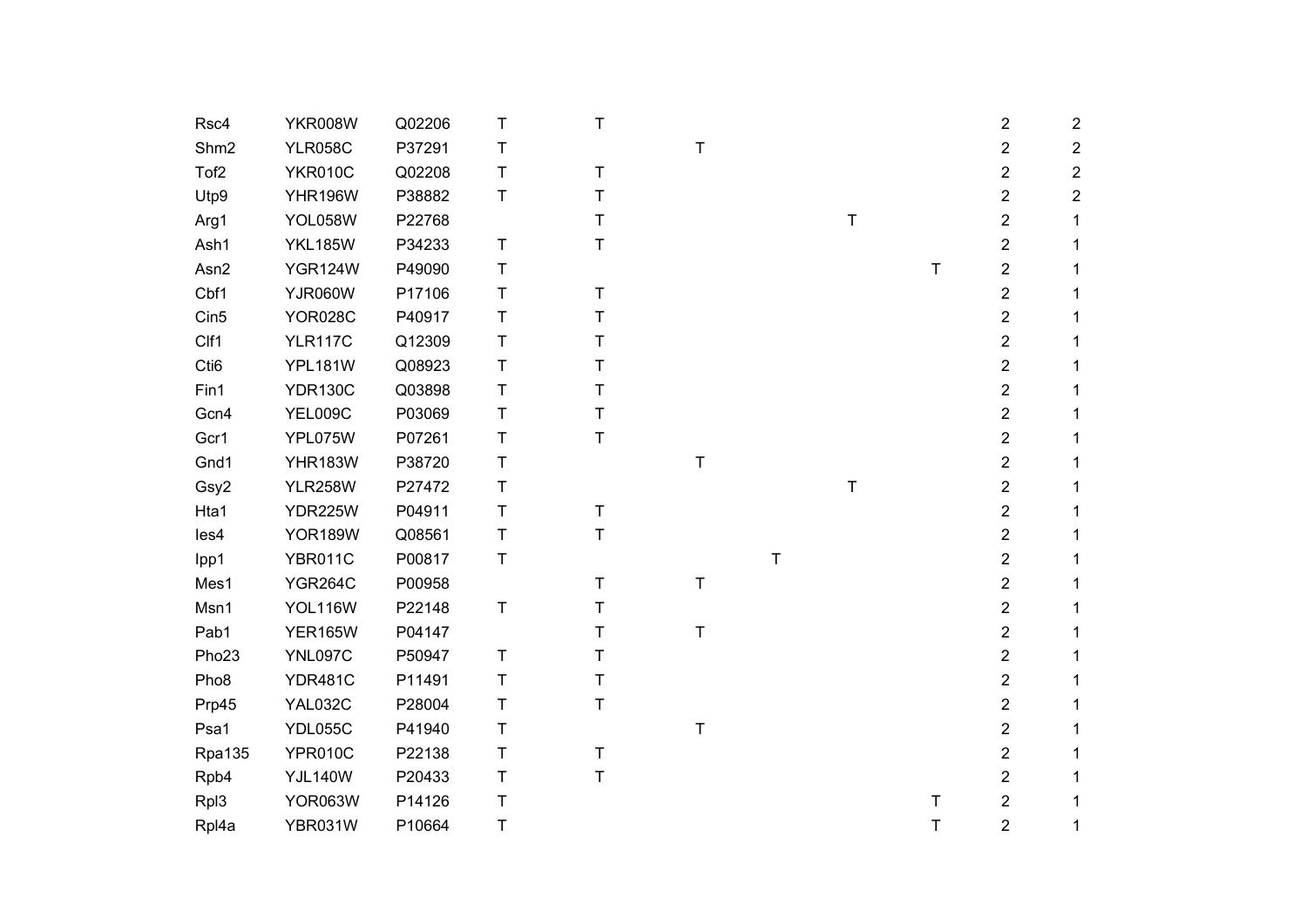| Rps0a   | <b>YGR214W</b> | P32905 |              |             |         | T       |             | $\sf T$     | $\mathbf{2}$   |    |
|---------|----------------|--------|--------------|-------------|---------|---------|-------------|-------------|----------------|----|
| Rps1a   | <b>YLR441C</b> | P33442 | $\top$       |             |         | $\sf T$ |             |             | $\overline{2}$ |    |
| Rsa3    | <b>YLR221C</b> | Q05942 | $\sf T$      | $\mathsf T$ |         |         |             |             | $\overline{2}$ |    |
| Rtf1    | YGL244W        | P53064 | $\sf T$      | $\mathsf T$ |         |         |             |             | $\overline{2}$ | 1. |
| Rvb1    | <b>YDR190C</b> | Q03940 | $\mathsf T$  | $\top$      |         |         |             |             | $\overline{2}$ |    |
| Scs2    | <b>YER120W</b> | P40075 |              |             | Τ       | T       |             |             | $\overline{2}$ |    |
| Snf1    | YDR477W        | P06782 | $\top$       |             |         |         |             | $\top$      | $\overline{2}$ | 1  |
| Ssb1    | <b>YDL229W</b> | P11484 |              |             | $\sf T$ | $\sf T$ |             |             | $\overline{c}$ | 1. |
| Tfa2    | <b>YKR062W</b> | P36145 |              | $\mathsf T$ |         |         |             | $\top$      | $\overline{2}$ | 1  |
| Tpi1    | <b>YDR050C</b> | P00942 |              |             |         |         | $\top$      | $\top$      | $\overline{2}$ | 1  |
| Vid21   | <b>YDR359C</b> | Q06337 | $\mathsf T$  | $\mathsf T$ |         |         |             |             | $\overline{2}$ | 1  |
| Vps71   | YML041C        | Q03433 | $\mathsf{T}$ | Τ           |         |         |             |             | $\overline{2}$ | 1. |
| Yal027w | YAL027W        | P39735 | $\sf T$      | Т           |         |         |             |             | $\overline{2}$ | 1  |
| Yer064c | <b>YER064C</b> | P40041 | $\mathsf T$  | T           |         |         |             |             | $\overline{2}$ | 1. |
| Ylr455w | <b>YLR455W</b> | Q06188 | $\sf T$      | Τ           |         |         |             |             | $\overline{2}$ | 1  |
| Apa1    | <b>YCL050C</b> | P16550 |              | T           | T       |         |             |             | $\overline{2}$ | 0  |
| Arp9    | YMR033W        | Q05123 | T            | Τ           |         |         |             |             | $\overline{2}$ | 0  |
| Bfr2    | <b>YDR299W</b> | Q06631 |              | $\sf T$     |         |         | $\top$      |             | $\overline{2}$ | 0  |
| Brn1    | YBL097W        | P38170 | $\sf T$      | T           |         |         |             |             | $\overline{2}$ | 0  |
| Cdc10   | <b>YCR002C</b> | P25342 |              |             | T       |         | $\mathsf T$ |             | $\overline{2}$ | 0  |
| Erg13   | <b>YML126C</b> | P54839 |              |             | $\sf T$ |         |             | $\top$      | $\overline{2}$ | 0  |
| Faa1    | YOR317W        | P30624 | $\mathsf T$  |             | T       |         |             |             | $\overline{2}$ | 0  |
| Gcr2    | <b>YNL199C</b> | Q01722 | $\top$       | T           |         |         |             |             | $\overline{2}$ | 0  |
| Ldb7    | <b>YBL006C</b> | P38210 | $\top$       | $\mathsf T$ |         |         |             |             | $\overline{2}$ | 0  |
| Mcd1    | YDL003W        | Q12158 | $\top$       | Τ           |         |         |             |             | $\overline{2}$ | 0  |
| Mmt2    | YPL224C        | Q08970 | $\mathsf T$  |             |         |         |             | $\mathsf T$ | $\overline{2}$ | 0  |
| Nma1    | <b>YLR328W</b> | Q06178 | $\sf T$      |             |         |         |             | $\top$      | $\overline{2}$ | 0  |
| Rpl7a   | YGL076C        | P05737 | $\mathsf T$  |             |         |         |             | T           | $\overline{2}$ | 0  |
| Rpo26   | YPR187W        | P20435 | Τ            | T           |         |         |             |             | $\mathbf{2}$   | 0  |
| Rps18a  | <b>YDR450W</b> | P35271 | $\top$       |             |         |         |             | $\top$      | $\overline{2}$ | 0  |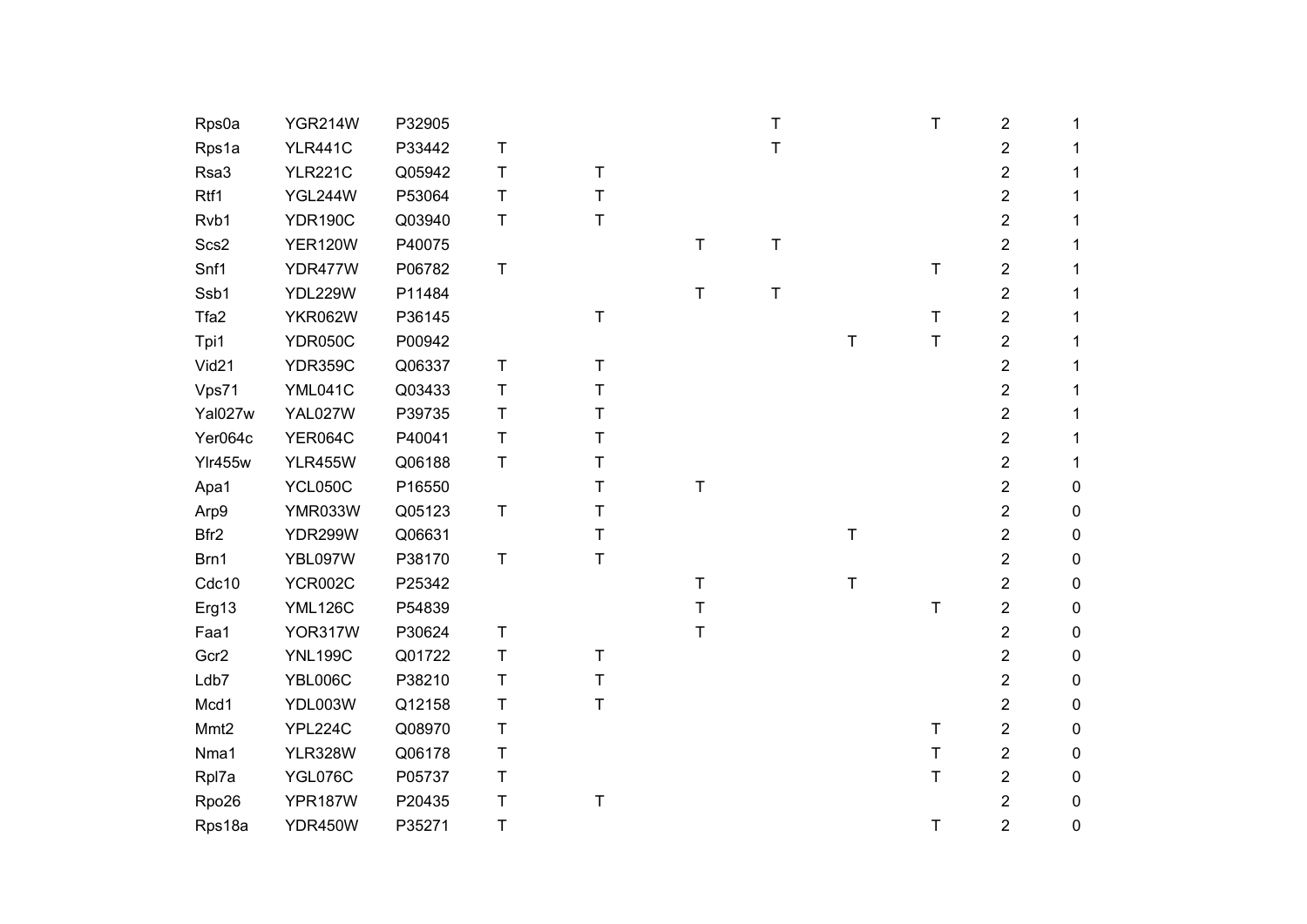| Rsp <sub>5</sub> | <b>YER125W</b> | P39940 | T           | $\sf T$     |         |   |        | $\overline{2}$          | $\pmb{0}$        |
|------------------|----------------|--------|-------------|-------------|---------|---|--------|-------------------------|------------------|
| Sgf73            | YGL066W        | P53165 | T           | Τ           |         |   |        | $\overline{c}$          | $\pmb{0}$        |
| Swc4             | <b>YGR002C</b> | P53201 | $\mathsf T$ | $\sf T$     |         |   |        | $\overline{\mathbf{c}}$ | 0                |
| Tsa1             | YML028W        | P34760 | $\sf T$     |             |         | Τ |        | $\overline{\mathbf{c}}$ | $\pmb{0}$        |
| Uaf30            | <b>YOR295W</b> | Q08747 | $\sf T$     | $\sf T$     |         |   |        | $\overline{\mathbf{c}}$ | $\mathbf 0$      |
| YdI025c          | YDL025C        | Q12100 | $\sf T$     |             |         |   | T      | $\overline{\mathbf{c}}$ | $\pmb{0}$        |
| Ygl157w          | <b>YGL157W</b> | P53111 |             | $\mathsf T$ | Τ       |   |        | 2                       | $\pmb{0}$        |
| Mlp1             | <b>YKR095W</b> | Q02455 | $\mathsf T$ |             |         |   |        | 1                       | 22               |
| Nop58            | <b>YOR310C</b> | Q12499 |             |             |         |   | T      | 1                       | 16               |
| Spa2             | <b>YLL021W</b> | P23201 |             |             |         |   | $\top$ | 1                       | 14               |
| Tra1             | YHR099W        | P38811 |             |             |         |   | T      | 1                       | $10$             |
| Rpl2a            | <b>YFR031C</b> | P38989 | $\sf T$     |             |         |   |        | 1                       | $\boldsymbol{9}$ |
| Esc1             | <b>YMR219W</b> | Q03661 |             |             |         |   | T      |                         | 8                |
| Ifh1             | <b>YLR223C</b> | P39520 |             | $\sf T$     |         |   |        |                         | $\bf 8$          |
| Abp1             | <b>YCR088W</b> | P15891 |             | $\sf T$     |         |   |        |                         | 7                |
| Smc3             | YJL074C        | P47037 | $\mathsf T$ |             |         |   |        |                         | $\overline{7}$   |
| Snt1             | YCR033W        | P25357 |             | $\mathsf T$ |         |   |        |                         | 7                |
| Chc1             | <b>YGL206C</b> | P22137 |             | Т           |         |   |        |                         | 6                |
| Ctr9             | <b>YOL145C</b> | P89105 |             | Τ           |         |   |        |                         | 6                |
| Nop7             | <b>YGR103W</b> | P53261 |             | $\top$      |         |   |        |                         | 6                |
| Srs2             | YJL092W        | P12954 |             |             |         |   | T      |                         | 6                |
| Ydl156w          | <b>YDL156W</b> | Q12510 |             | $\sf T$     |         |   |        |                         | $\,6$            |
| Bms1             | YPL217C        | Q08965 |             | $\mathsf T$ |         |   |        |                         | 5                |
| Bud3             | YCL014W        | P25558 | $\sf T$     |             |         |   |        |                         | 5                |
| Crz1             | YNL027W        | P53968 |             |             |         |   | T      |                         | 5                |
| Gcd2             | <b>YGR083C</b> | P12754 |             |             | $\sf T$ |   |        |                         | 5                |
| Ino80            | <b>YGL150C</b> | P53115 |             | $\sf T$     |         |   |        |                         | 5                |
| Mot1             | <b>YPL082C</b> | P32333 |             |             | $\sf T$ |   |        |                         | 5                |
| Prp22            | YER013W        | P24384 |             | т           |         |   |        |                         | 5                |
| Taf7             | <b>YMR227C</b> | Q05021 |             | $\mathsf T$ |         |   |        |                         | 5                |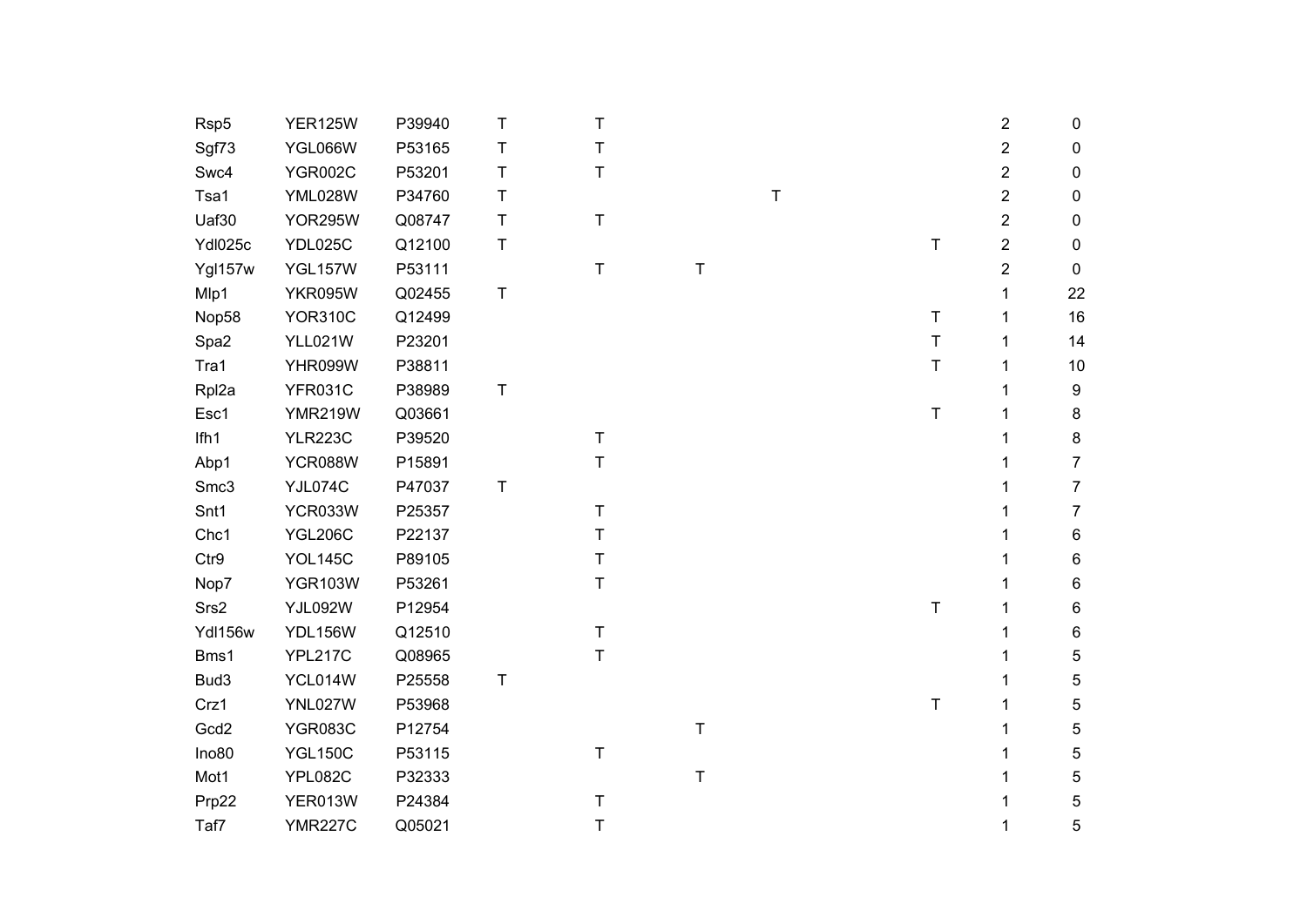| Tfc3             | <b>YAL001C</b> | P34111 |   | $\mathsf T$ |         |              |         | 1 | 5                         |
|------------------|----------------|--------|---|-------------|---------|--------------|---------|---|---------------------------|
| Tfg2             | <b>YGR005C</b> | P41896 |   |             | Τ       |              |         |   | 5                         |
| Bfr1             | <b>YOR198C</b> | P38934 |   | $\mathsf T$ |         |              |         |   | 4                         |
| Cft2             | <b>YLR115W</b> | Q12102 |   |             | T       |              |         |   | 4                         |
| Cki1             | <b>YLR133W</b> | P20485 |   |             |         | $\mathsf{T}$ |         |   | 4                         |
| Cyr1             | YJL005W        | P08678 |   |             |         |              | Τ       |   | 4                         |
| Ded81            | YHR019C        | P38707 |   |             | T       |              |         |   | 4                         |
| Elg1             | <b>YOR144C</b> | Q12050 |   |             |         |              | $\sf T$ |   | 4                         |
| Epl1             | YFL024C        | P43572 |   | $\sf T$     |         |              |         |   | 4                         |
| His4             | <b>YCL030C</b> | P00815 |   |             | T       |              |         |   | 4                         |
| Hof1             | YMR032W        | Q05080 | Τ |             |         |              |         |   | 4                         |
| Hrp1             | <b>YOL123W</b> | Q99383 |   |             |         |              | $\sf T$ |   | 4                         |
| Kar <sub>2</sub> | YJL034W        | P16474 |   |             | Τ       |              |         |   | 4                         |
| Mrd1             | <b>YPR112C</b> | Q06106 |   |             |         |              | $\sf T$ |   | 4                         |
| Pxr1             | <b>YGR280C</b> | P53335 |   | $\mathsf T$ |         |              |         |   | 4                         |
| Rco1             | YMR075W        | Q04779 |   |             |         | $\sf T$      |         |   | 4                         |
| Rpn1             | <b>YHR027C</b> | P38764 |   |             | T       |              |         |   | 4                         |
| Sap1             | YER047C        | P39955 |   |             |         |              | $\sf T$ |   | 4                         |
| <b>Sli15</b>     | <b>YBR156C</b> | P38283 |   | $\sf T$     |         |              |         |   | 4                         |
| Svf1             | <b>YDR346C</b> | Q05515 |   | $\top$      |         |              |         |   | 4                         |
| Ume1             | <b>YPL139C</b> | Q03010 |   |             | Τ       |              |         |   | 4                         |
| Zpr1             | <b>YGR211W</b> | P53303 |   |             |         |              | $\top$  |   | 4                         |
| Ccr4             | <b>YAL021C</b> | P31384 |   |             |         | т            |         |   | 3                         |
| Cdc12            | <b>YHR107C</b> | P32468 | Τ |             |         |              |         |   | 3                         |
| Cyc8             | <b>YBR112C</b> | P14922 |   |             | Τ       |              |         |   | 3                         |
| Esf1             | <b>YDR365C</b> | Q06344 |   | $\sf T$     |         |              |         |   | $\ensuremath{\mathsf{3}}$ |
| Hal5             | <b>YJL165C</b> | P38970 |   | $\top$      |         |              |         |   | 3                         |
| Ilv2             | <b>YMR108W</b> | P07342 |   |             | $\sf T$ |              |         |   | 3                         |
| Ist <sub>2</sub> | <b>YBR086C</b> | P38250 |   |             |         |              | $\sf T$ |   | 3                         |
| Krr1             | <b>YCL059C</b> | P25586 |   | T           |         |              |         |   | 3                         |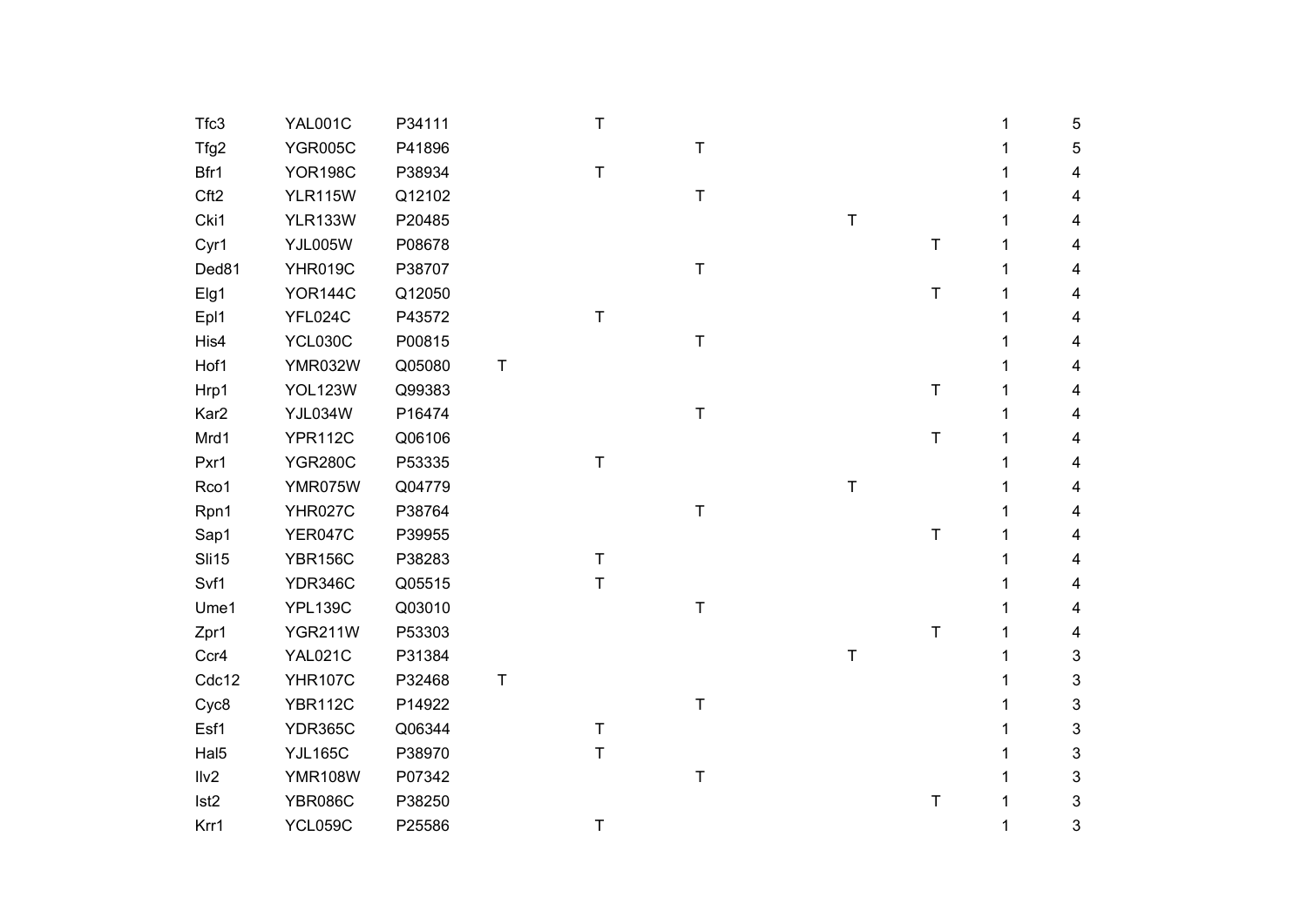| Loc1             | YFR001W        | P43586 |   | $\sf T$     |   |             |             | 1 | 3                       |
|------------------|----------------|--------|---|-------------|---|-------------|-------------|---|-------------------------|
| Mga2             | <b>YIR033W</b> | P40578 |   | Τ           |   |             |             |   | 3                       |
| Nop12            | YOL041C        | Q08208 | Τ |             |   |             |             |   | 3                       |
| Nop6             | <b>YDL213C</b> | Q07623 |   | $\mathsf T$ |   |             |             |   | 3                       |
| Rom <sub>2</sub> | YLR371W        | P51862 |   | Τ           |   |             |             |   | 3                       |
| RpI6B            | <b>YLR448W</b> | P05739 |   | Τ           |   |             |             |   | 3                       |
| Rrp6             | <b>YOR001W</b> | Q12149 |   | Т           |   |             |             |   | 3                       |
| Sgs1             | <b>YMR190C</b> | P35187 |   | $\top$      |   |             |             |   | 3                       |
| Sse2             | <b>YBR169C</b> | P32590 |   |             | T |             |             |   | 3                       |
| Ste12            | YHR084W        | P13574 |   | $\sf T$     |   |             |             |   | 3                       |
| Sub <sub>2</sub> | YDL084W        | Q07478 |   |             |   |             | Т           |   | 3                       |
| Taf13            | YML098W        | P11747 |   |             |   | T           |             |   | 3                       |
| Ths1             | <b>YIL078W</b> | P04801 | T |             |   |             |             |   | 3                       |
| Ubp3             | <b>YER151C</b> | Q01477 |   |             |   | Τ           |             |   | 3                       |
| Ubx4             | <b>YMR067C</b> | P54730 |   |             |   |             | $\mathsf T$ |   | 3                       |
| Ufd1             | <b>YGR048W</b> | P53044 |   |             |   |             | T           | 1 | 3                       |
| Upc2             | <b>YDR213W</b> | Q12151 |   | т           |   |             |             |   | 3                       |
| Ybr159w          | <b>YBR159W</b> | P38286 |   |             |   | $\mathsf T$ |             |   | 3                       |
| Ycf1             | <b>YDR135C</b> | P39109 |   | $\mathsf T$ |   |             |             |   | 3                       |
| Yck2             | <b>YNL154C</b> | P23292 | T |             |   |             |             |   | 3                       |
| Ycr016w          | <b>YCR016W</b> | P25617 |   |             |   |             | $\sf T$     |   | 3                       |
| Ydr071c          | YDR071C        | Q12447 |   |             |   |             | T           |   | 3                       |
| Ymr269w          | <b>YMR269W</b> | Q03525 |   | $\sf T$     |   |             |             |   | 3                       |
| Ynl134c          | <b>YNL134C</b> | P53912 |   | Τ           |   |             |             |   | 3                       |
| Ynl311c          | <b>YNL311C</b> | P42843 |   |             |   | $\mathsf T$ |             |   | 3                       |
| Yol109w          | <b>YOL109W</b> | Q08245 |   |             |   |             | $\sf T$     |   | 3                       |
| Ypk1             | <b>YKL126W</b> | P12688 |   | $\mathsf T$ |   |             |             |   | 3                       |
| Ade <sub>6</sub> | <b>YGR061C</b> | P38972 |   |             |   |             | T           |   | $\overline{\mathbf{c}}$ |
| Ald4             | YOR374W        | P46367 |   | Τ           |   |             |             |   | $\overline{2}$          |
| Arp7             | YPR034W        | Q12406 |   | Τ           |   |             |             |   | $\overline{2}$          |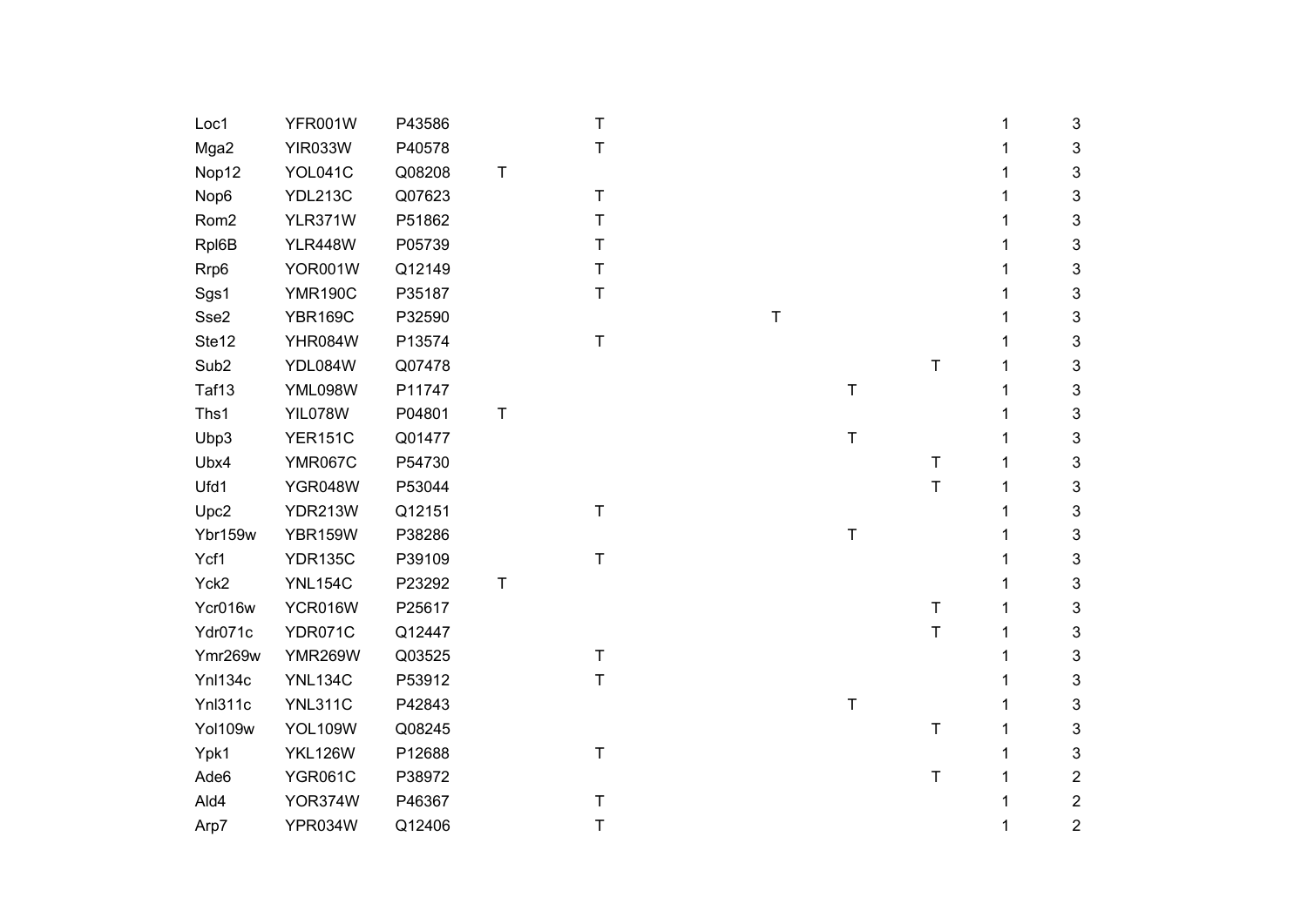| Cbf <sub>2</sub> | <b>YGR140W</b> | P32504 |             | T           |   |         |         | $\mathbf{1}$ | $\overline{2}$ |
|------------------|----------------|--------|-------------|-------------|---|---------|---------|--------------|----------------|
| Ccc1             | <b>YLR220W</b> | P47818 |             |             |   | $\sf T$ |         | 1            | $\overline{2}$ |
| Ceg1             | <b>YGL130W</b> | Q01159 |             |             | T |         |         | 1            | $\overline{c}$ |
| Dot <sub>6</sub> | <b>YER088C</b> | P40059 |             |             |   |         | T       | 1            | $\overline{2}$ |
| Erb1             | YMR049C        | Q04660 |             | $\top$      |   |         |         | 1            | $\overline{2}$ |
| Erg1             | <b>YGR175C</b> | P32476 |             |             |   | $\sf T$ |         | 1            | $\overline{2}$ |
| Erg9             | <b>YHR190W</b> | P29704 |             |             | T |         |         | 1            | $\overline{2}$ |
| Gal7             | <b>YBR018C</b> | P08431 | $\top$      |             |   |         |         |              | $\overline{2}$ |
| Gcn1             | <b>YGL195W</b> | P33892 |             | Τ           |   |         |         |              | $\overline{2}$ |
| Gcv2             | <b>YMR189W</b> | P49095 |             | T           |   |         |         |              | $\overline{2}$ |
| Hsp42            | YDR171W        | Q12329 |             |             |   |         | $\sf T$ | 1            | $\overline{c}$ |
| lws1             | <b>YPR133C</b> | Q06505 |             | $\mathsf T$ |   |         |         | 1            | $\overline{2}$ |
| Ixr1             | <b>YKL032C</b> | P33417 |             |             |   |         | Τ       | 1            | $\overline{2}$ |
| Mak16            | <b>YAL025C</b> | P10962 |             | T           |   |         |         | 1            | $\overline{2}$ |
| Mcm21            | <b>YDR318W</b> | Q06675 |             | Τ           |   |         |         | 1            | $\overline{2}$ |
| Nhp10            | YDL002C        | Q03435 |             | T           |   |         |         | 1            | $\overline{2}$ |
| Nop2             | <b>YNL061W</b> | P40991 |             | T           |   |         |         | 1            | $\overline{2}$ |
| Pdr <sub>5</sub> | <b>YOR153W</b> | P33302 |             | T           |   |         |         | 1            | $\overline{2}$ |
| Pet127           | YOR017W        | P32606 |             |             |   |         | Τ       | 1            | $\overline{2}$ |
| Rad16            | <b>YBR114W</b> | P31244 |             | $\mathsf T$ |   |         |         | 1            | $\overline{2}$ |
| Rck2             | <b>YLR248W</b> | P38623 |             | T           |   |         |         | 1            | $\overline{2}$ |
| Rfc1             | <b>YOR217W</b> | P38630 |             |             |   |         | $\top$  | 1            | $\overline{2}$ |
| Rgr1             | <b>YLR071C</b> | P19263 | $\top$      |             |   |         |         | 1            | $\overline{2}$ |
| Rnr <sub>2</sub> | YJL026W        | P09938 | $\mathsf T$ |             |   |         |         | 1            | $\overline{2}$ |
| Rpb <sub>2</sub> | <b>YOR151C</b> | P08518 |             | $\sf T$     |   |         |         |              | $\overline{2}$ |
| RpI16b           | <b>YNL069C</b> | P26785 | $\top$      |             |   |         |         | 1            | $\overline{2}$ |
| RpI8A            | YHL033C        | P17076 | $\top$      |             |   |         |         |              | $\overline{2}$ |
| Rpo31            | <b>YOR116C</b> | P04051 |             |             | T |         |         | 1            | $\overline{2}$ |
| Rvb <sub>2</sub> | YPL235W        | Q12464 |             | Τ           |   |         |         |              | $\overline{c}$ |
| Sin3             | YOL004W        | P22579 |             | T           |   |         |         | 1            | $\overline{2}$ |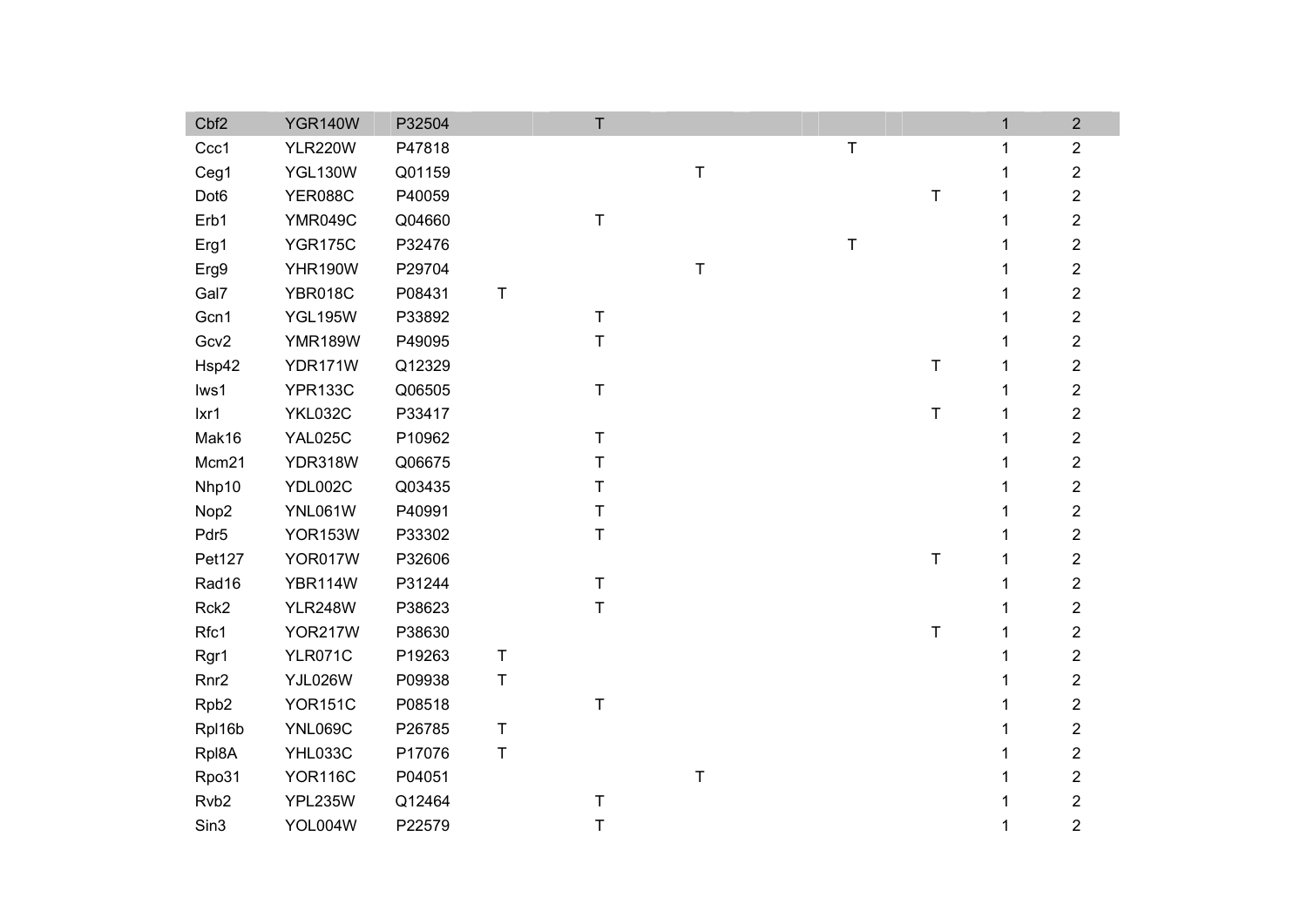| Snf12            | <b>YNR023W</b> | P53628 |             | т           |             |             |         | 1            | $\overline{2}$ |
|------------------|----------------|--------|-------------|-------------|-------------|-------------|---------|--------------|----------------|
| Snf <sub>5</sub> | <b>YBR289W</b> | P18480 |             | т           |             |             |         |              | $\mathbf{2}$   |
| Srl <sub>2</sub> | <b>YLR082C</b> | Q12020 |             | T.          |             |             |         |              | $\overline{2}$ |
| Ssa2             | <b>YLL024C</b> | P10592 |             |             | $\mathsf T$ |             |         |              | $\overline{2}$ |
| Ssc1             | <b>YJR045C</b> | P12398 |             |             | $\mathsf T$ |             |         |              | $\overline{2}$ |
| Ssd1             | <b>YDR293C</b> | P24276 |             |             |             | $\sf T$     |         |              | $\overline{c}$ |
| Tal1             | <b>YLR354C</b> | P15019 | T           |             |             |             |         |              | $\overline{2}$ |
| Tec1             | <b>YBR083W</b> | P18412 | $\mathsf T$ |             |             |             |         | $\mathbf{1}$ | $\overline{2}$ |
| Tef4             | YKL081W        | P36008 | T           |             |             |             |         | 1            | $\overline{c}$ |
| Tom70            | <b>YNL121C</b> | P07213 |             | $\mathsf T$ |             |             |         |              | $\overline{2}$ |
| Tri1             | <b>YMR233W</b> | Q05024 |             |             |             |             | Τ       | 1            | $\overline{c}$ |
| Ubp15            | <b>YMR304W</b> | P50101 | $\top$      |             |             |             |         |              | $\overline{2}$ |
| Ybl054w          | YBL054W        | P34219 |             |             |             |             | $\sf T$ |              | $\overline{c}$ |
| Ydr266c          | <b>YDR266C</b> | Q05580 |             | $\mathsf T$ |             |             |         |              | $\overline{2}$ |
| Ydr322w          | <b>YDR322W</b> | Q06678 |             |             |             | $\mathsf T$ |         |              | $\overline{2}$ |
| Yhr020w          | <b>YHR020W</b> | P38708 |             |             | $\top$      |             |         |              | $\overline{2}$ |
| Yjr011c          | <b>YJR011C</b> | P47086 |             |             |             | $\sf T$     |         |              | $\overline{c}$ |
| Ynl035c          | <b>YNL035C</b> | P53962 |             | $\mathsf T$ |             |             |         |              | $\overline{2}$ |
| Ypk2             | <b>YMR104C</b> | P18961 | Τ           |             |             |             |         |              | $\overline{2}$ |
| Ypr143w          | <b>YPR143W</b> | Q06511 |             | $\sf T$     |             |             |         |              | $\overline{2}$ |
| Ada2             | <b>YDR448W</b> | Q02336 |             | $\mathsf T$ |             |             |         |              |                |
| Ade12            | <b>YNL220W</b> | P80210 |             |             | $\top$      |             |         |              |                |
| Adh <sub>3</sub> | <b>YMR083W</b> | P07246 |             |             | $\mathsf T$ |             |         |              |                |
| Adh <sub>6</sub> | <b>YMR318C</b> | Q04894 | $\top$      |             |             |             |         |              |                |
| Alf1             | <b>YNL148C</b> | P53904 |             |             |             | $\sf T$     |         |              |                |
| Ape3             | <b>YBR286W</b> | P37302 |             | T           |             |             |         |              |                |
| Ara1             | <b>YBR149W</b> | P38115 |             | T.          |             |             |         |              |                |
| Aro <sub>2</sub> | <b>YGL148W</b> | P28777 |             |             | $\top$      |             |         |              |                |
| Arp8             | <b>YOR141C</b> | Q12386 |             |             |             | Τ           |         |              |                |
| Axl2             | <b>YIL140W</b> | P38928 |             |             |             | T           |         |              |                |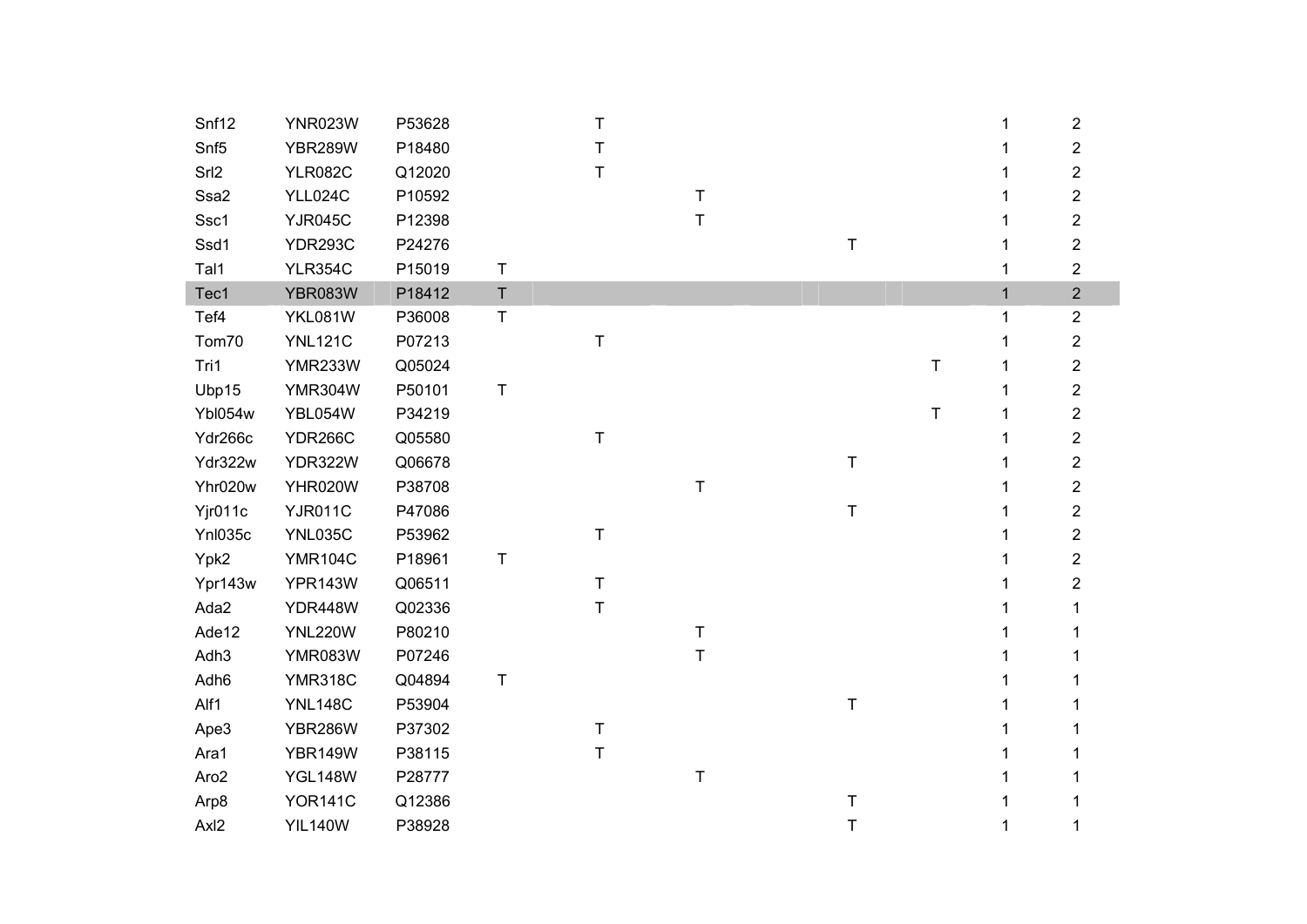| Bdh1             | YAL060W        | P39714 |             | $\mathsf T$  |         |   |             |         | 1 |   |
|------------------|----------------|--------|-------------|--------------|---------|---|-------------|---------|---|---|
| Bem2             | <b>YER155C</b> | P39960 |             |              |         |   |             | $\sf T$ |   |   |
| Brx1             | YOL077C        | Q08235 |             | $\mathsf{T}$ |         |   |             |         |   |   |
| Bur <sub>6</sub> | <b>YER159C</b> | P40096 |             | $\top$       |         |   |             |         |   |   |
| Cct8             | <b>YJL008C</b> | P47079 |             |              | T       |   |             |         |   | 1 |
| Cdc123           | <b>YLR215C</b> | Q05791 |             | $\mathsf{T}$ |         |   |             |         |   |   |
| Cpa <sub>2</sub> | <b>YJR109C</b> | P03965 |             |              | Τ       |   |             |         |   |   |
| Cyc1             | <b>YJR048W</b> | P00044 | T           |              |         |   |             |         |   |   |
| Dak1             | YML070W        | P54838 |             | т            |         |   |             |         |   |   |
| Dem1             | <b>YBR163W</b> | P38289 |             |              |         |   | $\top$      |         |   |   |
| Dsl1             | <b>YNL258C</b> | P53847 |             |              |         |   | $\mathsf T$ |         |   |   |
| Egd2             | <b>YHR193C</b> | P38879 |             |              |         |   |             | $\top$  | 1 |   |
| Erg20            | <b>YJL167W</b> | P08524 | T           |              |         |   |             |         | 1 |   |
| Fir1             | <b>YER032W</b> | P40020 |             |              |         |   |             | $\top$  |   |   |
| Fmp12            | <b>YHL021C</b> | P23180 |             | т            |         |   |             |         |   |   |
| Fob1             | <b>YDR110W</b> | O13329 |             | Τ            |         |   |             |         |   |   |
| Frs1             | <b>YLR060W</b> | P15624 |             | Τ            |         |   |             |         |   |   |
| Gal10            | YBR019C        | P04397 | $\mathsf T$ |              |         |   |             |         |   |   |
| Gal2             | <b>YLR081W</b> | P13181 | $\mathsf T$ |              |         |   |             |         |   |   |
| Gas5             | YOL030W        | Q08193 |             | $\sf T$      |         |   |             |         |   |   |
| Gcd11            | YER025W        | P32481 |             |              | T       |   |             |         |   |   |
| Gcs1             | YDL226C        | P35197 |             |              | $\sf T$ |   |             |         |   |   |
| Gcy1             | <b>YOR120W</b> | P14065 | Τ           |              |         |   |             |         |   |   |
| Gnd2             | YGR256W        | P53319 |             |              | Τ       |   |             |         |   |   |
| Gos1             | YHL031C        | P38736 |             | $\mathsf T$  |         |   |             |         |   |   |
| Gpi16            | <b>YHR188C</b> | P38875 |             |              |         |   | $\top$      |         |   |   |
| Hcr1             | <b>YLR192C</b> | Q05775 |             |              |         | T |             |         |   |   |
| Hrk1             | <b>YOR267C</b> | Q08732 | T           |              |         |   |             |         |   |   |
| Hsp60            | <b>YLR259C</b> | P19882 |             |              | $\sf T$ |   |             |         |   |   |
| Hta2             | YBL003C        | P04912 |             | т            |         |   |             |         |   |   |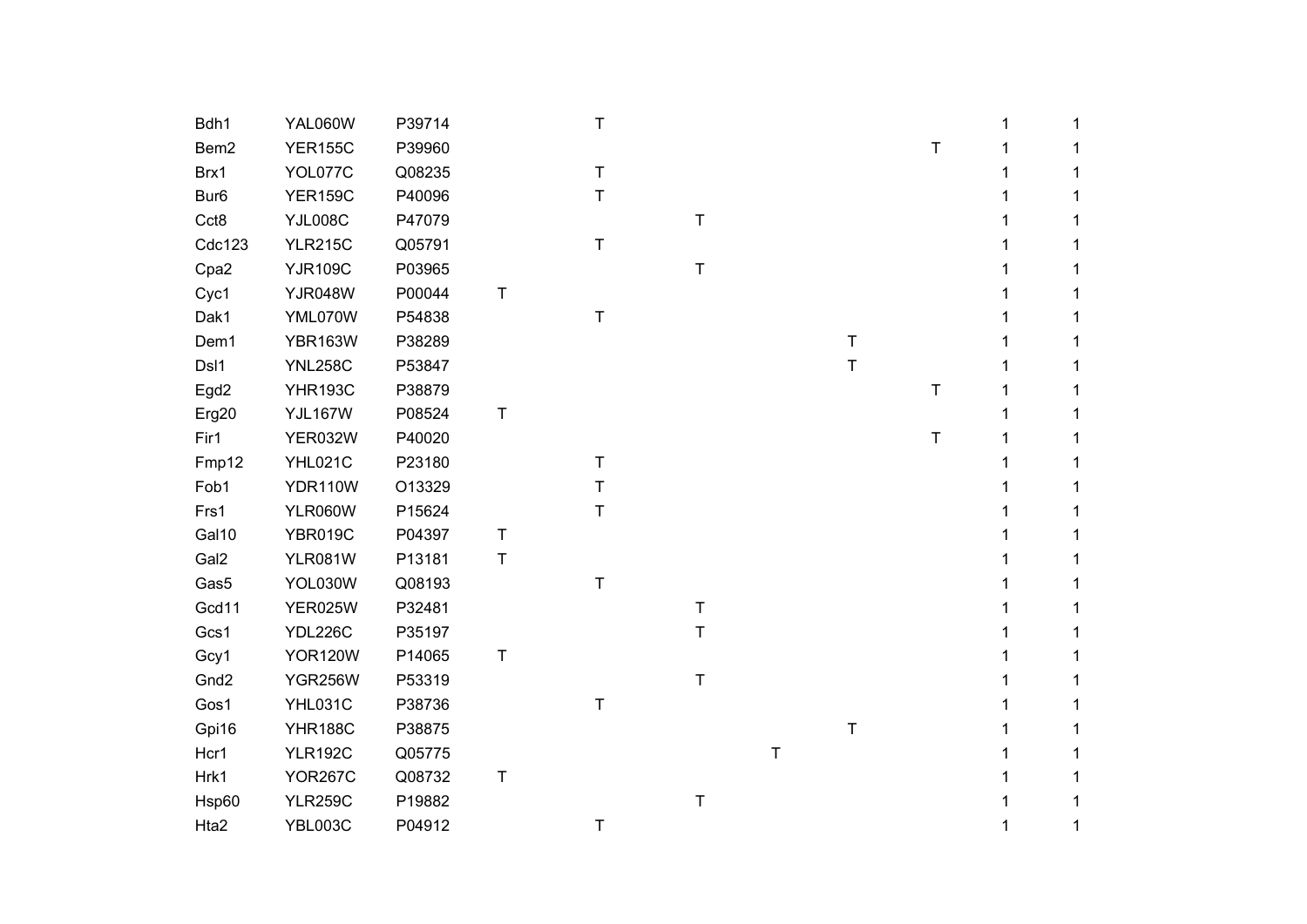| IIv3             | <b>YJR016C</b> | P39522 |             |         | Τ       |         |             |             | 1 |   |
|------------------|----------------|--------|-------------|---------|---------|---------|-------------|-------------|---|---|
| Lap3             | <b>YNL239W</b> | Q01532 | $\mathsf T$ |         |         |         |             |             |   |   |
| Lcb1             | <b>YMR296C</b> | P25045 |             |         | Τ       |         |             |             |   |   |
| Leu <sub>2</sub> | YCL018W        | P04173 |             |         | $\sf T$ |         |             |             |   |   |
| Lys21            | YDL131W        | Q12122 |             |         |         |         |             | $\sf T$     |   |   |
| Map1             | <b>YLR244C</b> | Q01662 |             | Τ       |         |         |             |             |   |   |
| Med4             | YOR174W        | Q12343 |             |         |         |         | $\mathsf T$ |             |   |   |
| Mis1             | YBR084W        | P09440 |             | $\sf T$ |         |         |             |             |   | 1 |
| Ngr1             | <b>YBR212W</b> | P32831 |             |         |         |         | Τ           |             |   |   |
| Nip1             | <b>YMR309C</b> | P32497 | $\mathsf T$ |         |         |         |             |             |   |   |
| Nog1             | YPL093W        | Q02892 |             | Т       |         |         |             |             |   |   |
| Opy1             | <b>YBR129C</b> | P38271 |             | T       |         |         |             |             |   | 1 |
| Oxa1             | <b>YER154W</b> | P39952 |             | Т       |         |         |             |             |   |   |
| Pdb1             | <b>YBR221C</b> | P32473 |             | T       |         |         |             |             |   |   |
| Pgm2             | <b>YMR105C</b> | P37012 | T           |         |         |         |             |             |   |   |
| Pho88            | <b>YBR106W</b> | P38264 |             |         |         |         |             | T           |   |   |
| Pmi40            | YER003C        | P29952 |             |         |         |         |             | $\sf T$     |   |   |
| Por1             | <b>YNL055C</b> | P04840 |             |         | Τ       |         |             |             |   |   |
| Ppz1             | YML016C        | P26570 |             |         |         |         |             | $\top$      |   |   |
| Pre10            | <b>YOR362C</b> | P21242 |             | T       |         |         |             |             |   | 1 |
| Pre2             | <b>YPR103W</b> | P30656 |             | T       |         |         |             |             |   |   |
| Pre9             | <b>YGR135W</b> | P23638 |             |         | T       |         |             |             |   |   |
| Prp12            | <b>YMR302C</b> | P32843 |             |         |         |         | Τ           |             |   |   |
| Pyc1             | <b>YGL062W</b> | P11154 | $\sf T$     |         |         |         |             |             |   | 1 |
| Rcs1             | YGL071W        | P22149 | $\sf T$     |         |         |         |             |             |   |   |
| Rpa12            | <b>YJR063W</b> | P32529 |             | Τ       |         |         |             |             |   |   |
| Rpa49            | <b>YNL248C</b> | Q01080 |             |         |         | $\sf T$ |             |             |   |   |
| Rpl13a           | YDL082W        | Q12690 | T           |         |         |         |             |             |   |   |
| RpI18b           | <b>YNL301C</b> | P07279 |             |         |         |         |             | $\mathsf T$ |   |   |
| RpI19b           | YBL027W        | P05735 |             |         |         |         |             | T           | 1 | 1 |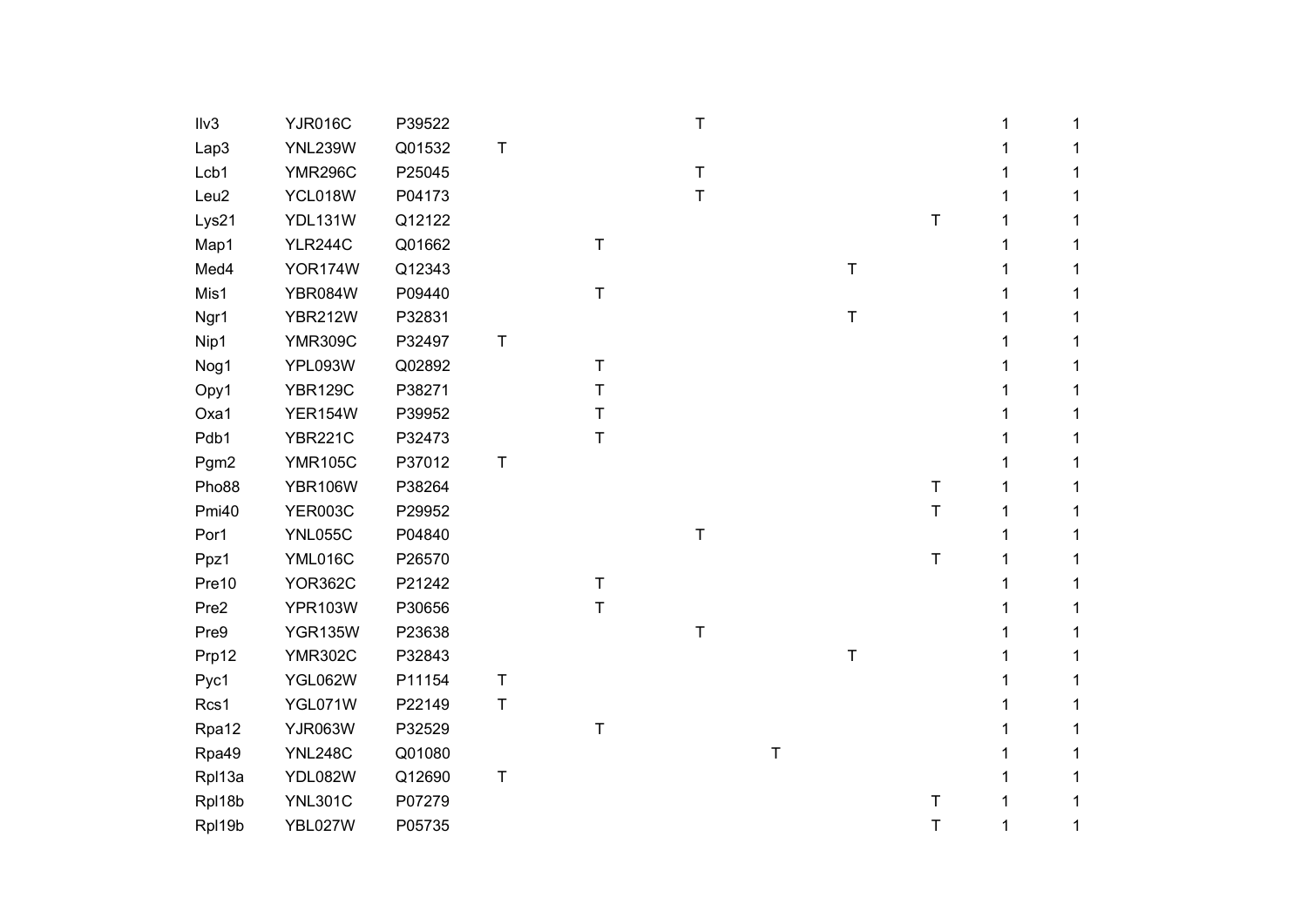| Rpl29            | YFR032C-A      | P05747 |             |             |         |   |             | $\top$      | 1 | 1  |
|------------------|----------------|--------|-------------|-------------|---------|---|-------------|-------------|---|----|
| Rpl35a           | <b>YDL191W</b> | P39741 |             | Τ           |         |   |             |             |   | 1  |
| RpI9b            | YNL067W        | P51401 |             | Τ           |         |   |             |             |   |    |
| Rpp2b            | <b>YDR382W</b> | P02400 | $\mathsf T$ |             |         |   |             |             |   | 1  |
| Rps10a           | <b>YOR293W</b> | Q08745 |             | $\mathsf T$ |         |   |             |             |   | 1  |
| Rps13            | YDR064W        | P05756 |             |             |         |   |             | $\top$      | 1 | 1. |
| Rps9b            | <b>YBR189W</b> | P05755 |             |             |         |   |             | $\top$      | 1 | 1  |
| Rpt <sub>2</sub> | YDL007W        | P40327 |             | $\mathsf T$ |         |   |             |             | 1 | 1  |
| Rsc9             | <b>YML127W</b> | Q03124 |             |             |         |   | $\mathsf T$ |             | 1 | 1  |
| Sam1             | <b>YLR180W</b> | P10659 |             |             | T       |   |             |             | 1 | 1  |
| Sbe22            | <b>YHR103W</b> | P38814 |             |             |         |   |             | $\top$      | 1 | 1  |
| Sec53            | YFL045C        | P07283 |             |             | $\sf T$ |   |             |             | 1 | 1  |
| Spt15            | <b>YER148W</b> | P13393 |             | T           |         |   |             |             |   | 1  |
| Spt8             | <b>YLR055C</b> | P38915 |             | $\sf T$     |         |   |             |             | 1 | 1  |
| Srb4             | <b>YER022W</b> | P32569 |             |             |         |   | $\mathsf T$ |             | 1 | 1  |
| Srp40            | <b>YKR092C</b> | P32583 | $\mathsf T$ |             |         |   |             |             |   | 1  |
| Ssb <sub>2</sub> | <b>YNL209W</b> | P40150 |             |             | Τ       |   |             |             |   | 1  |
| Ssp120           | <b>YLR250W</b> | P39931 |             |             |         |   | Τ           |             |   | 1  |
| Sui <sub>2</sub> | YJR007W        | P20459 |             | $\mathsf T$ |         |   |             |             |   | 1  |
| Sup45            | <b>YBR143C</b> | P12385 |             | $\mathsf T$ |         |   |             |             |   | 1  |
| Sur <sub>2</sub> | <b>YDR297W</b> | P38992 |             |             |         |   | Т           |             | 1 | 1  |
| Taf3             | YPL011C        | Q12297 |             | $\mathsf T$ |         |   |             |             |   | 1  |
| Tdh1             | YJL052W        | P00360 | T           |             |         |   |             |             |   | 1  |
| Tif <sub>5</sub> | YPR041W        | P38431 |             | $\mathsf T$ |         |   |             |             |   | 1  |
| Trr1             | YDR353W        | P29509 |             | Τ           |         |   |             |             | 1 | 1  |
| Ura4             | <b>YLR420W</b> | P20051 |             | $\sf T$     |         |   |             |             |   | 1  |
| Wss1             | YHR134W        | P38838 |             |             |         |   |             | $\mathsf T$ | 1 | 1  |
| Ybl005w-b        | YBL005W-B      | Q12490 |             |             |         |   |             | $\sf T$     | 1 |    |
| Ydr336w          | YDR336W        | Q05473 |             |             |         | T |             |             |   | 1  |
| Yfr006w          | <b>YFR006W</b> | P43590 |             | $\mathsf T$ |         |   |             |             | 1 | 1  |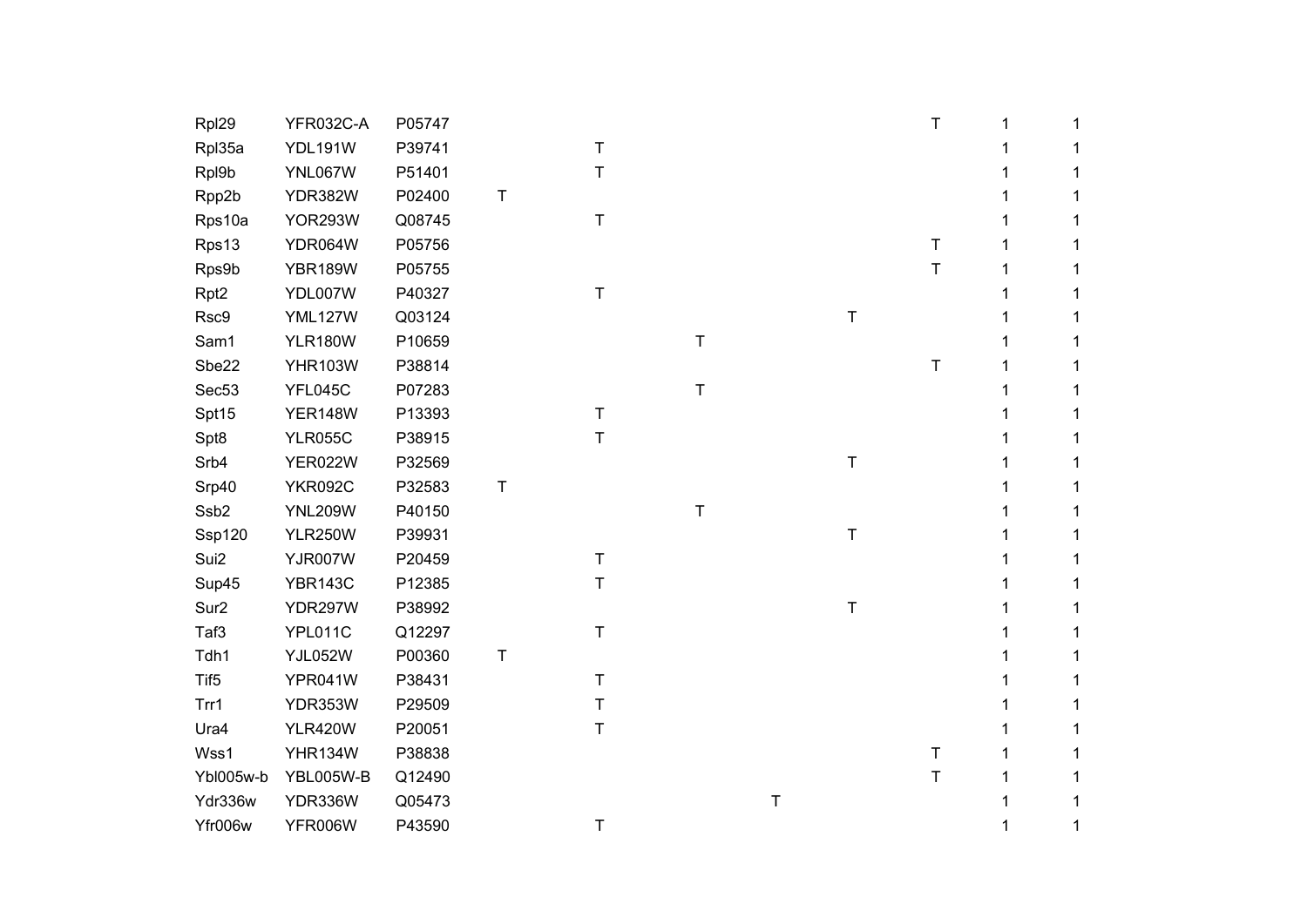| Yil110w          | <b>YIL110W</b> | P40481 | Τ           |             |   |             |              |         |   |             |
|------------------|----------------|--------|-------------|-------------|---|-------------|--------------|---------|---|-------------|
| Ynr021w          | <b>YNR021W</b> | P53723 |             | $\sf T$     |   |             |              |         |   |             |
| Ypl158c          | <b>YPL158C</b> | Q99299 |             |             |   |             |              | $\sf T$ |   |             |
| Yra1             | YDR381W        | Q12159 |             | $\sf T$     |   |             |              |         |   | 1           |
| Ade16            | <b>YLR028C</b> | P54113 |             | $\sf T$     |   |             |              |         |   | 0           |
| Adh <sub>2</sub> | <b>YMR303C</b> | P00331 |             |             |   | T           |              |         |   | $\pmb{0}$   |
| Arc35            | <b>YNR035C</b> | P53731 |             | $\sf T$     |   |             |              |         |   | $\pmb{0}$   |
| Arc40            | <b>YBR234C</b> | P38328 |             | $\top$      |   |             |              |         |   | $\pmb{0}$   |
| Aro4             | <b>YBR249C</b> | P32449 |             |             | Τ |             |              |         |   | 0           |
| Arp4             | <b>YJL081C</b> | P80428 |             | $\sf T$     |   |             |              |         |   | $\pmb{0}$   |
| Atf <sub>2</sub> | YGR177C        | P53296 |             |             |   |             | $\mathsf{T}$ |         |   | $\pmb{0}$   |
| Bmh1             | YER177W        | P29311 | $\mathsf T$ |             |   |             |              |         |   | $\pmb{0}$   |
| Bna5             | <b>YLR231C</b> | Q05979 |             | $\sf T$     |   |             |              |         |   | 0           |
| Caf4             | <b>YKR036C</b> | P36130 |             |             | Τ |             |              |         |   | $\pmb{0}$   |
| Car <sub>2</sub> | <b>YLR438W</b> | P07991 | Τ           |             |   |             |              |         |   | 0           |
| Cdc14            | <b>YFR028C</b> | Q00684 |             | $\mathsf T$ |   |             |              |         |   | $\pmb{0}$   |
| Cks1             | <b>YBR135W</b> | P20486 |             | Τ           |   |             |              |         |   | $\mathbf 0$ |
| Cot1             | <b>YOR316C</b> | P32798 |             | $\top$      |   |             |              |         |   | $\pmb{0}$   |
| Cpd1             | YGR247W        | P53314 |             |             |   |             | Т            |         |   | 0           |
| Cwp1             | YKL096W        | P28319 |             | $\top$      |   |             |              |         |   | $\pmb{0}$   |
| Dig1             | YPL049C        | Q03063 |             | Τ           |   |             |              |         |   | 0           |
| Dpm1             | <b>YPR183W</b> | P14020 |             |             |   |             |              | $\top$  |   | 0           |
| Eno <sub>2</sub> | YHR174W        | P00925 |             |             |   |             |              | $\sf T$ | 1 | $\mathbf 0$ |
| Erg10            | <b>YPL028W</b> | P41338 |             |             |   |             |              | $\sf T$ |   | $\pmb{0}$   |
| Fmp35            | <b>YIL157C</b> | P40452 |             |             |   |             | Τ            |         |   | $\mathbf 0$ |
| Gal1             | <b>YBR020W</b> | P04385 | $\sf T$     |             |   |             |              |         |   | 0           |
| Gas3             | <b>YMR215W</b> | Q03655 |             | Τ           |   |             |              |         |   | $\mathbf 0$ |
| Gcd7             | <b>YLR291C</b> | P32502 |             |             |   | $\mathsf T$ |              |         |   | 0           |
| Gid7             | YCL039W        | P25569 |             |             |   |             | Т            |         |   | 0           |
| Gpd1             | YDL022W        | Q00055 |             |             | T |             |              |         |   | $\mathbf 0$ |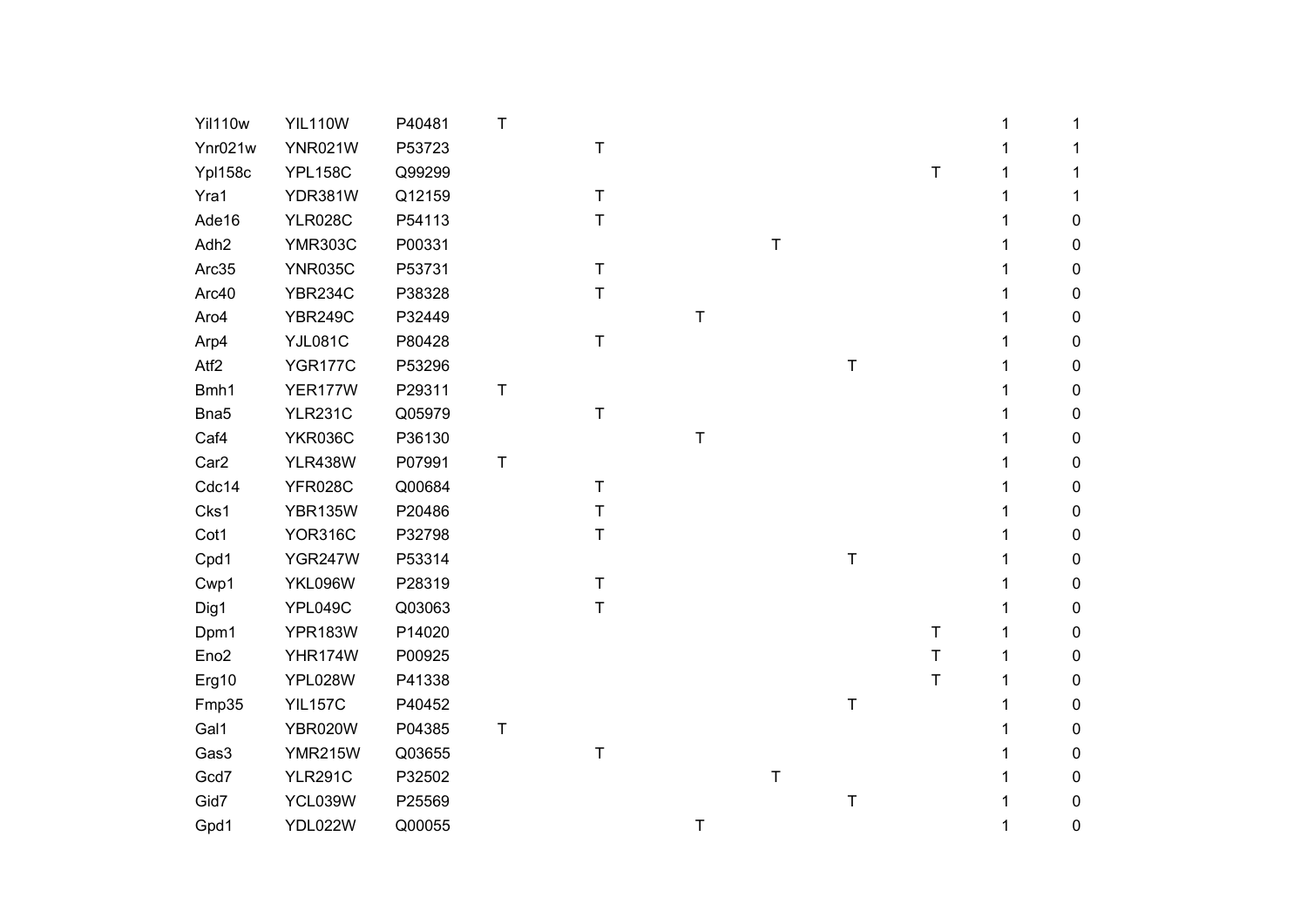| Gpd2             | YOL059W        | P41911 |        |             |   |             |             | Τ       | 1 | 0           |
|------------------|----------------|--------|--------|-------------|---|-------------|-------------|---------|---|-------------|
| Gsp1             | <b>YLR293C</b> | P32835 |        | Τ           |   |             |             |         | 1 | $\mathbf 0$ |
| Gsp2             | <b>YOR185C</b> | P32836 |        | Τ           |   |             |             |         | 1 | 0           |
| Gtt1             | <b>YIR038C</b> | P40582 |        | T           |   |             |             |         | 1 | $\mathbf 0$ |
| Has1             | <b>YMR290C</b> | Q03532 |        | Т           |   |             |             |         | 1 | 0           |
| Hem2             | YGL040C        | P05373 |        | Τ           |   |             |             |         |   | $\mathbf 0$ |
| Hhf1             | YBR009C        | P02309 |        | T           |   |             |             |         |   | 0           |
| Hhf <sub>2</sub> | <b>YNL030W</b> | P02309 |        | $\mathsf T$ |   |             |             |         |   | $\mathbf 0$ |
| Hom2             | <b>YDR158W</b> | P13663 |        |             | T |             |             |         | 1 | 0           |
| Hor <sub>2</sub> | <b>YER062C</b> | P40106 |        |             |   |             |             | $\sf T$ | 1 | $\mathbf 0$ |
| Hsp26            | YBR072W        | P15992 |        |             |   | $\mathsf T$ |             |         | 1 | 0           |
| Htb2             | <b>YBL002W</b> | P02294 |        | Τ           |   |             |             |         |   | $\mathbf 0$ |
| Hyp2             | YEL034W        | P23301 |        | T           |   |             |             |         | 1 | 0           |
| Kic1             | <b>YHR102W</b> | P38692 |        |             |   |             | $\sf T$     |         | 1 | 0           |
| Ktr1             | YOR099W        | P27810 |        | $\mathsf T$ |   |             |             |         | 1 | 0           |
| Lhp1             | YDL051W        | P33399 |        |             |   |             |             | Τ       | 1 | 0           |
| Med7             | <b>YOL135C</b> | Q08278 |        |             |   |             | T           |         | 1 | 0           |
| Met17            | <b>YLR303W</b> | P06106 | T      |             |   |             |             |         |   | 0           |
| Mlh1             | <b>YMR167W</b> | P38920 |        |             |   |             | $\mathsf T$ |         |   | 0           |
| Ndc1             | YML031W        | P32500 | T      |             |   |             |             |         |   | 0           |
| Nhp2             | <b>YDL208W</b> | P32495 |        |             |   |             |             | $\top$  | 1 | 0           |
| Nit <sub>3</sub> | <b>YLR351C</b> | P49954 |        |             |   |             | $\sf T$     |         | 1 | 0           |
| Nop1             | YDL014W        | P15646 |        | Τ           |   |             |             |         |   | 0           |
| Orm <sub>2</sub> | <b>YLR350W</b> | Q06144 |        |             |   |             |             | $\sf T$ | 1 | 0           |
| Pbi <sub>2</sub> | YNL015W        | P01095 |        |             |   |             |             | $\top$  | 1 | 0           |
| Pbp1             | <b>YGR178C</b> | P53297 |        |             |   |             |             | $\sf T$ | 1 | 0           |
| Pex8             | YGR077C        | P53248 |        |             |   |             | T           |         | 1 | 0           |
| Pgu1             | <b>YJR153W</b> | P47180 |        |             |   |             |             | $\sf T$ | 1 | 0           |
| Pma1             | <b>YGL008C</b> | P05030 |        |             |   |             |             | $\sf T$ | 1 | 0           |
| Rep2             | Rep2           | P03872 | $\top$ |             |   |             |             |         | 1 | 0           |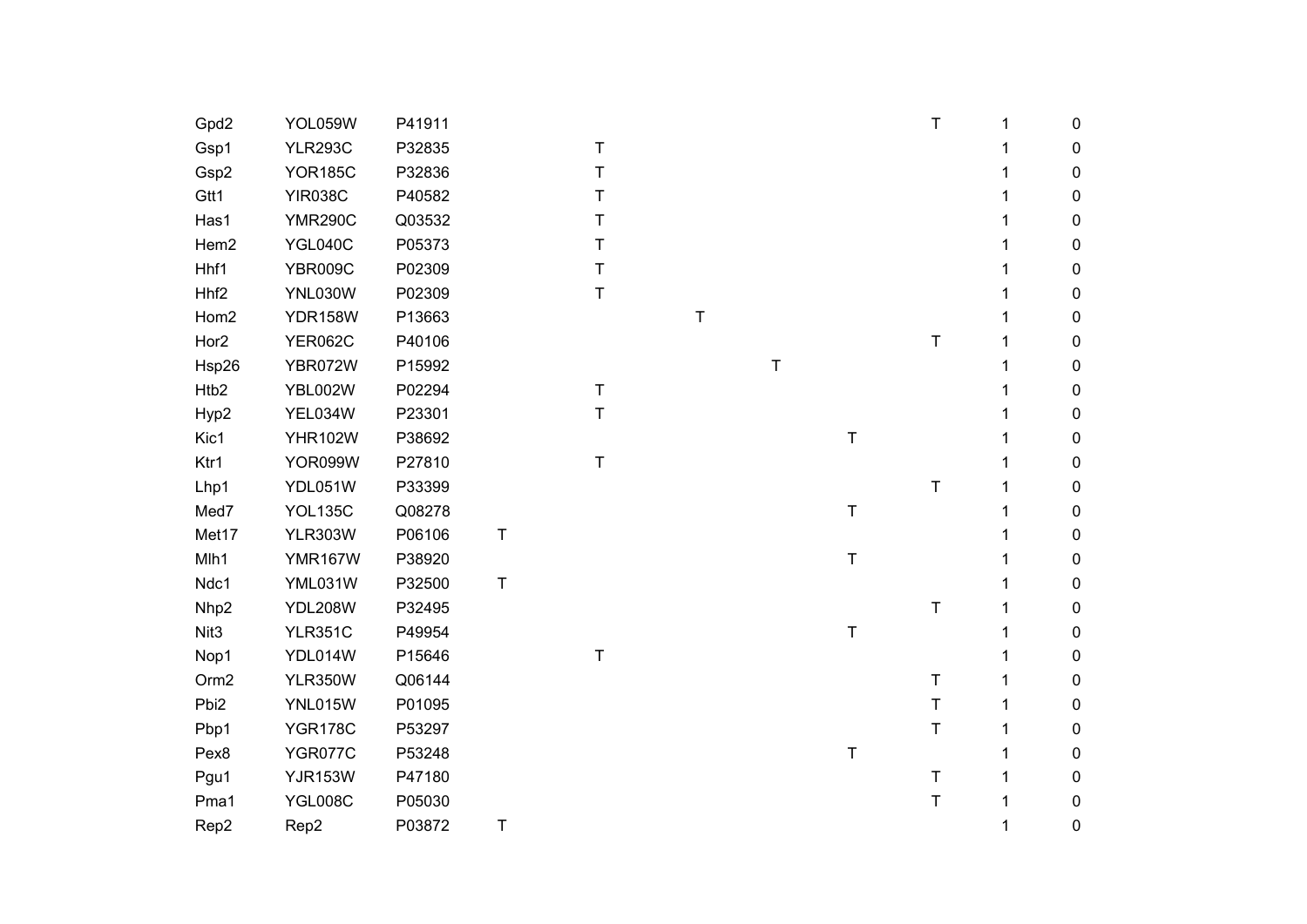| Rox3             | YBL093C          | P25046 |             |         |         | $\mathsf T$ |             | 1            | 0           |
|------------------|------------------|--------|-------------|---------|---------|-------------|-------------|--------------|-------------|
| Rpd4b            | <b>YHR203C</b>   | P05753 |             |         |         |             | $\sf T$     | 1            | $\pmb{0}$   |
| Rpl15a           | <b>YLR029C</b>   | P05748 |             |         |         |             | $\sf T$     | 1            | 0           |
| Rpl20b           | <b>YOR312C</b>   | P47913 | Τ           |         |         |             |             | 1            | $\pmb{0}$   |
| Rpl21a           | <b>YBR191W</b>   | Q02753 |             |         |         |             | $\sf T$     | 1            | 0           |
| Rpl25            | <b>YOL127W</b>   | P04456 | $\mathsf T$ |         |         |             |             | $\mathbf{1}$ | $\pmb{0}$   |
| Rpl27b           | YDR471W          | P38706 |             |         |         |             | $\mathsf T$ | 1            | 0           |
| Rpl2a            | <b>YFR031C-A</b> | P05736 |             |         |         |             | $\top$      | 1            | $\pmb{0}$   |
| RpI30            | YGL030W          | P14120 |             |         |         | $\mathsf T$ |             | 1            | 0           |
| Rpl31a           | YDL075W          | P04649 |             | T       |         |             |             | 1            | $\pmb{0}$   |
| Rpl31b           | <b>YLR406C</b>   | P04649 |             | T       |         |             |             | 1            | 0           |
| Rpl32            | <b>YBL092W</b>   | P38061 |             |         |         |             | $\sf T$     | 1            | $\pmb{0}$   |
| Rps11a           | <b>YBR048W</b>   | P26781 |             |         |         |             | $\top$      | 1            | 0           |
| Rps17b           | <b>YDR447C</b>   | P14127 |             |         | $\sf T$ |             |             |              | 0           |
| Rps24a           | YER074W          | P26782 |             |         |         |             | $\top$      | 1            | 0           |
| Rps25b           | <b>YLR333C</b>   | P07282 |             |         |         | $\sf T$     |             | 1            | $\pmb{0}$   |
| Rps4a            | <b>YJR145C</b>   | P05753 | Τ           |         |         |             |             | 1            | 0           |
| Rps5             | <b>YJR123W</b>   | P26783 |             |         |         |             | $\sf T$     | 1            | $\pmb{0}$   |
| Rps7b            | <b>YNL096C</b>   | P48164 | $\sf T$     |         |         |             |             | 1            | 0           |
| Rsc <sub>6</sub> | <b>YCR052W</b>   | P25632 |             | T       |         |             |             | 1            | $\pmb{0}$   |
| Rtn1             | YDR233C          | Q04947 |             |         |         |             | $\sf T$     | 1            | 0           |
| Sah1             | YER043C          | P39954 | $\sf T$     |         |         |             |             |              | $\pmb{0}$   |
| Sam4             | YPL273W          | Q08985 |             | T       |         |             |             |              | $\mathbf 0$ |
| Sas10            | <b>YDL153C</b>   | Q12136 |             | T       |         |             |             |              | 0           |
| Sdh1             | <b>YKL148C</b>   | Q00711 |             |         |         | T           |             |              | $\mathbf 0$ |
| Sec14            | YMR079W          | P24280 |             | $\sf T$ |         |             |             |              | 0           |
| Sft <sub>2</sub> | <b>YBL102W</b>   | P38166 |             |         |         | $\top$      |             |              | $\mathbf 0$ |
| Sis1             | <b>YNL007C</b>   | P25294 |             | Τ       |         |             |             |              | 0           |
| Skn7             | <b>YHR206W</b>   | P38889 |             |         |         |             | $\sf T$     | 1            | 0           |
| Sna <sub>2</sub> | YDR525W-A        | P56508 |             |         |         | $\top$      |             | 1            | $\pmb{0}$   |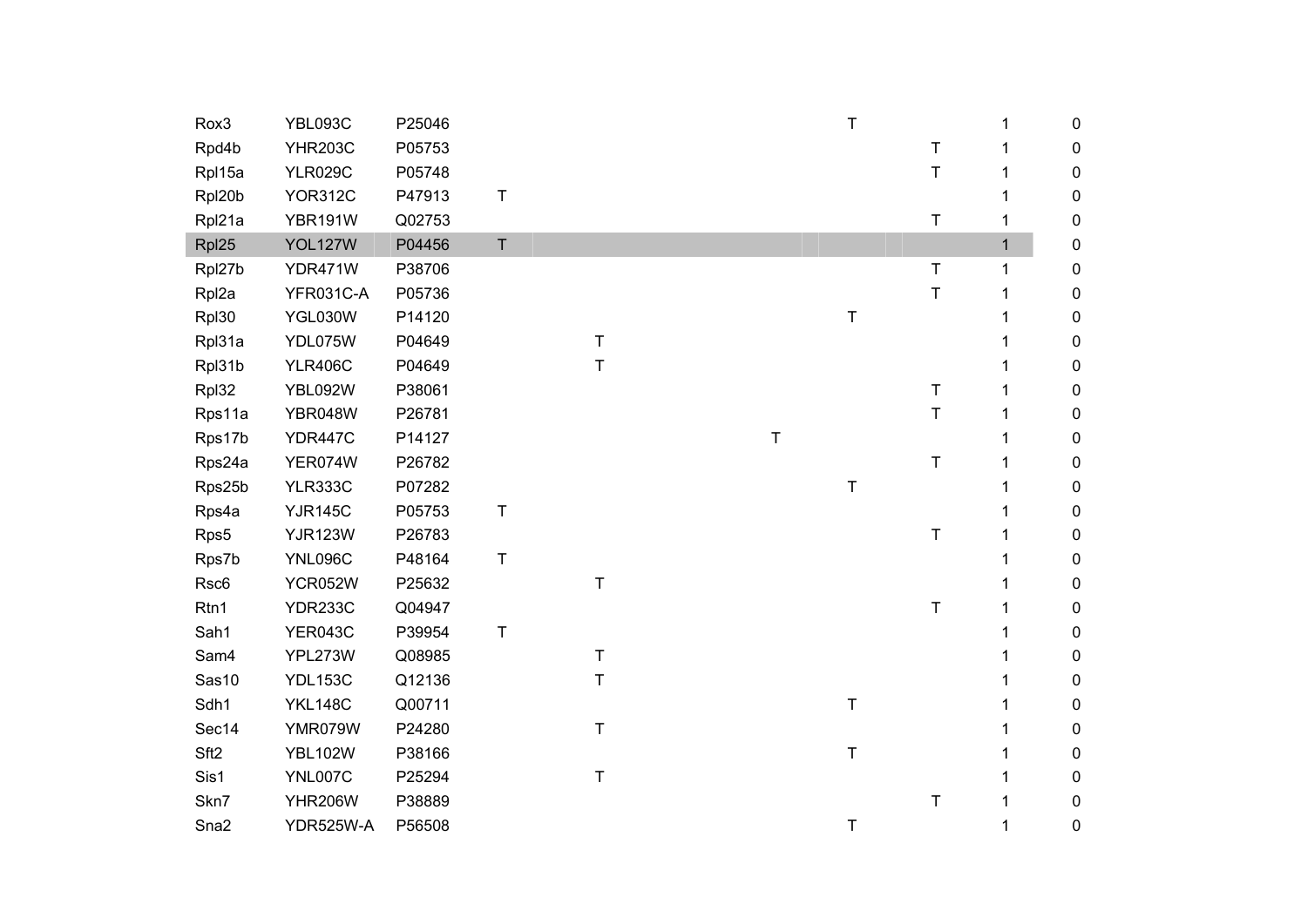| Snu13            | YEL026W        | P39990 |             | T       |         |             |         | 1 | 0           |
|------------------|----------------|--------|-------------|---------|---------|-------------|---------|---|-------------|
| Sro9             | YCL037C        | P25567 |             |         |         |             | T       | 1 | 0           |
| Srp72            | <b>YPL210C</b> | P38688 |             | Т       |         |             |         | 1 | 0           |
| Swi4             | <b>YER111C</b> | P25302 |             | $\top$  |         |             |         | 1 | $\mathbf 0$ |
| Taf9             | <b>YMR236W</b> | Q05027 |             |         |         | $\mathsf T$ |         | 1 | 0           |
| Tbf1             | <b>YPL128C</b> | Q02457 |             | $\sf T$ |         |             |         | 1 | 0           |
| Tdh <sub>2</sub> | <b>YJR009C</b> | P00358 | $\mathsf T$ |         |         |             |         | 1 | 0           |
| Tfc6             | <b>YDR362C</b> | Q06339 |             |         |         | T           |         | 1 | 0           |
| Tfc7             | <b>YOR110W</b> | Q12415 |             | Τ       |         |             |         | 1 | 0           |
| Tif34            | <b>YMR146C</b> | P40217 |             |         |         | T           |         | 1 | 0           |
| TkI1             | YPR074C        | P23254 |             |         |         |             | $\sf T$ | 1 | 0           |
| Trm8             | <b>YDL201W</b> | Q12009 |             |         |         | $\top$      |         | 1 | 0           |
| Tub1             | <b>YML085C</b> | P09733 |             |         | Τ       |             |         | 1 | 0           |
| Tub <sub>2</sub> | YFL037W        | P02557 |             |         | T       |             |         | 1 | 0           |
| Tuf1             | <b>YOR187W</b> | P02992 |             |         | T       |             |         | 1 | 0           |
| Ubc6             | <b>YER100W</b> | P33296 |             |         |         | Τ           |         |   | 0           |
| Ubi4             | <b>YLL039C</b> | P61864 | T           |         |         |             |         | 1 | 0           |
| Ura1             | <b>YKL216W</b> | P28272 |             | $\sf T$ |         |             |         |   | 0           |
| Ura7             | YBL039C        | P28274 |             |         | T       |             |         |   | 0           |
| Vma <sub>2</sub> | <b>YBR127C</b> | P16140 |             |         | $\sf T$ |             |         |   | 0           |
| Vph1             | <b>YOR270C</b> | P32563 |             | Τ       |         |             |         |   | 0           |
| Yap7             | YOL028C        | Q08182 |             |         |         | Τ           |         |   | 0           |
| Yar010c          | <b>YAR010C</b> | O13528 |             |         |         |             | Т       | 1 | 0           |
| Ybr238c          | <b>YBR238C</b> | P38330 |             |         |         |             | $\sf T$ | 1 | 0           |
| Ydr026c          | <b>YDR026C</b> | Q12457 |             | Τ       |         |             |         | 1 | 0           |
| Ydr140w          | <b>YDR140W</b> | Q03920 |             |         |         | Τ           |         |   | 0           |
| Yel007w          | YEL007W        | P40002 |             |         |         |             | $\sf T$ | 1 | 0           |
| Yer010c          | YER010C        | P40011 |             |         |         | Τ           |         | 1 | 0           |
| Yil056w          | <b>YIL056W</b> | P40522 |             | Τ       |         |             |         |   | 0           |
| Yju3             | YKL094W        | P28321 |             | T       |         |             |         | 1 | 0           |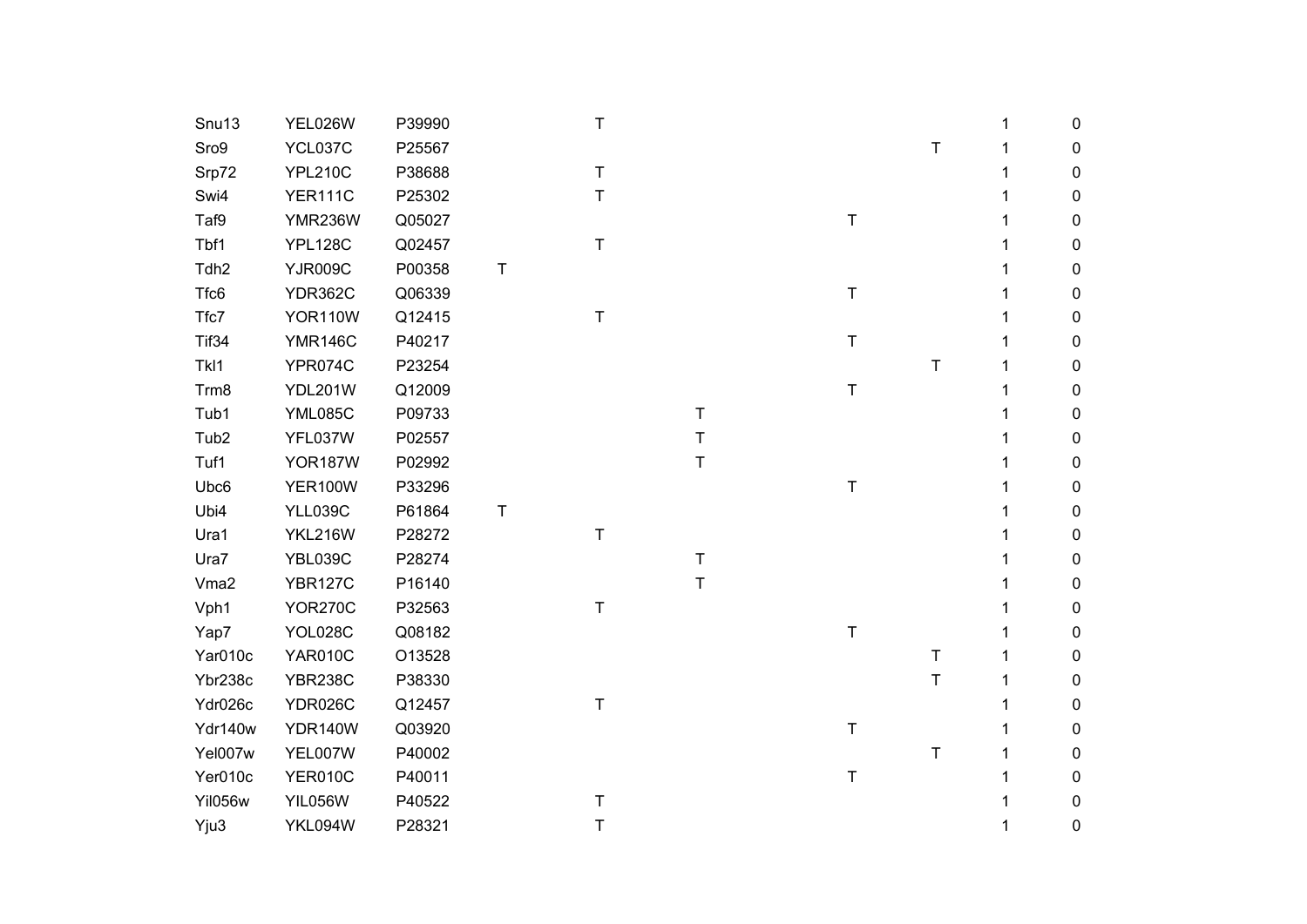| <b>YII032c</b> | YLL032C        | Q07834 |                                                                                                                                                                                                                                                                                                  |                  |  |
|----------------|----------------|--------|--------------------------------------------------------------------------------------------------------------------------------------------------------------------------------------------------------------------------------------------------------------------------------------------------|------------------|--|
| Ymr122w        | <b>YMR122W</b> | Q3E842 | $\mathsf{T}$ and $\mathsf{S}$ and $\mathsf{S}$ and $\mathsf{S}$ and $\mathsf{S}$ and $\mathsf{S}$ and $\mathsf{S}$ and $\mathsf{S}$ and $\mathsf{S}$ are $\mathsf{S}$ and $\mathsf{S}$ and $\mathsf{S}$ are $\mathsf{S}$ and $\mathsf{S}$ are $\mathsf{S}$ and $\mathsf{S}$ are $\mathsf{S}$ and |                  |  |
| Yor251c        | YOR251C        | Q08686 |                                                                                                                                                                                                                                                                                                  | $\mathsf{T}$ 1 0 |  |
| Yor352w        | YOR352W        | Q08816 | T.                                                                                                                                                                                                                                                                                               |                  |  |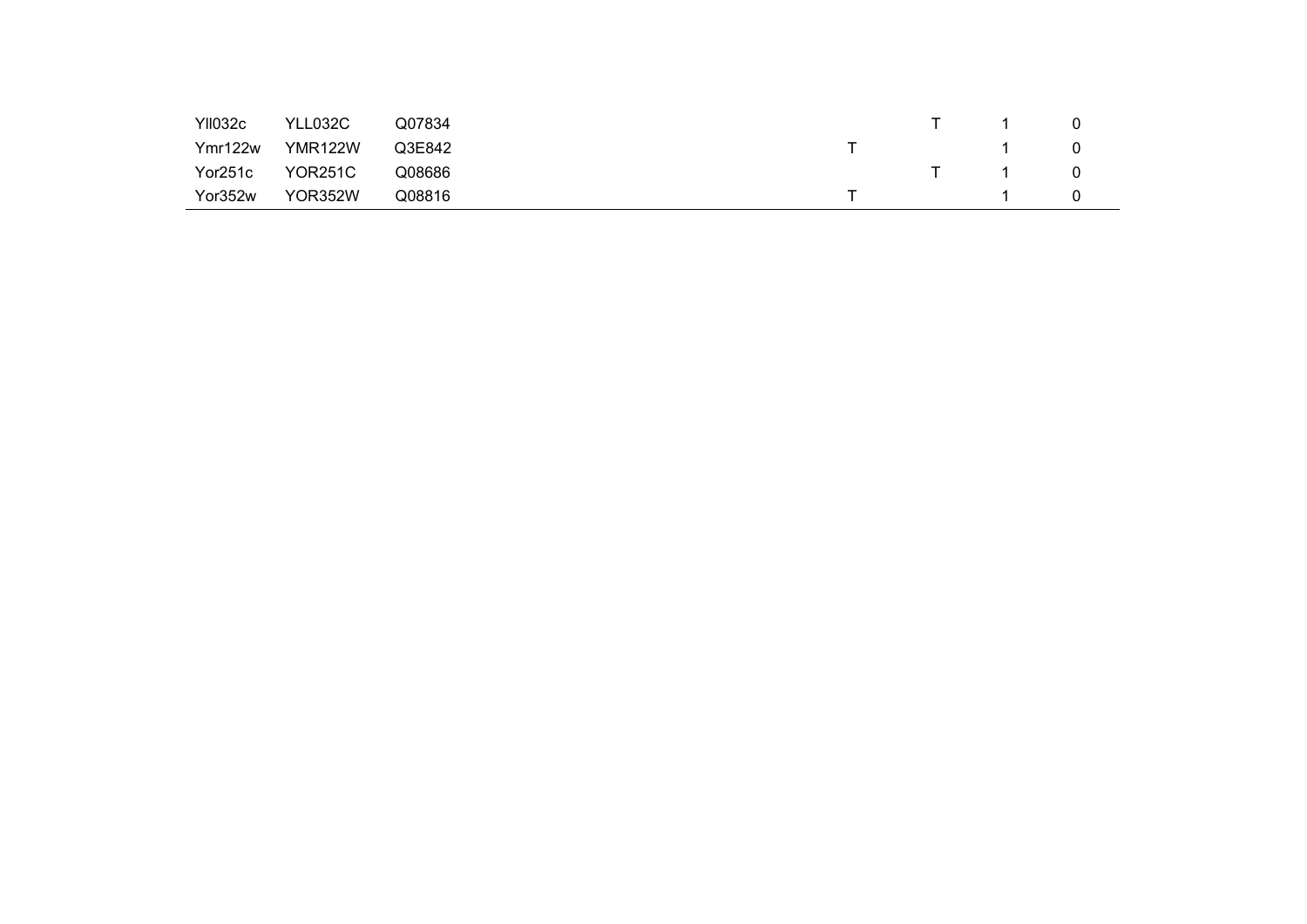**Table S5** - A large-scale prediction of sumoylation sites in *H. sapiens*. There were seven large-scale experiments to identify 354 potential sumoylated targets, and 238 (~67%) of them were predicted with at least one site. To date there were 248 biochemically identified sumoylation sites identified in 146 unique human proteins (Tables S1 and S2), while only sixteen of them were also detected in the large-scale experiments. The biochemically verified sumoylated proteins were shown in grey background.

| <b>Protein Name</b> | <b>UniProt</b> | Vertegaal | Rosas-Acosta | Zhao         | Manza et | Li et | Gocke et | Ganesan |                | Pre.                    |
|---------------------|----------------|-----------|--------------|--------------|----------|-------|----------|---------|----------------|-------------------------|
|                     |                | el at.    | et al.       | et al.       | al.      | al.   | al.      | et al.  | Exp.           | sites                   |
| PTBP1               | Q9BUQ0         | $\top$    | T            |              | T        |       |          | T       | 4              | $\pmb{0}$               |
| <b>HNRPM</b>        | P52272         | T         | Τ            |              |          |       | Т        |         | 3              | 5                       |
| TOP2B               | Q02880         |           |              |              | Τ        | T     | Τ        |         | 3              | 5                       |
| SF3A2               | Q15428         | T         | T            |              |          |       |          | T       | 3              | $\overline{2}$          |
| <b>HNRPF</b>        | P52597         |           |              |              | Τ        | Τ     |          | T       | 3              |                         |
| <b>HNRPL</b>        | P14866         | Τ         | т            |              | Τ        |       |          |         | 3              |                         |
| SMT3H2              | P61956         | $\top$    | т            | T            |          |       |          |         | 3              |                         |
| RPL15               | P61313         | T         |              |              | Τ        |       |          |         | 3              | 0                       |
| RPL27A              | P46776         | T         | т            |              |          |       |          | T       | 3              | 0                       |
| SUMO1               | P63165         | T         | T            | $\mathsf T$  |          |       |          |         | 3              | $\pmb{0}$               |
| CHD4                | Q14839         |           |              |              | Τ        |       |          |         | 2              | 15                      |
| SAFB <sub>2</sub>   | Q14151         | Τ         | T            |              |          |       |          |         | $\overline{2}$ | 15                      |
| TOP1                | P11387         |           | $\mathsf{T}$ | $\mathsf{T}$ |          |       |          |         | $\overline{2}$ | 13                      |
| PARP1               | P09874         |           | T            |              |          |       | Τ        |         | 2              | $\overline{7}$          |
| SART1               | O43290         | Τ         |              |              |          |       | т        |         | 2              | 5                       |
| GTF2I               | P78347         |           |              | T.           |          |       | T        |         | $\overline{2}$ | $\overline{\mathbf{4}}$ |
| NOP <sub>5</sub>    | Q9Y2X3         |           |              | $\mathsf T$  | $\sf T$  |       |          |         | $\overline{2}$ | 4                       |
| <b>TMPO</b>         | P42167         | Τ         |              |              | T        |       |          |         | $\overline{2}$ | 4                       |
| DKFZp434D1319       | Q9NSV0         | Т         | T            |              |          |       |          |         | 2              | 3                       |
| <b>ZNF281</b>       | Q9Y2X9         |           |              |              |          |       |          |         | 2              | 3                       |
| ATXN2L              | Q8WWM7         | Т         |              |              |          |       |          |         | $\overline{2}$ | $\overline{c}$          |
| <b>KIAA1321</b>     | Q9P2M5         | Τ         | T            |              |          |       |          |         | 2              | $\overline{c}$          |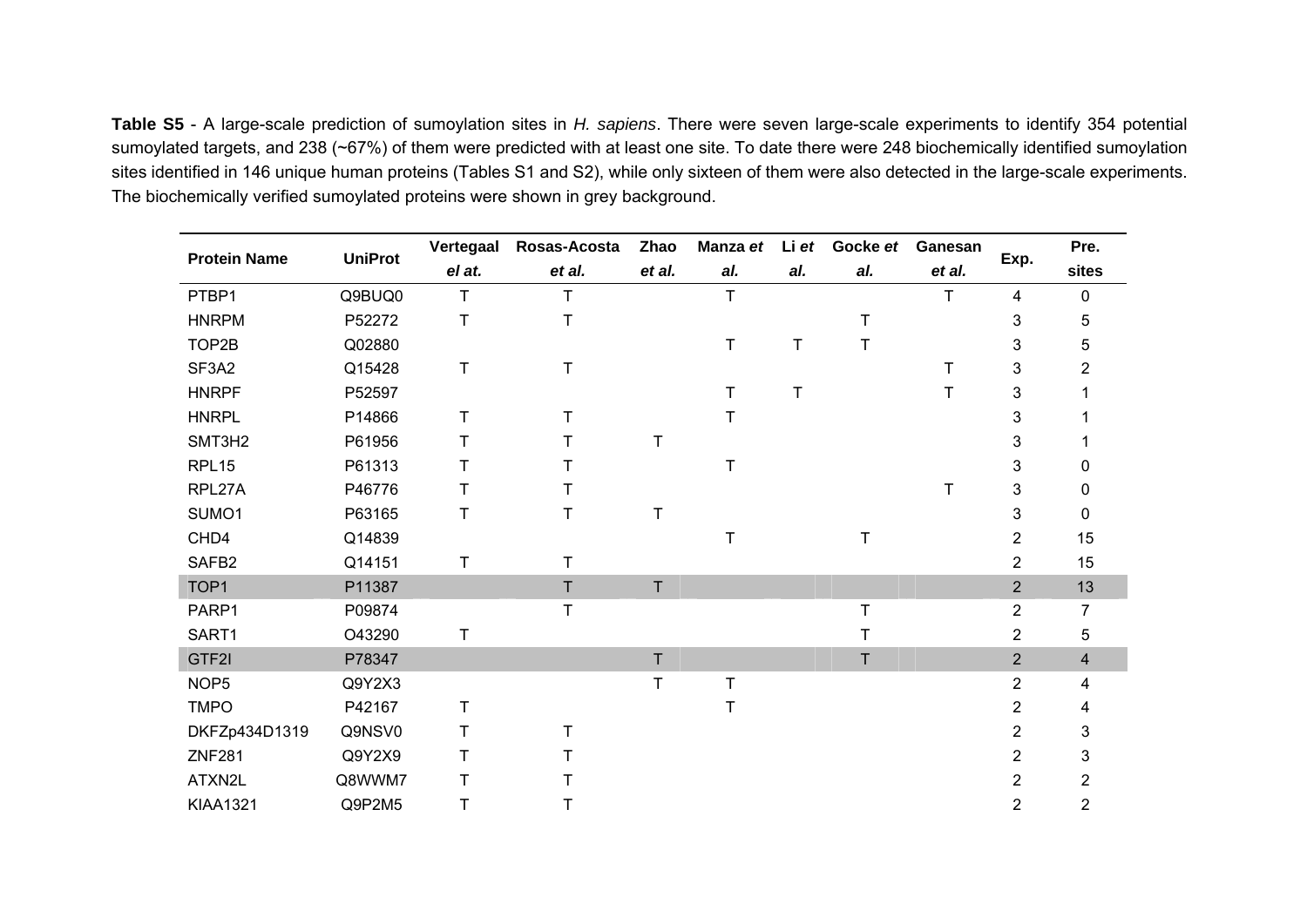| <b>PML</b>        | P29590   |             |             | $\mathsf T$ |             |             | $\top$  |             | $\overline{2}$          | $\overline{2}$ |
|-------------------|----------|-------------|-------------|-------------|-------------|-------------|---------|-------------|-------------------------|----------------|
| RANGAP1           | P46060   |             |             | $\mathsf T$ |             | $\sf T$     |         |             | $\overline{2}$          | $\mathbf{2}$   |
| <b>SFPQ</b>       | P23246   |             | T           |             | $\mathsf T$ |             |         |             | $\overline{2}$          | $\overline{2}$ |
| <b>TKT</b>        | P29401   |             | $\top$      |             | $\mathsf T$ |             |         |             | $\overline{2}$          | $\overline{2}$ |
| TRIM28            | Q13263   |             | $\top$      | $\mathsf T$ |             |             |         |             | $\overline{2}$          | $\overline{2}$ |
| BAT1              | Q13838   |             | $\sf T$     |             | $\sf T$     |             |         |             | $\overline{2}$          | 1              |
| <b>CHERP</b>      | O00302   | T           | $\sf T$     |             |             |             |         |             | 2                       |                |
| <b>FASN</b>       | P49327   |             | $\top$      |             | $\top$      |             |         |             | $\overline{2}$          |                |
| HNRPA1            | P09651   |             |             |             | $\top$      | $\mathsf T$ |         |             | $\overline{2}$          |                |
| KCTD1             | Q719H9   |             |             | $\mathsf T$ |             |             | T       |             | $\overline{2}$          |                |
| <b>NONO</b>       | Q15233   | $\top$      | T           |             |             |             |         |             | $\overline{2}$          |                |
| SNRP116           | Q15029   | $\sf T$     |             |             | $\sf T$     |             |         |             | $\overline{2}$          | 1              |
| <b>ACTB</b>       | P60709   | $\sf T$     | $\top$      |             |             |             |         |             | $\overline{2}$          | 0              |
| <b>GPI</b>        | P06744   |             | $\sf T$     |             | $\top$      |             |         |             | $\overline{2}$          | 0              |
| <b>KHSRP</b>      | Q92945   |             |             |             |             | $\mathsf T$ |         | $\top$      | $\overline{2}$          | $\pmb{0}$      |
| <b>RAN</b>        | P62826   |             | T           |             | $\top$      |             |         |             | $\overline{c}$          | $\pmb{0}$      |
| RPL8              | P25120   | $\sf T$     | T           |             |             |             |         |             | $\overline{2}$          | $\mathbf 0$    |
| RPS <sub>18</sub> | P25232   |             | T           |             | $\top$      |             |         |             | $\overline{c}$          | 0              |
| SDF2L1            | Q9HCN8   | Τ           | T           |             |             |             |         |             | $\overline{\mathbf{c}}$ | $\pmb{0}$      |
| SF <sub>1</sub>   | Q15637   | $\mathsf T$ | $\top$      |             |             |             |         |             | $\overline{2}$          | $\mathbf 0$    |
| YY1               | P25490   | $\sf T$     | $\mathsf T$ |             |             |             |         |             | $\overline{2}$          | $\pmb{0}$      |
| MYH11             | P35749   |             |             |             | $\sf T$     |             |         |             | 1                       | 14             |
| MDN1              | Q9NU22   |             |             |             | $\top$      |             |         |             | 1                       | 13             |
| CASP8AP2          | Q9NZV9   |             |             |             |             |             | $\sf T$ |             | 1                       | 12             |
| PLEC1             | Q15149-1 | T           |             |             |             |             |         |             | 1                       | 12             |
| COL16A1           | Q07092   |             |             |             |             |             |         | $\top$      | 1                       | 10             |
| FLJ33887          | Q8N260   |             |             |             |             |             | $\sf T$ |             | 1                       | $10$           |
| MYH9              | P35579   |             |             |             | $\sf T$     |             |         |             |                         | 10             |
| NCOR2             | Q9Y618-1 | Τ           |             |             |             |             |         |             |                         | 10             |
| <b>OBSCN</b>      | Q5VST9   |             |             |             |             |             |         | $\mathsf T$ | 1                       | 10             |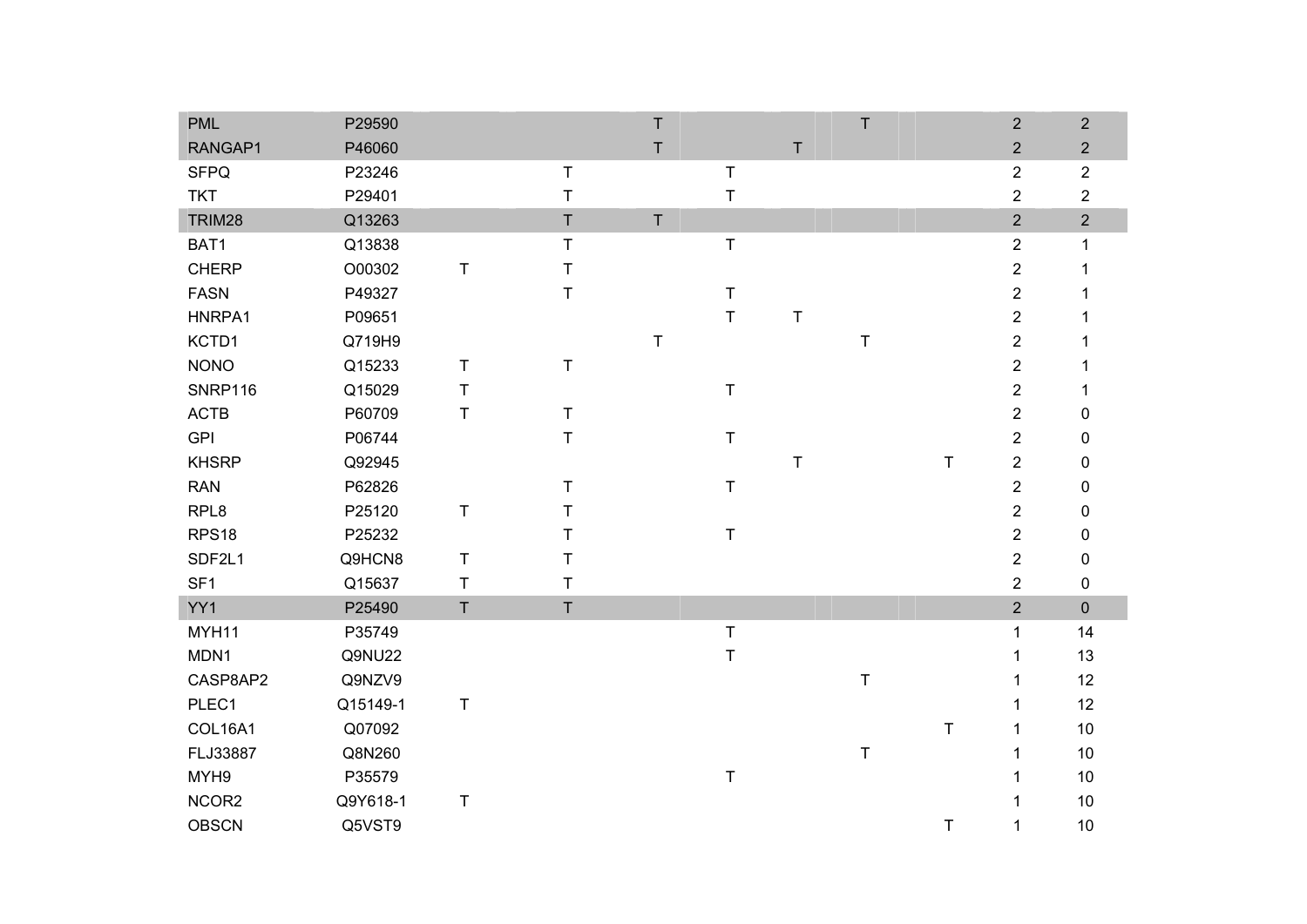| RANBP2          | P49792   |         | $\top$      |             |             |             |             | 1            | 10              |
|-----------------|----------|---------|-------------|-------------|-------------|-------------|-------------|--------------|-----------------|
| RBM25           | P49756   |         |             |             |             | Τ           |             |              | 9               |
| JARID1A         | P29375   |         |             |             | $\mathsf T$ |             |             |              | $\bf 8$         |
| <b>KIAA0947</b> | Q9Y2F5   |         |             |             |             |             | Τ           |              | 8               |
| <b>LRPPRC</b>   | P42704   |         |             | T           |             |             |             |              | 8               |
| PRPF8           | Q6P2Q9   | $\sf T$ |             |             |             |             |             |              | 8               |
| TCERG1          | O14776   |         |             |             |             | Τ           |             |              | 8               |
| DDX24           | Q9GZR7   |         |             |             |             | $\sf T$     |             |              | $\overline{7}$  |
| <b>PRKDC</b>    | P78527-2 |         |             | T           |             |             |             |              | $\overline{7}$  |
| DKC1            | O60832   |         |             | $\top$      |             |             |             |              | 6               |
| DKFZp686J17211  | Q68DK7   |         |             |             |             | $\sf T$     |             |              | 6               |
| <b>RLF</b>      | Q13129   | $\sf T$ |             |             |             |             |             |              | 6               |
| WNK1            | Q9H4A3   |         |             |             |             | T           |             |              | 6               |
| ZCWCC3          | Q14149   |         | $\mathsf T$ |             |             |             |             |              | 6               |
| <b>ZNF291</b>   | Q9BY12   |         |             |             | $\top$      |             |             |              | 6               |
| ADD3            | Q9UEY8   |         |             |             |             | $\sf T$     |             |              | 5               |
| ASH1L           | Q9NR48   | $\sf T$ |             |             |             |             |             |              | 5               |
| C20orf14        | O94906   |         |             | $\sf T$     |             |             |             |              | 5               |
| GTF2IRD2A       | Q6EKI8   |         |             |             |             |             | $\top$      | 1            | 5               |
| <b>KIAA0284</b> | Q9Y4F5   |         |             |             |             |             | T           | 1            | 5               |
| <b>KIAA1596</b> | Q9HCH6   |         |             |             |             | $\sf T$     |             | 1            | 5               |
| LRP10           | Q5KTZ5   |         |             |             |             |             | $\mathsf T$ | 1            | 5               |
| NUP88           | Q99567   | $\sf T$ |             |             |             |             |             | 1            | 5               |
| <b>SYMPK</b>    | Q92797   |         |             |             |             | $\mathsf T$ |             | $\mathbf{1}$ | $\overline{5}$  |
| XRCC5           | P13010   |         |             |             |             | Τ           |             | 1            | $5\phantom{.0}$ |
| <b>ZNF262</b>   | Q5VZL5   |         | $\top$      |             |             |             |             |              | 5               |
| ASCC3L1         | O75643   | T       |             |             |             |             |             |              | 4               |
| CTNNA1          | P35221   |         |             |             |             | T           |             | 1            | $\overline{4}$  |
| DHX9            | Q08211   |         |             | $\mathsf T$ |             |             |             | $\mathbf{1}$ | $\overline{4}$  |
| DKFZp434A112    | Q9H0E3   |         |             |             |             | T           |             | 1            | 4               |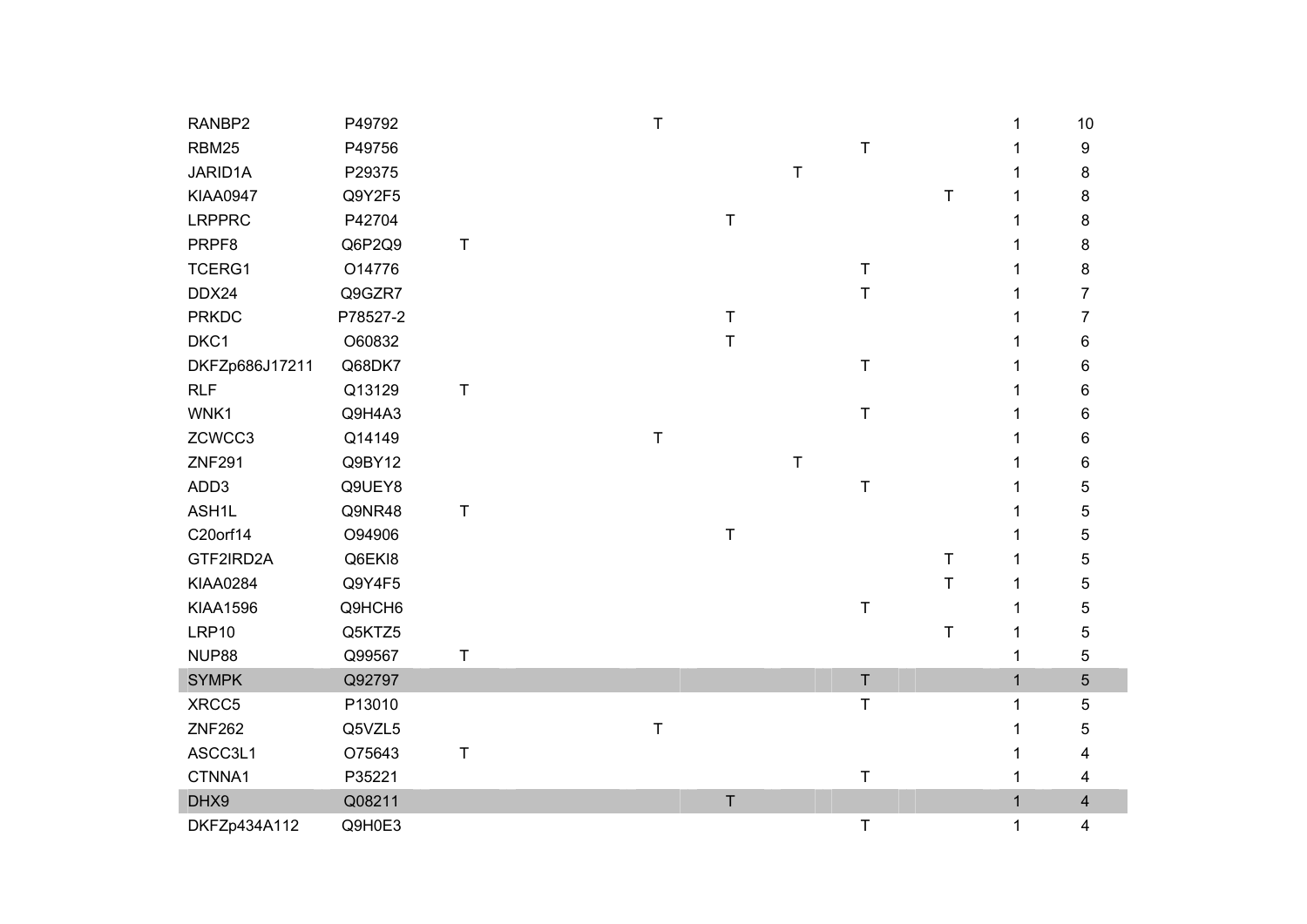| ETV1             | P50549 |         |         |             |             |         | $\top$      |   | 1 | 4                         |
|------------------|--------|---------|---------|-------------|-------------|---------|-------------|---|---|---------------------------|
| EXOSC10          | Q01780 |         |         | $\mathsf T$ |             |         |             |   |   | 4                         |
| <b>HELZ</b>      | P42694 | Τ       |         |             |             |         |             |   | 1 | 4                         |
| <b>HNRPU</b>     | Q9BQ09 |         |         |             |             | $\sf T$ |             |   | 1 | 4                         |
| MAP3K1           | Q13233 |         |         |             |             | $\sf T$ |             |   | 1 | 4                         |
| <b>PAICS</b>     | P22234 |         |         |             | $\sf T$     |         |             |   | 1 | 4                         |
| PDIA4            | P13667 |         |         | $\mathsf T$ |             |         |             |   | 1 | 4                         |
| RP11-93N17.1     | Q5T1K0 |         |         |             |             |         | $\mathsf T$ |   |   | 4                         |
| VIL <sub>2</sub> | P15311 |         |         |             | $\mathsf T$ |         |             |   | 1 | 4                         |
| WDR33            | Q9C0J8 | $\sf T$ |         |             |             |         |             |   | 1 | 4                         |
| <b>ZFP106</b>    | Q9H2Y7 | $\top$  |         |             |             |         |             |   |   | 4                         |
| ZFP91            | Q96JP5 |         | $\sf T$ |             |             |         |             |   |   | 4                         |
| <b>ZNF255</b>    | Q8IZC8 |         | $\top$  |             |             |         |             |   |   | 4                         |
| AOF <sub>2</sub> | O60341 |         |         |             |             |         | T           |   |   | $\ensuremath{\mathsf{3}}$ |
| CALU             | O43852 |         |         |             |             |         | $\top$      |   |   | $\ensuremath{\mathsf{3}}$ |
| CANX             | P27824 |         |         |             | T           |         |             |   |   | $\ensuremath{\mathsf{3}}$ |
| DDX42            | Q86XP3 |         | $\sf T$ |             |             |         |             |   |   | $\ensuremath{\mathsf{3}}$ |
| <b>DEK</b>       | P35659 |         |         |             | $\mathsf T$ |         |             |   |   | $\sqrt{3}$                |
| DHX15            | O43143 | Τ       |         |             |             |         |             |   |   | $\ensuremath{\mathsf{3}}$ |
| DKFZp586A0419    | Q9Y3V8 |         | $\sf T$ |             |             |         |             |   |   | $\sqrt{3}$                |
| G22P1            | Q6FG89 |         |         |             | $\mathsf T$ |         |             |   | 1 | $\ensuremath{\mathsf{3}}$ |
| GEMIN5           | Q8TEQ6 | Τ       |         |             |             |         |             |   |   | $\sqrt{3}$                |
| HISPPD1          | Q8TB50 |         |         |             |             |         |             | Τ | 1 | $\ensuremath{\mathsf{3}}$ |
| ILF3             | Q12906 |         | $\sf T$ |             |             |         |             |   | 1 | $\ensuremath{\mathsf{3}}$ |
| <b>KIAA0423</b>  | Q9Y4F4 |         |         |             |             |         |             | T | 1 | $\ensuremath{\mathsf{3}}$ |
| <b>KIAA0764</b>  | O94864 |         |         |             |             |         | $\sf T$     |   | 1 | 3                         |
| MOZ2             | Q8WYB5 |         |         |             |             |         | T           |   | 1 | $\ensuremath{\mathsf{3}}$ |
| OXSR1            | O95747 |         |         |             |             |         |             | T | 1 | $\ensuremath{\mathsf{3}}$ |
| PGRMC1           | Q6IB11 |         |         |             | $\sf T$     |         |             |   | 1 | 3                         |
| POLR3E           | Q9NVU0 |         |         | T           |             |         |             |   | 1 | 3                         |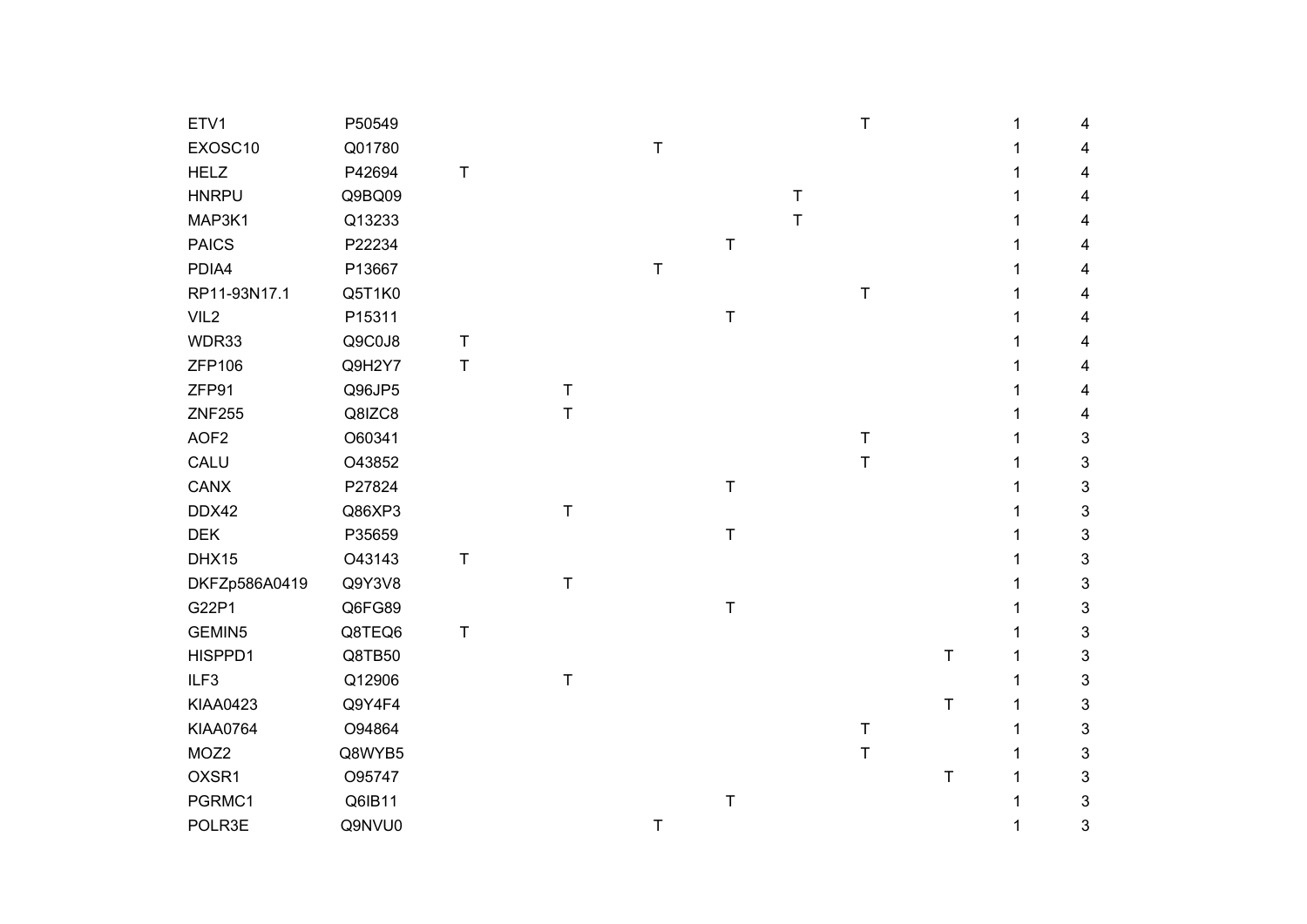| PSMD4<br>P55036<br>$\mathsf T$<br>3<br>$\mathsf T$<br><b>PTPRB</b><br>P23467<br>3<br>1<br>$\top$<br>SF3B1<br>$\mathsf 3$<br>O75533<br>1<br>SF3b125<br>$\top$<br>Q96BK1<br>$\mathsf 3$<br>1<br>SYDE2<br>$\mathsf T$<br>$\mathfrak{S}$<br>Q5VT97<br>1<br>$\mathsf T$<br>TOP2A<br>P11388<br>$\mathsf 3$<br>1<br>$\top$<br>TPM3<br>Q5VU66<br>$\mathsf 3$<br>1<br><b>ZNF226</b><br>$\sf T$<br>Q9NYT6<br>$\mathsf 3$<br>1<br>82-FIP<br>$\overline{c}$<br>Q7Z417<br>T<br>ACTN4<br>O43707<br>T<br>$\overline{2}$<br>AP1G1<br>$\mathsf T$<br>$\overline{2}$<br>Q8IY97<br>1<br><b>APP</b><br>$\overline{c}$<br>P05067<br>T<br>C1QBP<br>$\overline{2}$<br>Q07021<br>$\mathsf T$<br>1<br>$\overline{c}$<br>C20orf27<br>Q9GZN8<br>$\top$<br>1<br>CFL1<br>$\mathsf T$<br>$\mathbf 2$<br>P23528<br>1<br>COG1<br>$\mathbf 2$<br>Q8WTW3<br>$\mathsf T$<br>$\overline{c}$<br>CREB5<br>Q02930<br>$\mathsf T$<br>$\sqrt{2}$<br>$\sf T$<br>DKFZp434P1215<br>Q9UIX2<br>$\overline{c}$<br>FBS1<br>Q9HAH7<br>$\top$<br>$\mathsf T$<br>GATA2<br>P23769<br>$\mathbf{1}$<br>$\overline{2}$<br>HIVEP2<br>$\mathsf T$<br>$\overline{2}$<br>P31629<br>1<br>$\sqrt{2}$<br><b>HSPCA</b><br>P07900<br>$\mathsf T$<br>1<br><b>HSPCB</b><br>$\mathsf T$<br>$\sqrt{2}$<br>P08238<br>1<br>$\mathsf T$<br>$\sqrt{2}$<br>HYOU1<br>Q9Y4L1<br><b>KIAA1401</b><br>Q9P2E6<br>$\mathsf T$<br>$\overline{\mathbf{c}}$<br>1<br>$\overline{c}$<br>KRT8<br>T<br>P05787<br>LDHA<br>$\mathsf T$<br>$\overline{c}$<br>P00338<br><b>LMNA</b><br>$\sf T$<br>$\sqrt{2}$<br>P02545-1<br>$\overline{2}$<br>LRPAP1<br>P30533<br>$\mathsf T$<br>1 | PPP1R10 | O00405 | Τ |  |  | 1 | 3 |
|-----------------------------------------------------------------------------------------------------------------------------------------------------------------------------------------------------------------------------------------------------------------------------------------------------------------------------------------------------------------------------------------------------------------------------------------------------------------------------------------------------------------------------------------------------------------------------------------------------------------------------------------------------------------------------------------------------------------------------------------------------------------------------------------------------------------------------------------------------------------------------------------------------------------------------------------------------------------------------------------------------------------------------------------------------------------------------------------------------------------------------------------------------------------------------------------------------------------------------------------------------------------------------------------------------------------------------------------------------------------------------------------------------------------------------------------------------------------------------------------------------------------------------------------------------------------------------------------|---------|--------|---|--|--|---|---|
|                                                                                                                                                                                                                                                                                                                                                                                                                                                                                                                                                                                                                                                                                                                                                                                                                                                                                                                                                                                                                                                                                                                                                                                                                                                                                                                                                                                                                                                                                                                                                                                         |         |        |   |  |  |   |   |
|                                                                                                                                                                                                                                                                                                                                                                                                                                                                                                                                                                                                                                                                                                                                                                                                                                                                                                                                                                                                                                                                                                                                                                                                                                                                                                                                                                                                                                                                                                                                                                                         |         |        |   |  |  |   |   |
|                                                                                                                                                                                                                                                                                                                                                                                                                                                                                                                                                                                                                                                                                                                                                                                                                                                                                                                                                                                                                                                                                                                                                                                                                                                                                                                                                                                                                                                                                                                                                                                         |         |        |   |  |  |   |   |
|                                                                                                                                                                                                                                                                                                                                                                                                                                                                                                                                                                                                                                                                                                                                                                                                                                                                                                                                                                                                                                                                                                                                                                                                                                                                                                                                                                                                                                                                                                                                                                                         |         |        |   |  |  |   |   |
|                                                                                                                                                                                                                                                                                                                                                                                                                                                                                                                                                                                                                                                                                                                                                                                                                                                                                                                                                                                                                                                                                                                                                                                                                                                                                                                                                                                                                                                                                                                                                                                         |         |        |   |  |  |   |   |
|                                                                                                                                                                                                                                                                                                                                                                                                                                                                                                                                                                                                                                                                                                                                                                                                                                                                                                                                                                                                                                                                                                                                                                                                                                                                                                                                                                                                                                                                                                                                                                                         |         |        |   |  |  |   |   |
|                                                                                                                                                                                                                                                                                                                                                                                                                                                                                                                                                                                                                                                                                                                                                                                                                                                                                                                                                                                                                                                                                                                                                                                                                                                                                                                                                                                                                                                                                                                                                                                         |         |        |   |  |  |   |   |
|                                                                                                                                                                                                                                                                                                                                                                                                                                                                                                                                                                                                                                                                                                                                                                                                                                                                                                                                                                                                                                                                                                                                                                                                                                                                                                                                                                                                                                                                                                                                                                                         |         |        |   |  |  |   |   |
|                                                                                                                                                                                                                                                                                                                                                                                                                                                                                                                                                                                                                                                                                                                                                                                                                                                                                                                                                                                                                                                                                                                                                                                                                                                                                                                                                                                                                                                                                                                                                                                         |         |        |   |  |  |   |   |
|                                                                                                                                                                                                                                                                                                                                                                                                                                                                                                                                                                                                                                                                                                                                                                                                                                                                                                                                                                                                                                                                                                                                                                                                                                                                                                                                                                                                                                                                                                                                                                                         |         |        |   |  |  |   |   |
|                                                                                                                                                                                                                                                                                                                                                                                                                                                                                                                                                                                                                                                                                                                                                                                                                                                                                                                                                                                                                                                                                                                                                                                                                                                                                                                                                                                                                                                                                                                                                                                         |         |        |   |  |  |   |   |
|                                                                                                                                                                                                                                                                                                                                                                                                                                                                                                                                                                                                                                                                                                                                                                                                                                                                                                                                                                                                                                                                                                                                                                                                                                                                                                                                                                                                                                                                                                                                                                                         |         |        |   |  |  |   |   |
|                                                                                                                                                                                                                                                                                                                                                                                                                                                                                                                                                                                                                                                                                                                                                                                                                                                                                                                                                                                                                                                                                                                                                                                                                                                                                                                                                                                                                                                                                                                                                                                         |         |        |   |  |  |   |   |
|                                                                                                                                                                                                                                                                                                                                                                                                                                                                                                                                                                                                                                                                                                                                                                                                                                                                                                                                                                                                                                                                                                                                                                                                                                                                                                                                                                                                                                                                                                                                                                                         |         |        |   |  |  |   |   |
|                                                                                                                                                                                                                                                                                                                                                                                                                                                                                                                                                                                                                                                                                                                                                                                                                                                                                                                                                                                                                                                                                                                                                                                                                                                                                                                                                                                                                                                                                                                                                                                         |         |        |   |  |  |   |   |
|                                                                                                                                                                                                                                                                                                                                                                                                                                                                                                                                                                                                                                                                                                                                                                                                                                                                                                                                                                                                                                                                                                                                                                                                                                                                                                                                                                                                                                                                                                                                                                                         |         |        |   |  |  |   |   |
|                                                                                                                                                                                                                                                                                                                                                                                                                                                                                                                                                                                                                                                                                                                                                                                                                                                                                                                                                                                                                                                                                                                                                                                                                                                                                                                                                                                                                                                                                                                                                                                         |         |        |   |  |  |   |   |
|                                                                                                                                                                                                                                                                                                                                                                                                                                                                                                                                                                                                                                                                                                                                                                                                                                                                                                                                                                                                                                                                                                                                                                                                                                                                                                                                                                                                                                                                                                                                                                                         |         |        |   |  |  |   |   |
|                                                                                                                                                                                                                                                                                                                                                                                                                                                                                                                                                                                                                                                                                                                                                                                                                                                                                                                                                                                                                                                                                                                                                                                                                                                                                                                                                                                                                                                                                                                                                                                         |         |        |   |  |  |   |   |
|                                                                                                                                                                                                                                                                                                                                                                                                                                                                                                                                                                                                                                                                                                                                                                                                                                                                                                                                                                                                                                                                                                                                                                                                                                                                                                                                                                                                                                                                                                                                                                                         |         |        |   |  |  |   |   |
|                                                                                                                                                                                                                                                                                                                                                                                                                                                                                                                                                                                                                                                                                                                                                                                                                                                                                                                                                                                                                                                                                                                                                                                                                                                                                                                                                                                                                                                                                                                                                                                         |         |        |   |  |  |   |   |
|                                                                                                                                                                                                                                                                                                                                                                                                                                                                                                                                                                                                                                                                                                                                                                                                                                                                                                                                                                                                                                                                                                                                                                                                                                                                                                                                                                                                                                                                                                                                                                                         |         |        |   |  |  |   |   |
|                                                                                                                                                                                                                                                                                                                                                                                                                                                                                                                                                                                                                                                                                                                                                                                                                                                                                                                                                                                                                                                                                                                                                                                                                                                                                                                                                                                                                                                                                                                                                                                         |         |        |   |  |  |   |   |
|                                                                                                                                                                                                                                                                                                                                                                                                                                                                                                                                                                                                                                                                                                                                                                                                                                                                                                                                                                                                                                                                                                                                                                                                                                                                                                                                                                                                                                                                                                                                                                                         |         |        |   |  |  |   |   |
|                                                                                                                                                                                                                                                                                                                                                                                                                                                                                                                                                                                                                                                                                                                                                                                                                                                                                                                                                                                                                                                                                                                                                                                                                                                                                                                                                                                                                                                                                                                                                                                         |         |        |   |  |  |   |   |
|                                                                                                                                                                                                                                                                                                                                                                                                                                                                                                                                                                                                                                                                                                                                                                                                                                                                                                                                                                                                                                                                                                                                                                                                                                                                                                                                                                                                                                                                                                                                                                                         |         |        |   |  |  |   |   |
|                                                                                                                                                                                                                                                                                                                                                                                                                                                                                                                                                                                                                                                                                                                                                                                                                                                                                                                                                                                                                                                                                                                                                                                                                                                                                                                                                                                                                                                                                                                                                                                         |         |        |   |  |  |   |   |
|                                                                                                                                                                                                                                                                                                                                                                                                                                                                                                                                                                                                                                                                                                                                                                                                                                                                                                                                                                                                                                                                                                                                                                                                                                                                                                                                                                                                                                                                                                                                                                                         |         |        |   |  |  |   |   |
|                                                                                                                                                                                                                                                                                                                                                                                                                                                                                                                                                                                                                                                                                                                                                                                                                                                                                                                                                                                                                                                                                                                                                                                                                                                                                                                                                                                                                                                                                                                                                                                         |         |        |   |  |  |   |   |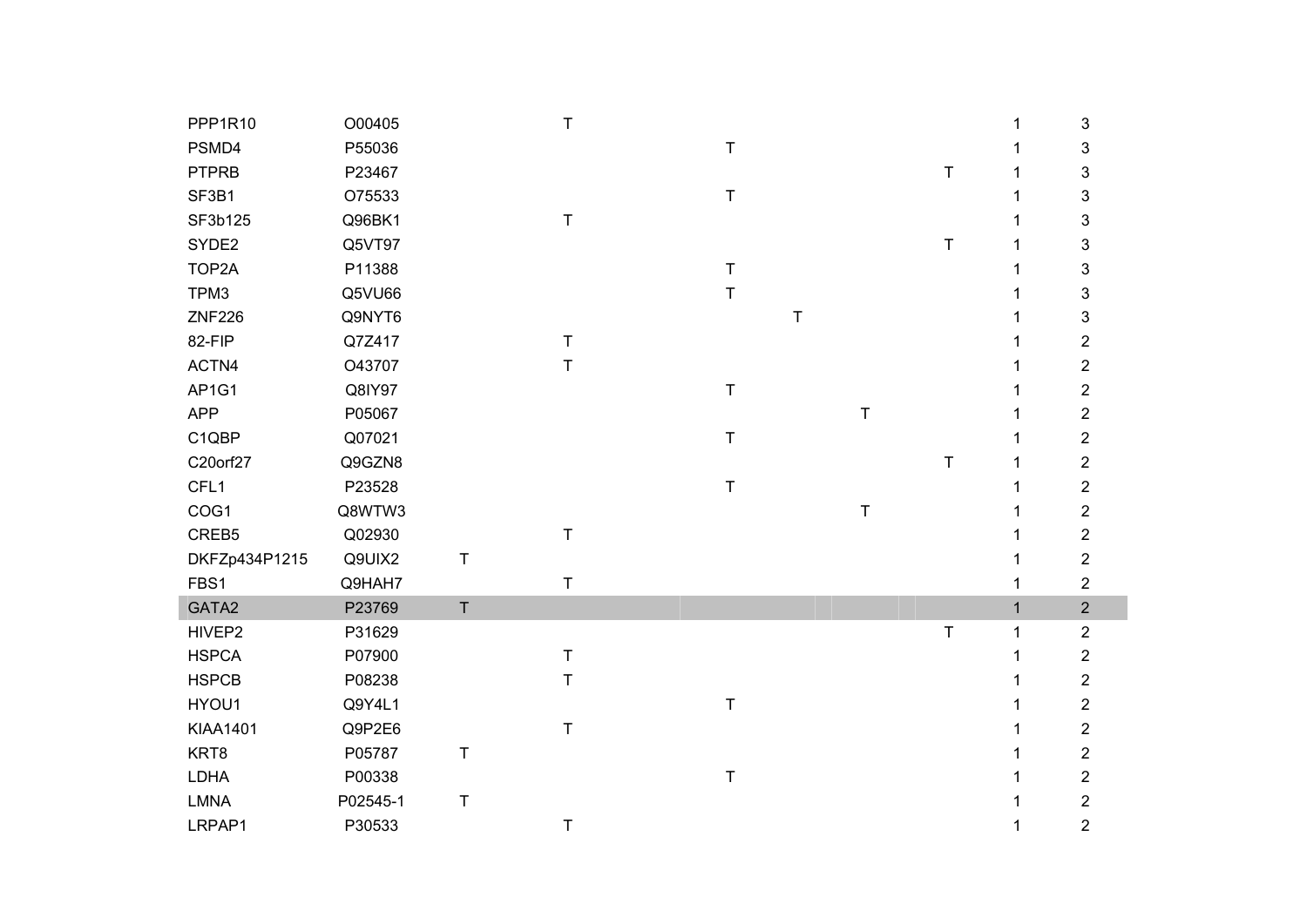| NPM1              | P06748   |   | $\top$      |             |             |             |         |   | $\mathbf{1}$ | $\mathbf{2}$     |
|-------------------|----------|---|-------------|-------------|-------------|-------------|---------|---|--------------|------------------|
| NUP98             | P52948   |   |             |             |             | $\sf T$     |         |   | 1            | $\boldsymbol{2}$ |
| PKP1              | Q13835   |   |             |             |             |             |         | T | 1            | $\mathbf{2}$     |
| PLOD1             | Q02809   | T |             |             |             |             |         |   | 1            | $\mathbf{2}$     |
| POLR3A            | Q8IW34   |   |             | $\mathsf T$ |             |             |         |   | 1            | $\overline{c}$   |
| RNASE3L           | Q9NRR4-2 | Τ |             |             |             |             |         |   | 1            | $\mathbf{2}$     |
| RPL23A            | P62750   |   |             |             | $\mathsf T$ |             |         |   | 1            | $\overline{2}$   |
| RPS6              | P62753   |   |             |             | T           |             |         |   | 1            | $\overline{c}$   |
| SATB1             | Q01826   |   |             |             |             |             | $\sf T$ |   | 1            | $\overline{2}$   |
| SETBP1            | Q9Y6X0   |   |             |             |             |             |         | T | 1            | $\overline{c}$   |
| <b>SMTN</b>       | Q8WWW1   |   |             |             |             |             |         | T | 1            | $\mathbf 2$      |
| SOX3              | P41225   |   |             |             |             |             |         | T | 1            | $\mathbf{2}$     |
| SPATS2L           | Q9NUQ6   |   |             |             |             |             |         | T | 1            | $\overline{c}$   |
| SREBF2            | Q12772   |   |             |             |             | $\top$      |         |   | $\mathbf{1}$ | $\mathbf 2$      |
| SSRP1             | Q08945   |   |             |             |             |             | $\sf T$ |   | 1            | $\boldsymbol{2}$ |
| <b>ST13</b>       | P50502   |   |             |             | $\top$      |             |         |   | 1            | $\overline{c}$   |
| <b>TSNAX</b>      | Q99598   |   |             |             |             |             | $\sf T$ |   | 1            | $\mathbf{2}$     |
| XRCC1             | P18887   |   |             |             |             |             | $\sf T$ |   | 1            | $\mathbf 2$      |
| ZBTB1             | Q9Y2K1   | T |             |             |             |             |         |   | 1            | $\overline{c}$   |
| <b>ZNF221</b>     | Q9UK13   |   |             |             |             | $\sf T$     |         |   | 1            | $\overline{c}$   |
| ZNF <sub>24</sub> | P17028   |   |             |             |             |             | $\top$  |   | 1            | $\mathbf 2$      |
| ZNF6              | Q6NX42   |   |             |             |             | $\mathsf T$ |         |   | 1            | $\mathbf 2$      |
| ZNF7              | P17097   | T |             |             |             |             |         |   | 1            | $\overline{2}$   |
| ATP1A1            | P05023   |   |             |             | T           |             |         |   | 1            | 1                |
| ATP5A1            | P25705   |   |             |             | T           |             |         |   | 1            | 1                |
| ATP5B             | P06576   |   |             |             | T           |             |         |   | 1            |                  |
| C1orf35           | Q8IZH3   |   | $\mathsf T$ |             |             |             |         |   | 1            | 1                |
| CAP1              | Q6I9U6   |   |             |             | T           |             |         |   | 1            | 1                |
| CBX4              | O00257   | T |             |             |             |             |         |   | $\mathbf{1}$ | $\mathbf{1}$     |
| <b>COX411</b>     | Q86WV2   |   | $\mathsf T$ |             |             |             |         |   | 1            | $\mathbf{1}$     |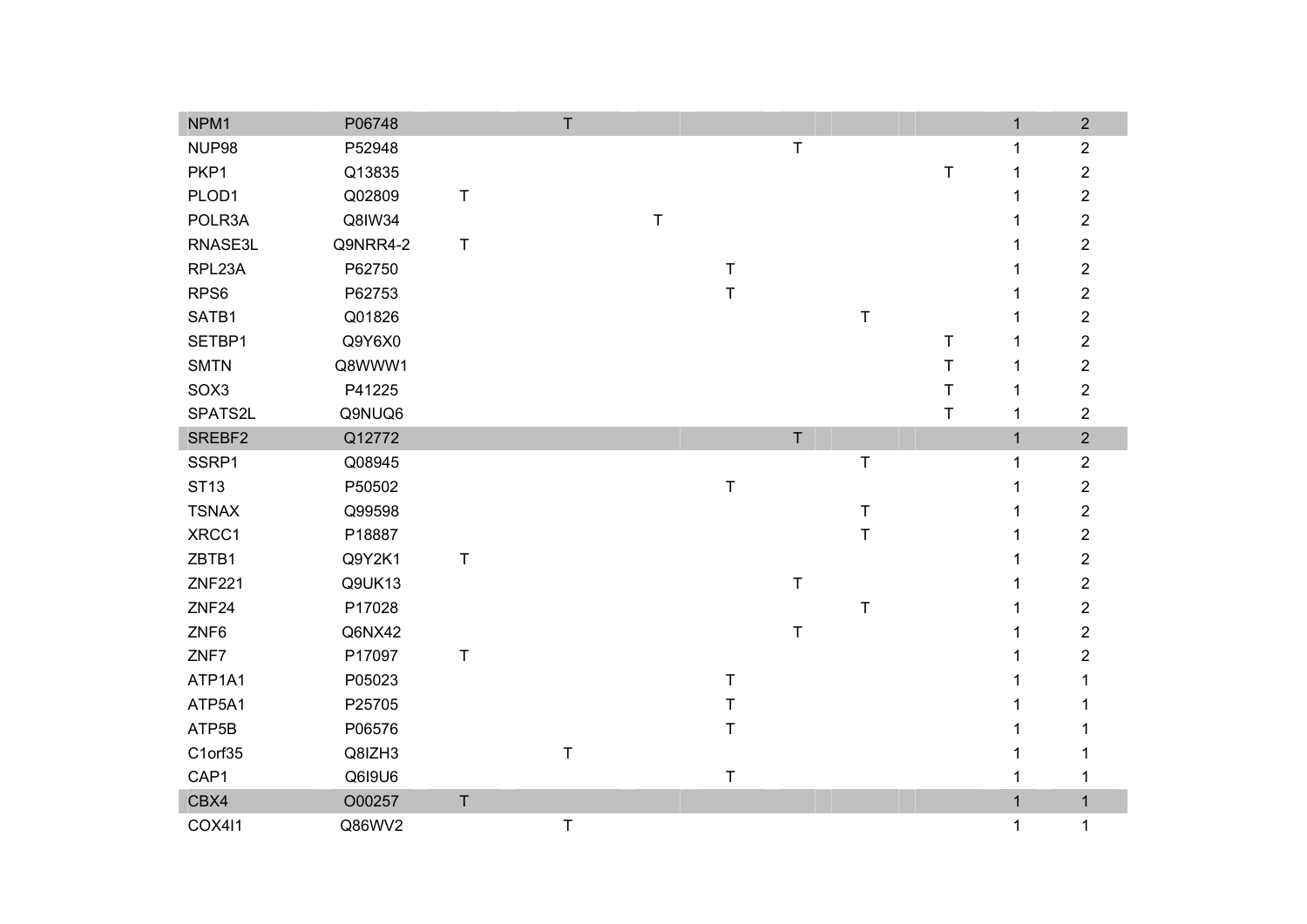| <b>CRYZ</b>       | Q08257 |         |         |             | T           |   |         |         |  |
|-------------------|--------|---------|---------|-------------|-------------|---|---------|---------|--|
| DAN <sub>26</sub> | Q99492 | $\top$  |         |             |             |   |         |         |  |
| DDX17             | Q59F66 |         |         |             | $\mathsf T$ |   |         |         |  |
| DDX5              | P17844 |         |         |             | T           |   |         |         |  |
| <b>DLD</b>        | P09622 |         |         |             | Т           |   |         |         |  |
| E1B               | P03243 |         |         |             | T           |   |         |         |  |
| EEF1B2            | Q6IBH9 |         |         |             | T           |   |         |         |  |
| EIF5A             | Q7L7L3 |         |         |             | $\mathsf T$ |   |         |         |  |
| ERBB3             | P21860 |         |         | $\mathsf T$ |             |   |         |         |  |
| <b>ETFA</b>       | P13804 |         |         |             | $\mathsf T$ |   |         |         |  |
| <b>FBL</b>        | P22087 |         | $\top$  |             |             |   |         |         |  |
| FLJ10891          | Q9NV72 | $\top$  |         |             |             |   |         |         |  |
| FLJ11012          | Q9NV06 |         | $\sf T$ |             |             |   |         |         |  |
| FLJ13964          | Q9H835 | $\sf T$ |         |             |             |   |         |         |  |
| FLJ14893          | Q96JY7 | $\sf T$ |         |             |             |   |         |         |  |
| FOXC2             | Q99958 | $\sf T$ |         |             |             |   |         |         |  |
| <b>FUS</b>        | P35637 |         |         |             | $\sf T$     |   |         |         |  |
| FZD8              | Q9H461 |         |         |             |             |   |         | $\sf T$ |  |
| GCN5L2            | Q92830 |         |         |             |             |   | $\top$  |         |  |
| GNB2L1            | P63244 |         |         |             | $\sf T$     |   |         |         |  |
| GTPBP4            | Q9BZE4 | $\sf T$ |         |             |             |   |         |         |  |
| <b>HEL308</b>     | Q8TDG4 |         |         |             |             |   |         | $\top$  |  |
| <b>HIRA</b>       | P54198 |         |         |             |             |   | $\sf T$ |         |  |
| HIST2H2BE         | Q5QNX0 |         |         |             | $\mathsf T$ |   |         |         |  |
| HNRPA2B1          | P22626 |         |         |             | $\top$      |   |         |         |  |
| HNRPA3            | P51991 |         |         |             |             | Τ |         |         |  |
| <b>HNRPR</b>      | O43390 |         |         |             | $\top$      |   |         |         |  |
| HSPA1A            | P08107 |         |         | $\mathsf T$ |             |   |         |         |  |
| ILF <sub>2</sub>  | Q12905 |         |         |             | $\sf T$     |   |         |         |  |
| KCTD15            | Q9BVI6 |         |         | T           |             |   |         |         |  |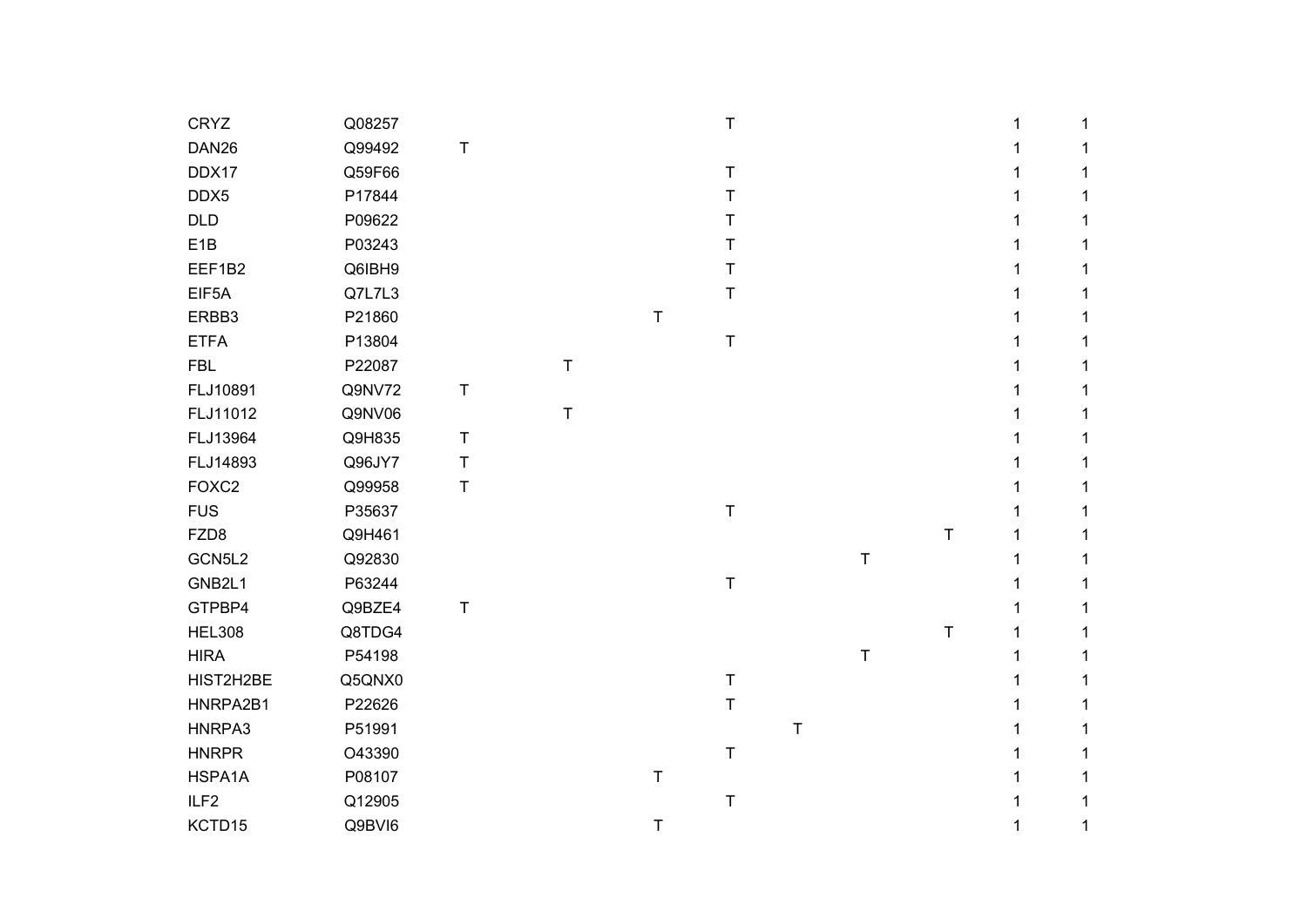| KIAA0310         | Q9BV84   | T       |             |             |             |             |         | $\mathbf 1$  | 1            |
|------------------|----------|---------|-------------|-------------|-------------|-------------|---------|--------------|--------------|
| <b>KIAA0553</b>  | Q9UKJ3   | T       |             |             |             |             |         |              | 1            |
| KIF3C            | O14782   |         |             |             |             |             | T       |              | 1            |
| KRT10            | P13645   | $\sf T$ |             |             |             |             |         | 1            | 1            |
| LDHB             | P07195   |         | $\sf T$     |             |             |             |         | 1            | 1            |
| LRCH1            | Q9Y2L9   |         |             |             |             |             | $\sf T$ | 1            | 1            |
| MEF2C            | Q06413   |         |             |             |             | $\mathsf T$ |         | $\mathbf{1}$ | $\mathbf{1}$ |
| MRPL27           | Q9P0M9   |         | $\mathsf T$ |             |             |             |         | 1            | $\mathbf{1}$ |
| <b>MTPN</b>      | P58546   |         |             |             | $\top$      |             |         | 1            | 1            |
| NFKB1            | P19838   |         |             |             |             |             | $\sf T$ | 1            | 1            |
| <b>NUP107</b>    | P57740   | Τ       |             |             |             |             |         |              | 1            |
| PDCD5            | O14737   |         |             |             | $\mathsf T$ |             |         |              | 1            |
| <b>PFKM</b>      | P08237   |         |             |             |             |             | T       |              | 1            |
| PGAM3            | Q8N0Y7   |         |             |             | $\top$      |             |         |              | 1            |
| PHB              | P35232   |         |             |             | $\top$      |             |         |              | 1            |
| PLCL2            | Q9UPR0   |         |             |             |             |             | $\sf T$ |              | 1            |
| PLOD3            | O60568   | T       |             |             |             |             |         |              | 1            |
| POLR3H           | Q9Y535-2 |         |             | $\mathsf T$ |             |             |         |              | 1            |
| PPM1G            | O15355   |         |             |             | T           |             |         |              | 1            |
| RBM7             | Q9Y580   | Τ       |             |             |             |             |         |              | 1            |
| RCN1             | Q15293   |         |             |             | $\mathsf T$ |             |         |              | 1            |
| <b>RDBP</b>      | P18615   |         |             |             |             | T           |         |              | 1            |
| RPL18A           | Q02543   |         | $\sf T$     |             |             |             |         | 1            | 1            |
| RPL3             | P39023   | T       |             |             |             |             |         |              | 1            |
| RUVBL1           | Q9Y265   |         |             |             | $\mathsf T$ |             |         |              | 1            |
| SDF <sub>2</sub> | Q99470   |         | $\sf T$     |             |             |             |         |              | 1            |
| SEMA6A           | Q9H2E6   |         |             |             |             | T           |         |              | 1            |
| SENP1            | Q9P0U3   | T       |             |             |             |             |         |              |              |
| SFRS2            | Q01130   |         |             |             | $\mathsf T$ |             |         |              | 1            |
| <b>SLC25A1</b>   | P53007   |         | $\mathsf T$ |             |             |             |         | 1            | 1            |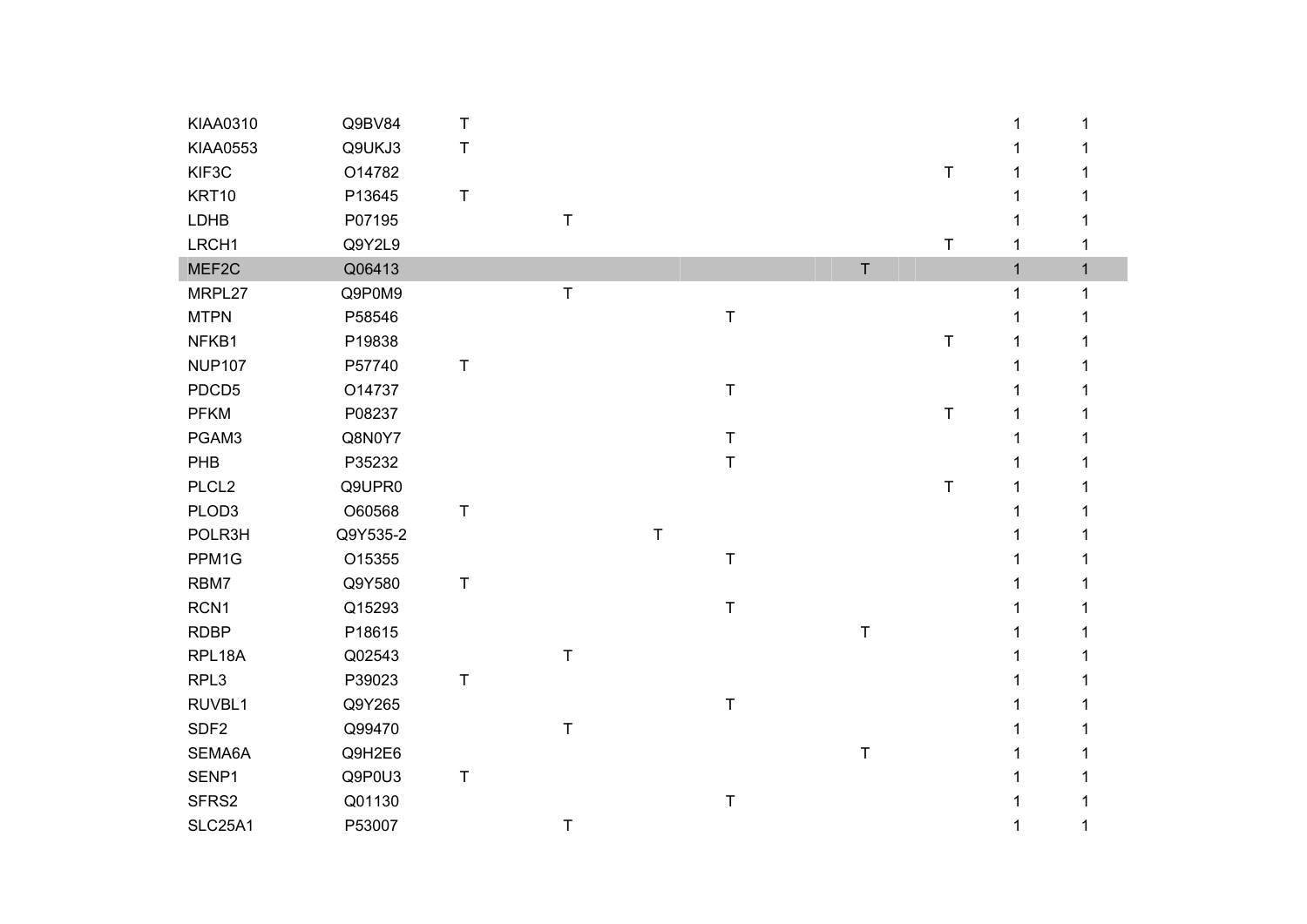| SMT3A             | P55854 | $\mathsf T$ |             |             |   |         |   | $\mathbf 1$  | $\mathbf{1}$ |
|-------------------|--------|-------------|-------------|-------------|---|---------|---|--------------|--------------|
| SMT3H1            | P55854 |             | $\mathsf T$ |             |   |         |   | 1            | $\mathbf 1$  |
| SOD <sub>1</sub>  | P00441 |             |             | $\top$      |   |         |   | $\mathbf{1}$ | $\mathbf{1}$ |
| SOD <sub>2</sub>  | P04179 |             |             |             |   |         | T | 1            | 1            |
| SPTAN1            | Q14917 |             |             | $\mathsf T$ |   |         |   |              |              |
| STMN2             | Q93045 |             |             |             |   | $\sf T$ |   |              |              |
| TMEM25            | Q86YD3 |             |             |             |   |         | T |              |              |
| U2AF2             | P26368 |             |             | $\mathsf T$ |   |         |   |              |              |
| UBE1              | P22314 |             | $\mathsf T$ |             |   |         |   |              |              |
| WDR18             | Q9BV38 | T           |             |             |   |         |   |              |              |
| WDR69             | Q8N136 |             |             |             |   |         | T | 1            |              |
| XPO7              | Q9UIA9 |             |             |             | T |         |   |              |              |
| ZIC <sub>2</sub>  | O95409 |             | $\top$      |             |   |         |   |              |              |
| <b>ZNF384</b>     | Q7Z722 |             | $\top$      |             |   |         |   |              |              |
| <b>ZNF409</b>     | Q9UPU6 |             |             |             | Τ |         |   |              |              |
| ZNF43             | P17038 |             | $\mathsf T$ |             |   |         |   |              |              |
| <b>ZNF431</b>     | Q8TF32 |             | $\mathsf T$ |             |   |         |   |              |              |
| ZNF84             | P51523 |             | $\sf T$     |             |   |         |   |              |              |
| ZNF9              | P62633 |             |             | $\mathsf T$ |   |         |   |              |              |
| AAAS              | Q9NRG9 | $\sf T$     |             |             |   |         |   |              | 0            |
| ABCF2             | Q9UG63 | $\mathsf T$ |             |             |   |         |   |              | 0            |
| ACSL3             | O95573 |             |             | $\mathsf T$ |   |         |   |              | 0            |
| <b>ACTC</b>       | P04270 |             | $\mathsf T$ |             |   |         |   |              | 0            |
| ACTG1             | Q9BTD2 |             | $\top$      |             |   |         |   |              | 0            |
| ACTN <sub>2</sub> | Q86TI8 |             | $\top$      |             |   |         |   |              | 0            |
| AGPAT5            | Q9NUQ2 |             |             |             |   |         | T |              | 0            |
| AK <sub>2</sub>   | Q5TIF8 |             |             | $\mathsf T$ |   |         |   |              | 0            |
| ALDH18A1          | P54886 |             |             | $\mathsf T$ |   |         |   |              | 0            |
| <b>ALDOC</b>      | Q6FH94 |             |             | $\sf T$     |   |         |   |              | 0            |
| <b>ALPL</b>       | P05186 | $\mathsf T$ |             |             |   |         |   |              | 0            |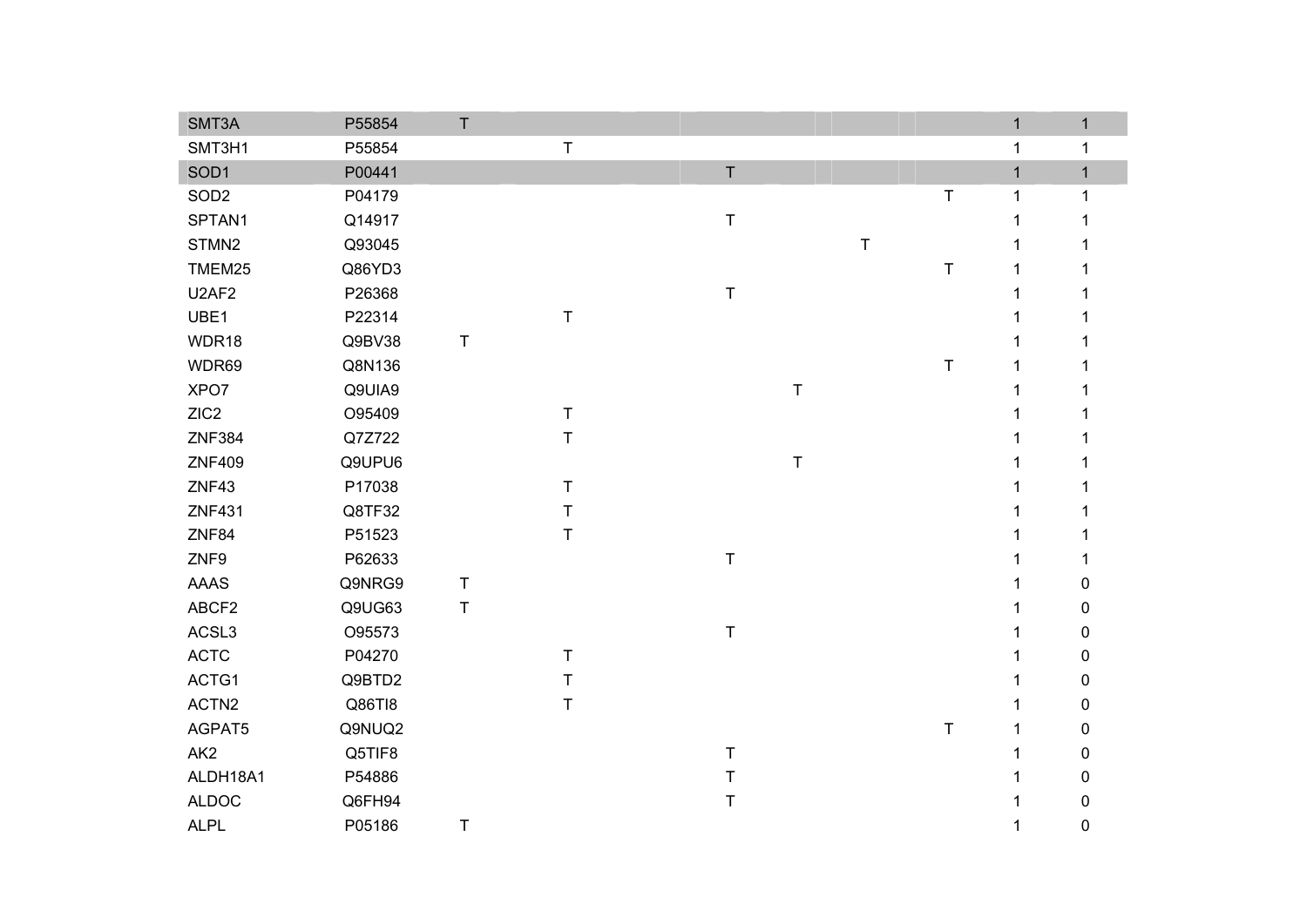| ANKRD41            | A0JLW0 |         |             |             |             |         | $\mathsf T$ | $\mathbf 1$  | 0           |
|--------------------|--------|---------|-------------|-------------|-------------|---------|-------------|--------------|-------------|
| BTBD1              | Q9H0C5 |         |             |             |             |         | $\mathsf T$ | 1            | 0           |
| BTF3               | P20290 |         |             |             | $\mathsf T$ |         |             | 1            | 0           |
| CCT <sub>2</sub>   | P78371 |         |             |             | $\mathsf T$ |         |             | 1            | 0           |
| CCT4               | Q53QP9 |         |             |             | $\mathsf T$ |         |             | 1            | 0           |
| CIRH1A             | Q969X6 | $\top$  |             |             |             |         |             | 1            | 0           |
| CSPG4              | Q6UVK1 | $\top$  |             |             |             |         |             | 1            | 0           |
| <b>CSTB</b>        | P04080 |         |             |             | T           |         |             |              | 0           |
| <b>CYCS</b>        | P99999 |         |             |             | $\mathsf T$ |         |             |              | 0           |
| D10S102            | Q65ZQ3 |         |             |             | T           |         |             |              | $\mathbf 0$ |
| <b>DCPS</b>        | Q96C86 |         |             |             |             |         | $\mathsf T$ | 1            | 0           |
| DKFZp761N202       | Q8N395 |         | $\mathsf T$ |             |             |         |             | 1            | $\mathbf 0$ |
| DLX <sub>2</sub>   | Q07687 |         | $\mathsf T$ |             |             |         |             | 1            | $\mathbf 0$ |
| DUSP11             | O75319 | $\sf T$ |             |             |             |         |             | 1            | 0           |
| UBC9               | P63279 |         |             | $\mathsf T$ |             |         |             | $\mathbf{1}$ | $\mathbf 0$ |
| FLJ23109           | Q9H5S6 |         | $\top$      |             |             |         |             | 1            | 0           |
| FLJ36350           | Q8N211 |         | $\mathsf T$ |             |             |         |             |              | $\mathbf 0$ |
| FLJ39023           | Q8N8Q4 |         | T           |             |             |         |             |              | 0           |
| FLJ40479           | Q8N7Q3 |         | $\mathsf T$ |             |             |         |             |              | $\mathbf 0$ |
| FLJ46644           | Q6ZR52 |         | $\mathsf T$ |             |             |         |             |              | $\mathbf 0$ |
| FUBP1              | Q96AE4 |         |             |             |             | $\sf T$ |             |              | 0           |
| GTF2A1             | P52655 |         | $\mathsf T$ |             |             |         |             |              | $\mathbf 0$ |
| H <sub>2</sub> AFJ | Q9NV63 |         | $\top$      |             |             |         |             |              | 0           |
| H <sub>2</sub> afz | P17317 |         | $\mathsf T$ |             |             |         |             |              | 0           |
| HBA1               | P01922 | $\sf T$ |             |             |             |         |             |              | 0           |
| HIST2H2AA          | P20670 |         | $\top$      |             |             |         |             |              | 0           |
| HIST3H3            | Q6FGU4 |         |             |             | $\mathsf T$ |         |             |              | 0           |
| <b>HNRPDL</b>      | O14979 |         |             |             | $\sf T$     |         |             |              | 0           |
| HNRPH1             | P31943 |         |             |             |             | $\sf T$ |             |              | 0           |
| HNRPH3             | P31942 |         |             |             |             |         | $\mathsf T$ | 1            | 0           |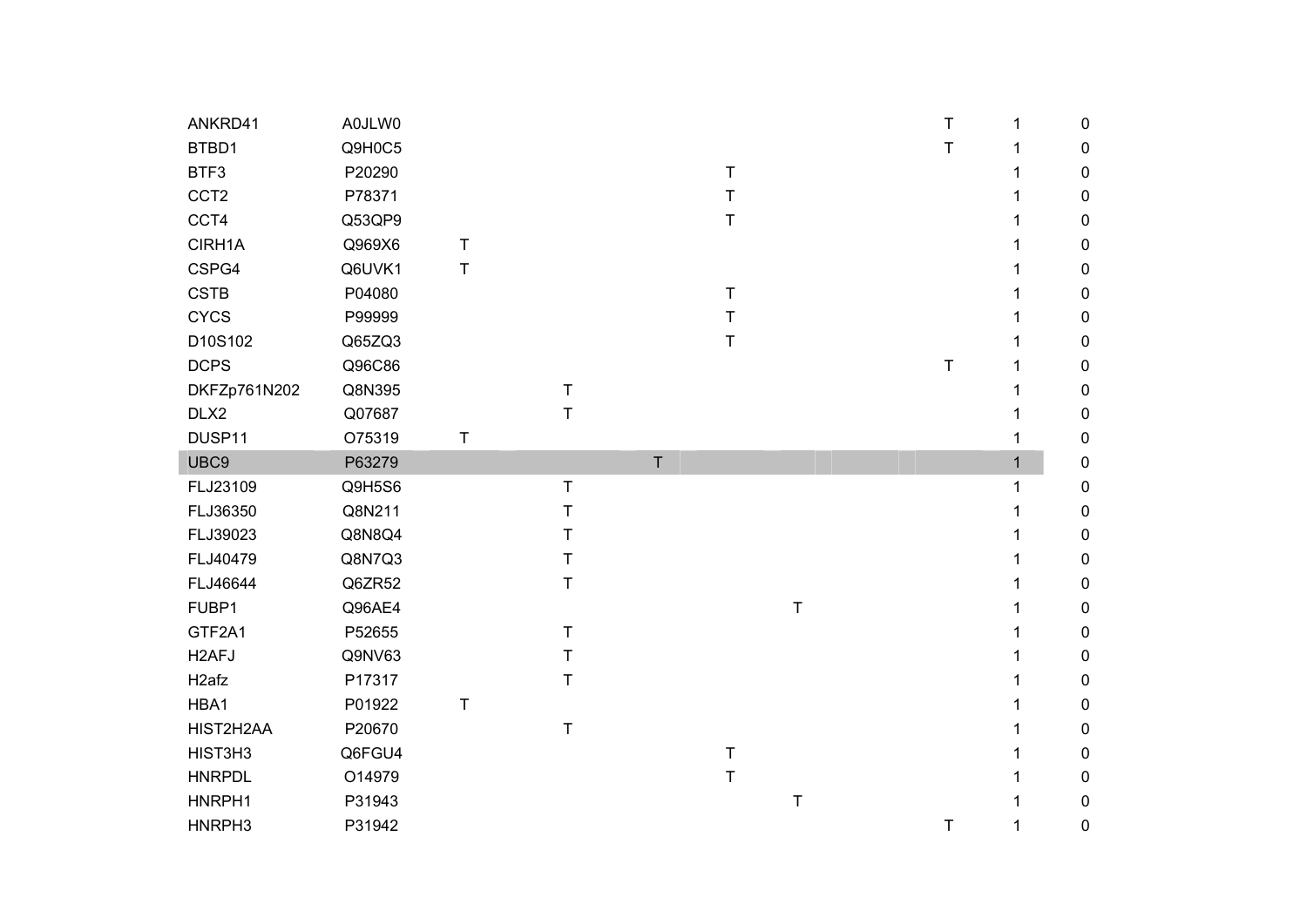| <b>HNRPK</b>     | P61978    |   |             |        |             | T |             | $\pmb{0}$   |
|------------------|-----------|---|-------------|--------|-------------|---|-------------|-------------|
| K-ALPHA-1        | Q8WU19    |   | $\top$      |        |             |   |             | $\pmb{0}$   |
| KCNC3            | Q14003    |   |             |        |             |   | $\mathsf T$ | $\mathbf 0$ |
| KLF7             | O75840    |   |             |        |             |   | T           | $\pmb{0}$   |
| KPNB1            | Q14974    |   |             |        | $\mathsf T$ |   |             | $\pmb{0}$   |
| LOC65250         | NP_075561 |   |             |        |             |   | $\mathsf T$ | 0           |
| MCTS1            | Q9ULC4    |   |             |        |             |   | $\mathsf T$ | $\mathbf 0$ |
| NUP43            | Q8NFH3    | T |             |        |             |   |             | $\mathbf 0$ |
| <b>OAT</b>       | P04181    |   |             |        | $\sf T$     |   |             | $\mathbf 0$ |
| PAFAH1B3         | Q15102    | T |             |        |             |   |             | $\pmb{0}$   |
| PCBP2            | Q15366    |   |             |        | т           |   |             | $\mathbf 0$ |
| PFDN2            | Q9UHV9    |   |             |        | T           |   |             | $\pmb{0}$   |
| PHF <sub>6</sub> | Q8IWS0    |   | $\sf T$     |        |             |   |             | 0           |
| PLS3             | P13797    |   |             |        | $\sf T$     |   |             | $\mathbf 0$ |
| POLR1C           | O15160-2  |   |             | T      |             |   |             | $\mathbf 0$ |
| POLR2E           | P19388    |   |             | T      |             |   |             | $\pmb{0}$   |
| POLR3B           | Q9NW08    |   |             | Τ      |             |   |             | 0           |
| POLR3C           | Q9BUI4    |   |             | $\top$ |             |   |             | $\mathbf 0$ |
| POTE2            | Q6S8J3    |   | $\sf T$     |        |             |   |             | $\mathbf 0$ |
| PPL18            | Q07020    |   |             |        | T           |   |             | $\mathbf 0$ |
| PRDM4            | Q9UKN5    |   | $\sf T$     |        |             |   |             | $\mathbf 0$ |
| PRDX2            | P32119    |   |             |        | Τ           |   |             | $\mathbf 0$ |
| <b>PTMA</b>      | Q8TBK9    |   |             |        | т           |   |             | $\pmb{0}$   |
| <b>PYCS</b>      | Q5T567    |   | $\top$      |        |             |   |             | $\pmb{0}$   |
| RAB11B           | Q15907    |   |             |        | Т           |   |             | $\mathbf 0$ |
| RAB1B            | Q9H0U4    |   |             |        | Τ           |   |             | $\pmb{0}$   |
| RP5-858B16.1     | Q5W1B5    |   | $\mathsf T$ |        |             |   |             | $\pmb{0}$   |
| <b>RPS12</b>     | P25398    |   |             |        | $\sf T$     |   |             | $\pmb{0}$   |
| RPS27A           | P62988    |   | $\mathsf T$ |        |             |   |             | $\mathbf 0$ |
| SF3B4            | Q15427    |   | $\mathsf T$ |        |             |   |             | 0           |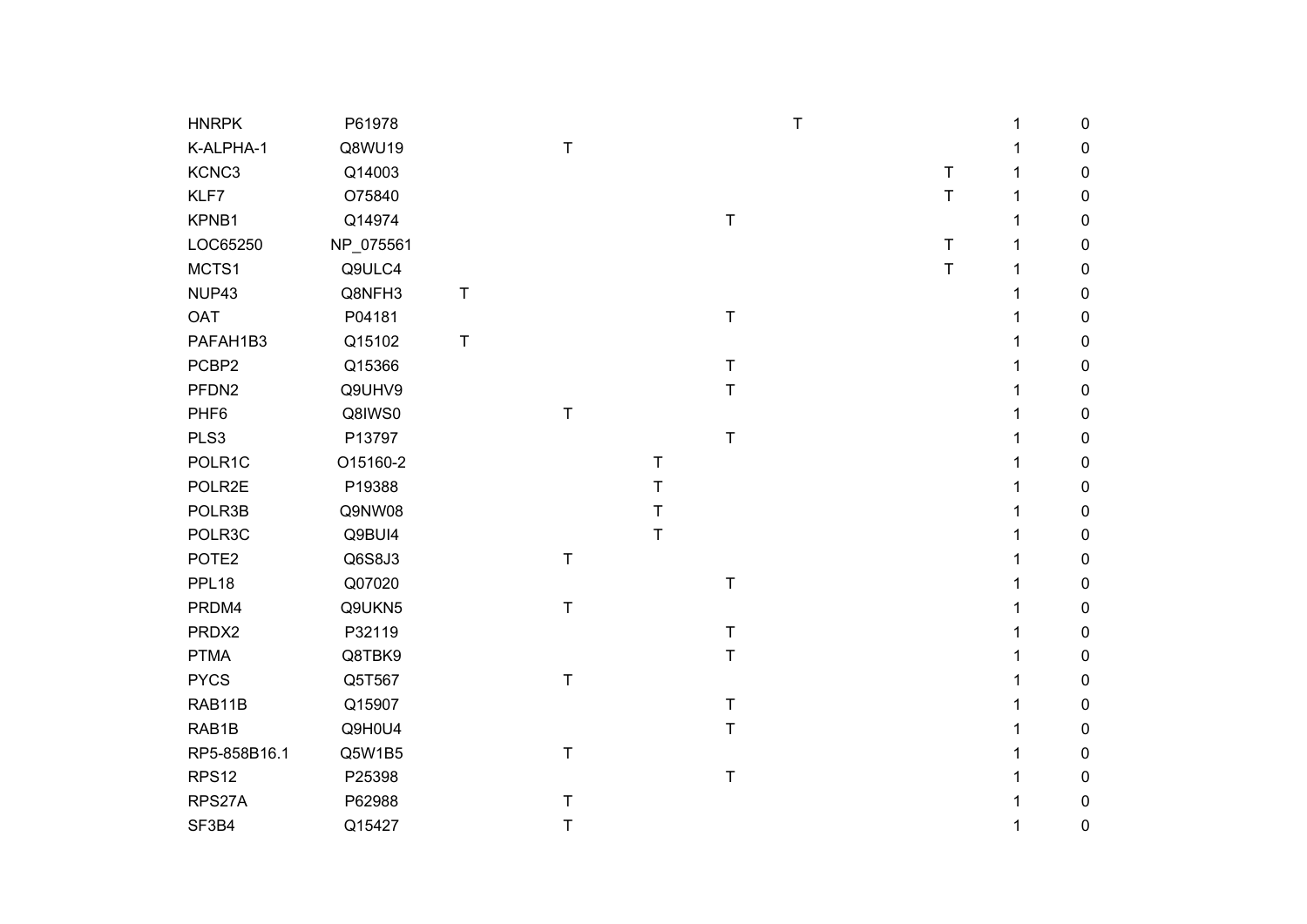| <b>SFN</b>     | Q96DH0 |         | $\mathsf T$    |         |             |             |   | $\pmb{0}$   |
|----------------|--------|---------|----------------|---------|-------------|-------------|---|-------------|
| SLC39A7        | Q92504 |         | $\top$         |         |             |             |   | $\pmb{0}$   |
| SND1           | Q7KZF4 |         |                |         | Т           |             |   | 0           |
| SNRP70         | P08621 |         |                |         | $\top$      |             |   | $\pmb{0}$   |
| TAGLN2         | Q6FGI1 |         |                |         | $\mathsf T$ |             |   | 0           |
| TBL3           | Q96A78 | $\sf T$ |                |         |             |             |   | $\pmb{0}$   |
| TIE1           | P35590 |         |                |         |             | $\mathsf T$ | 1 | $\pmb{0}$   |
| TUBA3          | Q71U36 |         | $\mathsf{T}$   |         |             |             |   | $\pmb{0}$   |
| TUBA6          | Q9BQE3 |         | T              |         |             |             |   | $\mathbf 0$ |
| TUBB2          | P07437 |         | T              |         |             |             |   | $\pmb{0}$   |
| UBE2L3         | P68036 |         |                |         | $\top$      |             |   | $\pmb{0}$   |
| UBLE1A         | Q9UBE0 |         |                | $\sf T$ |             |             |   | $\mathbf 0$ |
| UBLE1B         | Q9UBT2 |         |                | $\top$  |             |             |   | $\mathbf 0$ |
| UQCRC1         | P31930 |         |                |         | Т           |             |   | $\mathbf 0$ |
| VDAC1          | Q5FVE7 |         |                |         | Т           |             |   | $\mathbf 0$ |
| YWHAQ          | P27348 |         |                |         | T           |             |   | $\pmb{0}$   |
| YWHAZ          | Q86V33 |         | $\top$         |         |             |             |   | $\mathbf 0$ |
| <b>ZNF100</b>  | Q8IYN0 |         | T              |         |             |             |   | $\pmb{0}$   |
| <b>ZNF121</b>  | P58317 |         | т              |         |             |             |   | $\pmb{0}$   |
| <b>ZNF141</b>  | Q15928 |         | T              |         |             |             |   | $\mathbf 0$ |
| <b>ZNF15L1</b> | P17019 |         | т              |         |             |             |   | $\mathbf 0$ |
| <b>ZNF207</b>  | O43670 |         | T              |         |             |             |   | $\mathbf 0$ |
| <b>ZNF208</b>  | O43345 |         | T              |         |             |             |   | $\mathbf 0$ |
| <b>ZNF257</b>  | Q8NE34 |         | T              |         |             |             |   | $\pmb{0}$   |
| <b>ZNF479</b>  | Q96JC4 |         | T <sub>1</sub> |         |             |             |   | $\pmb{0}$   |
| <b>ZNF492</b>  | Q9P255 |         | T              |         |             |             |   | $\pmb{0}$   |
| <b>ZNF512</b>  | Q96ME7 |         | T              |         |             |             |   | $\pmb{0}$   |
| <b>ZNF539</b>  | Q86XL7 |         | T              |         |             |             |   | $\mathbf 0$ |
| <b>ZNF588</b>  | Q9UII5 |         | T              |         |             |             |   | $\mathbf 0$ |
| <b>ZNF629</b>  | Q9UEG4 |         | T              |         |             |             |   | 0           |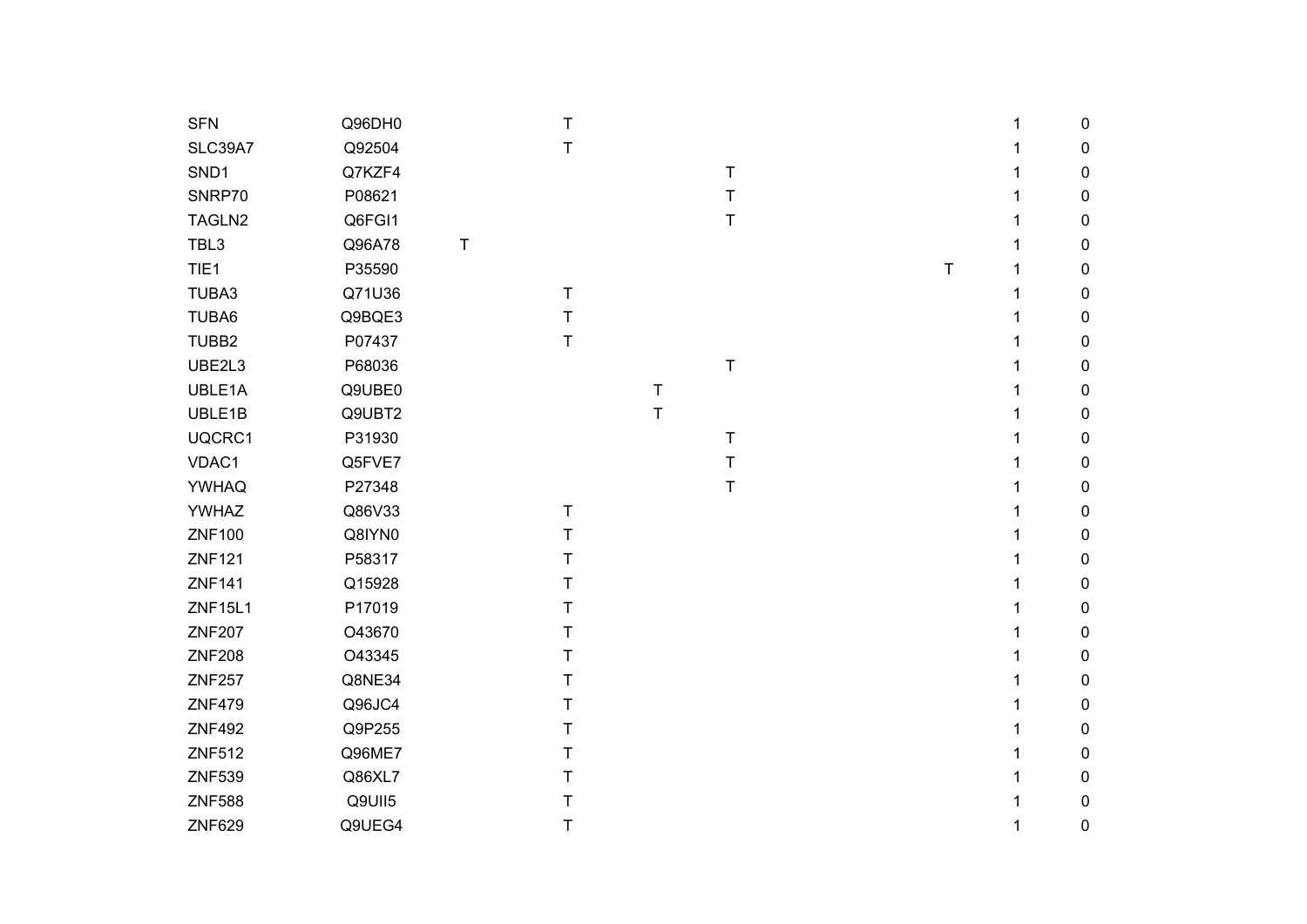| <b>ZNF679</b> | Q8IYX0 |  |  |
|---------------|--------|--|--|
| ZNF91         | Q05481 |  |  |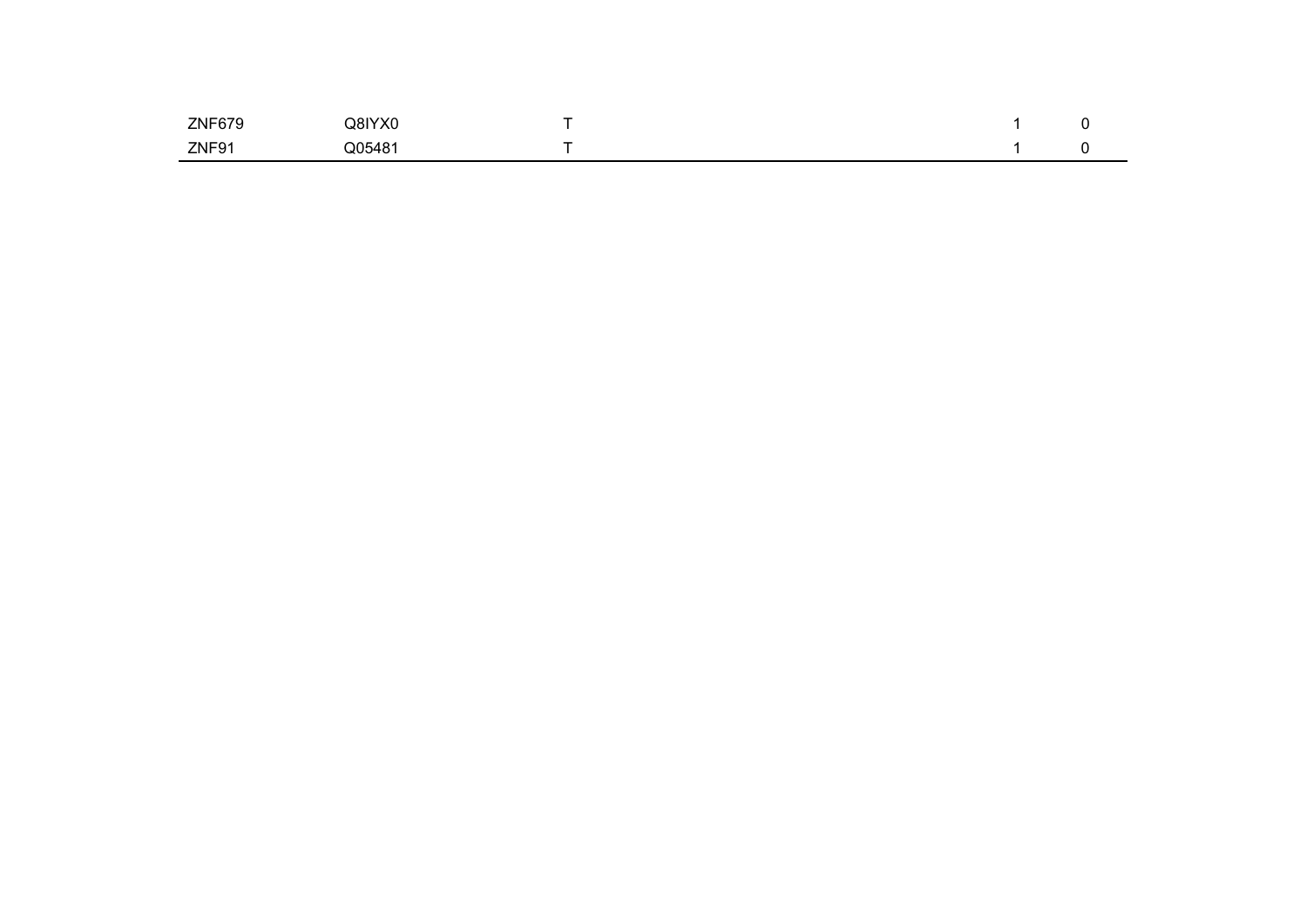**Table S6** - Comparisons of SUMOsp 2.0 with SUMOplot, SUMOsp 1.0 and SUMOpre. *a*. The training data set contained 279 positive sites and 7,004 negative sites; *b*. The new data set contained 53 positive sites and 1,073 negative sites; *c*. We fixed the *Sn* value of SUMOsp 2.0 to be identical with SUMOsp 1.0 under high threshold, and compared their Sp values; *d*. We fixed the *Sn* value of SUMOsp 2.0 to be identical with SUMOpre under the cut-off of 0.3, and compared their Sp values.

| <b>Predictor</b>   | <b>Threshold</b> |        | Training data set $^a$ |        |            | New data set $b$ |        |        |            |
|--------------------|------------------|--------|------------------------|--------|------------|------------------|--------|--------|------------|
|                    |                  | Aс     | Sn                     | Sp     | <b>MCC</b> | Aс               | Sn     | Sp     | <b>MCC</b> |
| <b>SUMOSp 2.0</b>  | High             | 96.09% | 80.65%                 | 96.70% | 0.6128     | 96.45%           | 71.70% | 97.67% | 0.6392     |
| <b>SUMOplot</b>    | <b>High</b>      | 92.60% | 80.29%                 | 93.09% | 0.4754     | 92.90%           | 67.92% | 94.13% | 0.4641     |
| SUMOsp 2.0         | Low              | 85.72% | 92.47%                 | 85.45% | 0.3933     | 86.32%           | 75.47% | 86.86% | 0.3594     |
| <b>SUMOplot</b>    | Low              | 80.32% | 90.32%                 | 79.93% | 0.3216     | 79.13%           | 83.02% | 78.94% | 0.3073     |
| SUMOsp 1.0         | Medium           | 79.84% | 88.53%                 | 79.50% | 0.3098     | 80.28%           | 77.36% | 80.43% | 0.2941     |
| SUMOsp $2.0^\circ$ |                  | 95.46% | 83.15%                 | 95.94% | 0.5917     | 95.65%           | 67.92% | 97.02% | 0.5774     |
| SUMOsp 1.0         | High             | 92.34% | 83.15%                 | 92.70% | 0.4811     | 92.72%           | 73.58% | 93.66% | 0.4857     |
| SUMOsp $2.0d$      |                  | 97.64% | 64.16%                 | 98.97% | 0.6643     | 97.16%           | 54.72% | 99.25% | 0.6412     |
| <b>SUMOpre</b>     | 0.3              | 97.83% | 64.16%                 | 99.17% | 0.6851     | 97.25%           | 56.60% | 99.25% | 0.6551     |
| <b>SUMOSP 2.0</b>  |                  | 95.52% | 82.80%                 | 96.03% | 0.5934     | 95.56%           | 66.04% | 97.02% | 0.5645     |
| <b>SUMOpre</b>     | 0.2              | 92.90% | 82.44%                 | 93.32% | 0.4940     | 93.43%           | 69.81% | 94.59% | 0.4908     |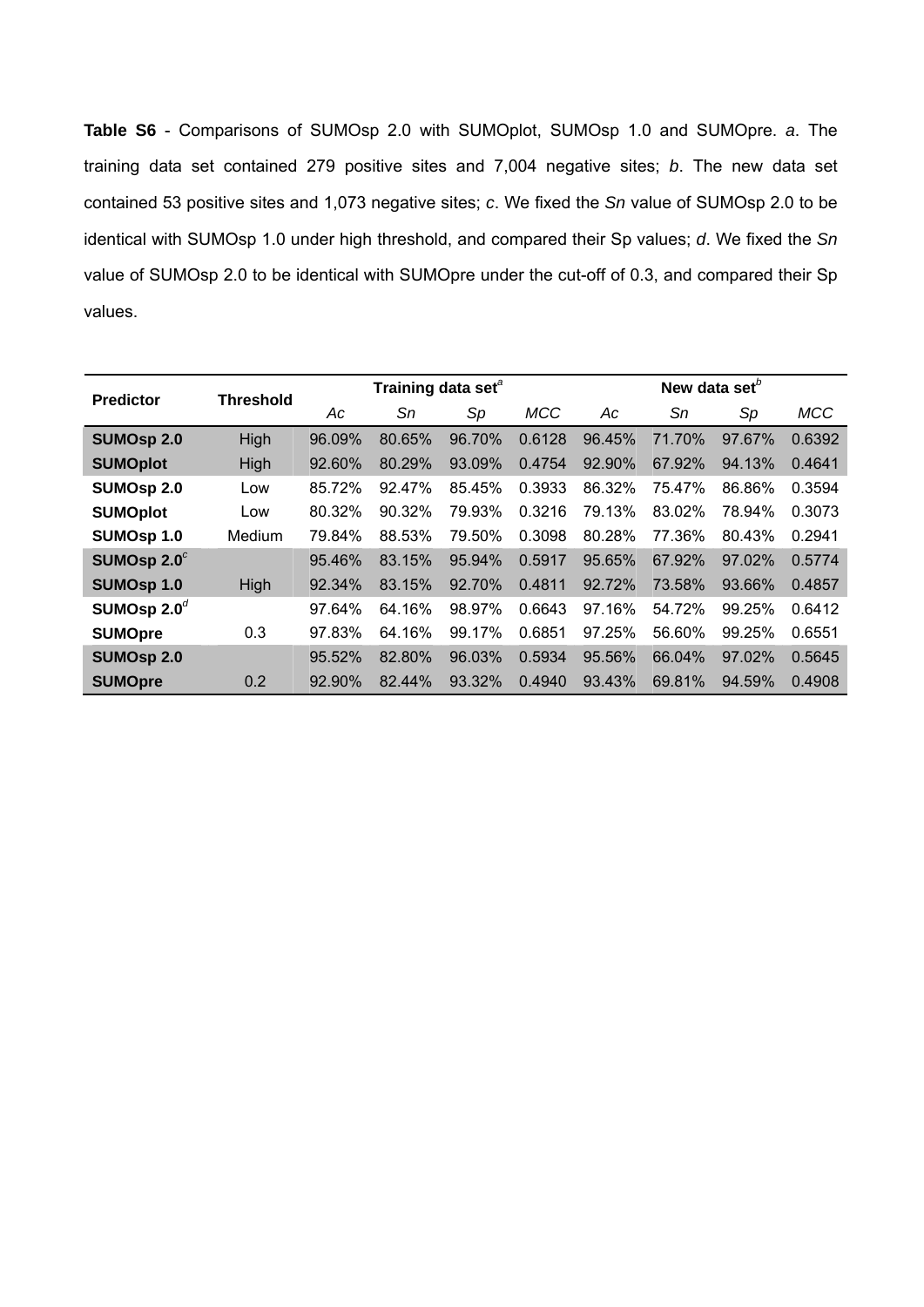**Table S7** - For *S. cerevisiae*, all potentially sumoylated substrates detected in at least four large-scale experiments were listed. Also, all known sumoylated proteins detected in at least one experiment were shown. Among 31 biochemically identified sites in 16 substrates, SUMOsp 2.0 has correctly predicted 24 (~77%) of them as positive hits. *a*. UniProt, the UniProt accession number of the protein; *b*. *Exp.*, the number of experiments in which the protein was detected. *c*. Predicted sites, the biochemically verified sites were marked in red. *d*. The real sumoylation sites were missed by SUMOsp 2.0.

| <b>Name</b>       | UniProt <sup>a</sup> | Exp. $b$                | Predicted sites <sup>c</sup> | Missed $d$ |
|-------------------|----------------------|-------------------------|------------------------------|------------|
| Shs1              | Q07657               | 6                       | K426,K437                    |            |
| Cdc11             | P32458               | 6                       | K412                         |            |
| Tup1              | P16649               | 6                       | K270                         |            |
| Cdc3              | P32457               | 5                       | K4,K30,K63,K287,K443,K465    | K11        |
| Tfg1              | P41895               | 5                       | K91,K497,K574,K658,K733      |            |
| Cet1              | O13297               | 5                       | K136,K150,K196               |            |
| Pol <sub>30</sub> | P15873               | 5                       | K5,K127,K196                 | K164       |
| Aos1              | Q06624               | 5                       | K4                           |            |
| Rsc58             | Q07979               | 5                       | K328                         | K322       |
| Rpc53             | P25441               | 4                       | K51,K115,K216,K236,K322,K325 |            |
| <b>Rpa190</b>     | P10964               | 4                       | K756,K1234,K1310,K1334,K1473 |            |
| Stb <sub>3</sub>  | Q12427               | 4                       | K17,K162,K384,K512           |            |
| Toa1              | P32773               | 4                       | K89,K149,K153,K205           |            |
| Cdc48             | P25694               | 4                       | K496,K726,K740               |            |
| Hsc82             | P15108               | 4                       | K69,K238,K257                |            |
| Rsc8              | P43609               | 4                       | K41, K207, K221              |            |
| Ymr111c           | Q04461               | 4                       | K123, K130, K231             |            |
| Bop3              | P53958               | 4                       | K53,K199                     |            |
| Eft <sub>2</sub>  | P32324               | 4                       | K589,K829                    |            |
| Pgk1              | P00560               | 4                       | K142,K416                    |            |
| Ssa1              | P10591               | 4                       | K106,K523                    |            |
| Uba2              | P52488               | 4                       | K73,K229                     |            |
| Cdc19             | P00549               | 4                       | K240                         |            |
| Rps3              | P05750               | $\overline{\mathbf{4}}$ | K212                         |            |
| Sod1              | P00445               | 4                       | K <sub>19</sub>              | K69        |
| Tif <sub>2</sub>  | P10081               | 4                       | K89                          |            |
| Adh1              | P00330               | 4                       |                              |            |
| Fba1              | P14540               | 4                       |                              |            |
| Rhr <sub>2</sub>  | P41277               | 4                       |                              |            |
| Ubc9              | P50623               | 4                       |                              |            |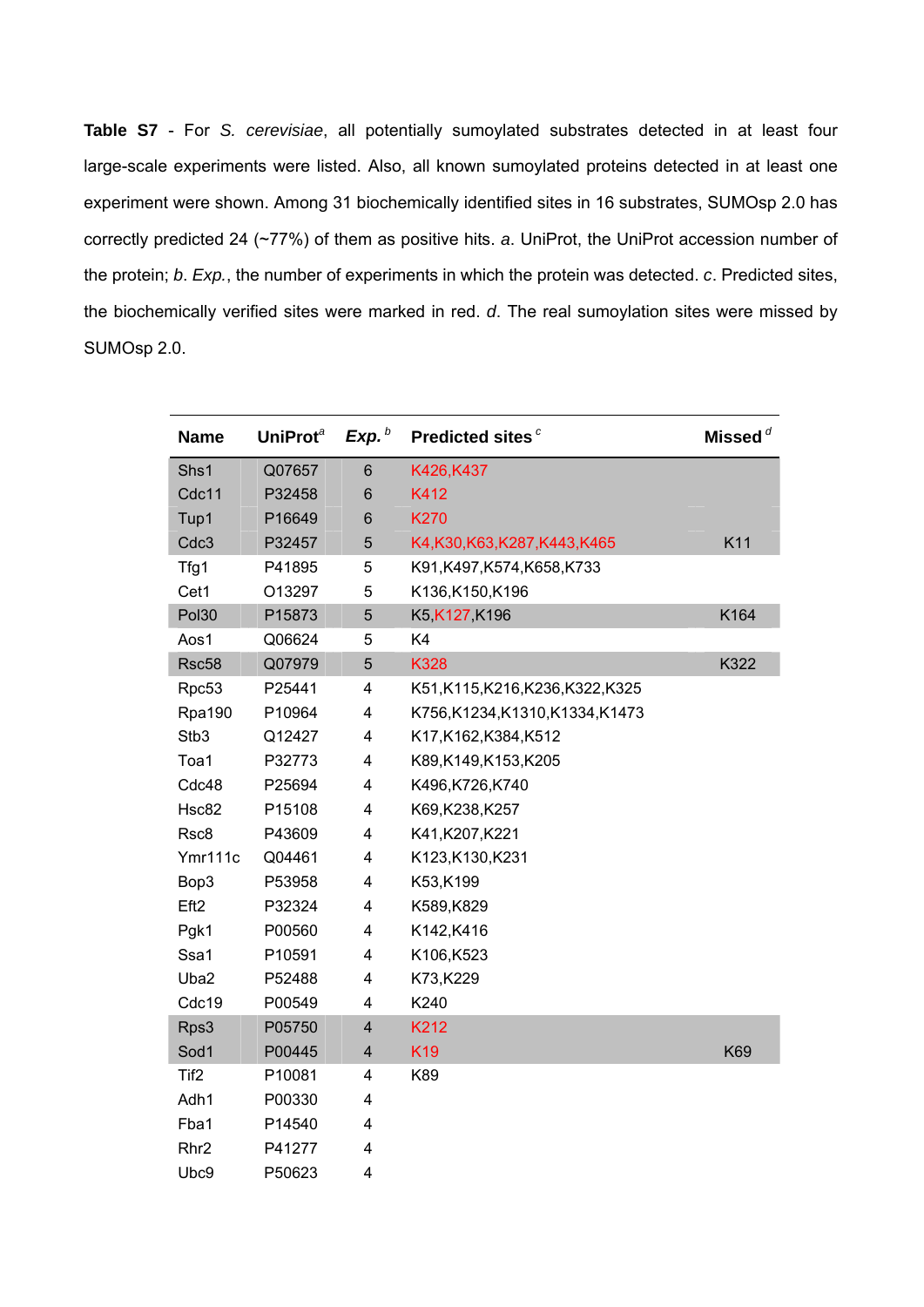| Top <sub>2</sub> | P06786 | 3              | K428, K716, K1136, K1220, K1246, K1277 |       |
|------------------|--------|----------------|----------------------------------------|-------|
| Gcn <sub>5</sub> | Q03330 | $\overline{2}$ | K25, K76, K358, K380                   |       |
| Sir <sub>4</sub> | P11978 | 2              | K237, K654, K1037                      | K1128 |
| Nfi1             | Q12216 | 2              | K438, K446                             |       |
| Reb1             | P21538 | 2              | K718,K807                              |       |
| Cbf <sub>2</sub> | P32504 | 1              | K556,K651                              | K779  |
| Tec1             | P18412 | 1              | K54 K99                                |       |
| Rpl25            | P04456 | 1              |                                        | K61   |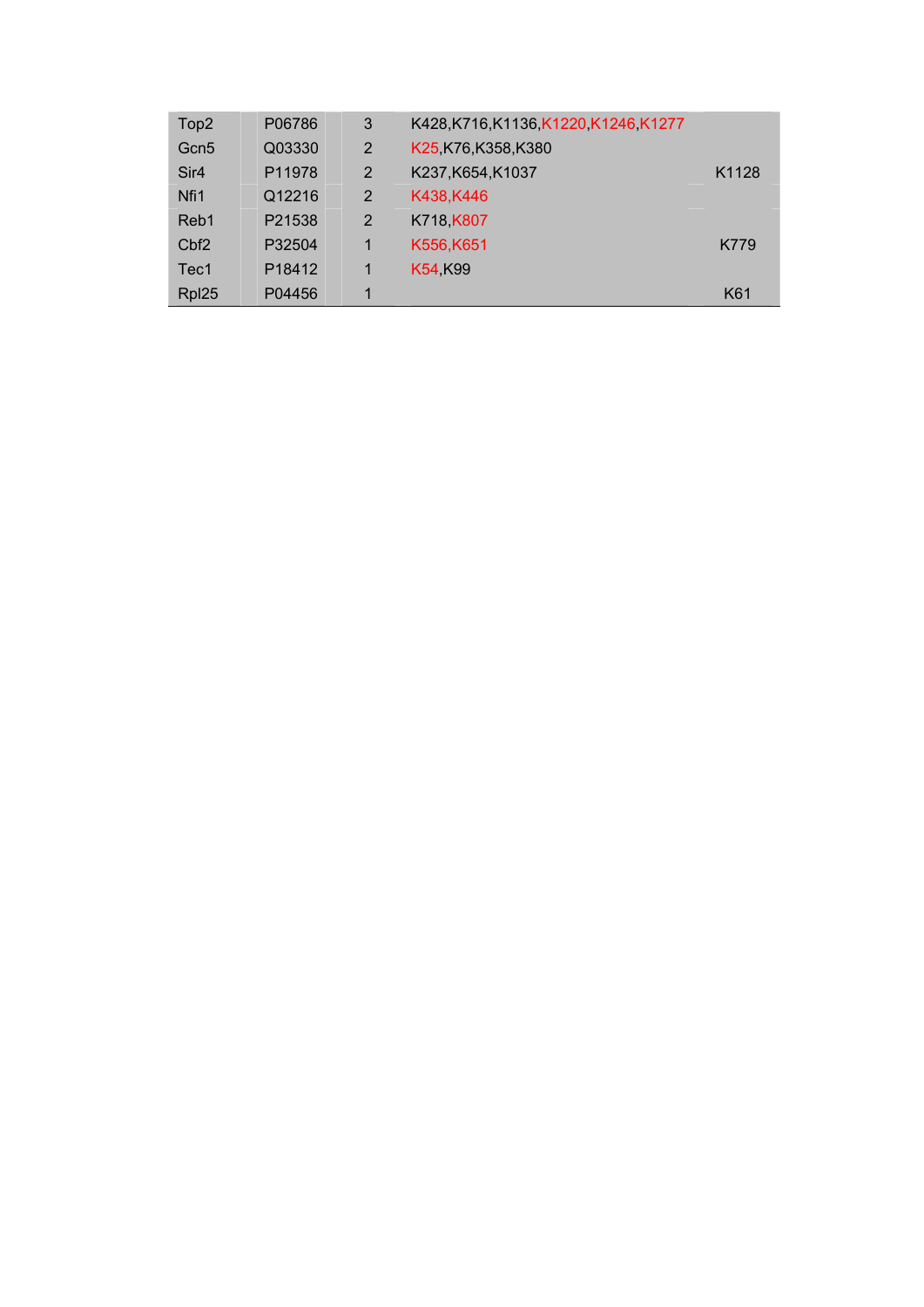**Table S8** - For *H. sapiens*, all potentially sumoylated substrates detected in at least two large-scale experiments were listed. Also, all known sumoylated proteins detected in at least one experiment were shown. Among 33 biochemically verified sites in 16 substrates, SUMOsp 2.0 could correctly predict 26 (~79%) of them as positive hits. The biochemically detected sites were marked in red.

| <b>Name</b>       | <b>UniProt</b> | Exp.           | <b>Predicted sites</b>       | <b>Missed</b>       |
|-------------------|----------------|----------------|------------------------------|---------------------|
| PTBP1             | Q9BUQ0         | 4              |                              |                     |
| <b>HNRPM</b>      | P52272         | 3              | K17, K37, K120, K685, K698   |                     |
| TOP2B             | Q02880         | 3              | K33, K34, K248, K1271, K1304 |                     |
| SF3A2             | Q15428         | 3              | K103,K213                    |                     |
| <b>HNRPF</b>      | P52597         | 3              | K72                          |                     |
| <b>HNRPL</b>      | P14866         | 3              | K233                         |                     |
| SMT3H2            | P61956         | 3              | K11                          |                     |
| RPL <sub>15</sub> | P61313         | 3              |                              |                     |
| RPL27A            | P46776         | 3              |                              |                     |
| SUMO1             | P63165         | 3              |                              |                     |
| CHD4              | Q14839         | $\overline{2}$ | K72,K123,K618,K711,K838,K121 |                     |
|                   |                |                | 2,K1228,K1304,K1565,K1572,K1 |                     |
|                   |                |                | 620,K1663,K1664,K1669,K1766  |                     |
| SAFB <sub>2</sub> | Q14151         | $\overline{2}$ | K65,K94,K230,K284,K293,K385, |                     |
|                   |                |                | K395,K484,K501,K517,K524,K52 |                     |
|                   |                |                | 8,K531,K541,K602             |                     |
| TOP <sub>1</sub>  | P11387         | $\overline{2}$ | K103,K117,K153,K196,K197,K25 |                     |
|                   |                |                | 2,K321,K328,K354,K436,K654,K |                     |
|                   |                |                | 669,K700                     |                     |
| PARP1             | P09874         | $\overline{2}$ | K203,K233,K249,K486,K512,K76 |                     |
|                   |                |                | 1,K838                       |                     |
| SART1             | O43290         | $\overline{2}$ | K94,K141,K411,K709,K742      |                     |
| GTF2I             | P78347         | $\overline{2}$ | K221, K240, K456, K991       |                     |
| NOP <sub>5</sub>  | Q9Y2X3         | $\overline{2}$ | K390,K415,K467,K497          |                     |
| <b>TMPO</b>       | P42167         | $\overline{2}$ | K17,K195,K198,K401           |                     |
| RBM33             | Q9NSV0         | $\overline{2}$ | K215, K219, K237             |                     |
| <b>ZNF281</b>     | Q9Y2X9         | $\overline{2}$ | K101, K128, K225             |                     |
| ATXN2L            | Q8WWM7         | 2              | K573,K641                    |                     |
| <b>KIAA1321</b>   | Q9P2M5         | $\overline{c}$ | K74, K281                    |                     |
| <b>PML</b>        | P29590         | $\overline{2}$ | K160,K490                    | K65                 |
| RANGAP1           | P46060         | $\overline{2}$ | K481, K524                   |                     |
| <b>SFPQ</b>       | P23246         | $\overline{2}$ | K338, K349                   |                     |
| <b>TKT</b>        | P29401         | $\overline{c}$ | K352,K523                    |                     |
| TRIM28            | Q13263         | $\overline{2}$ | K554,K676                    | K575,K750,K779,K804 |
| BAT1              | Q13838         | $\overline{2}$ | K <sub>53</sub>              |                     |
| <b>CHERP</b>      | O00302         | $\overline{c}$ | K660                         |                     |